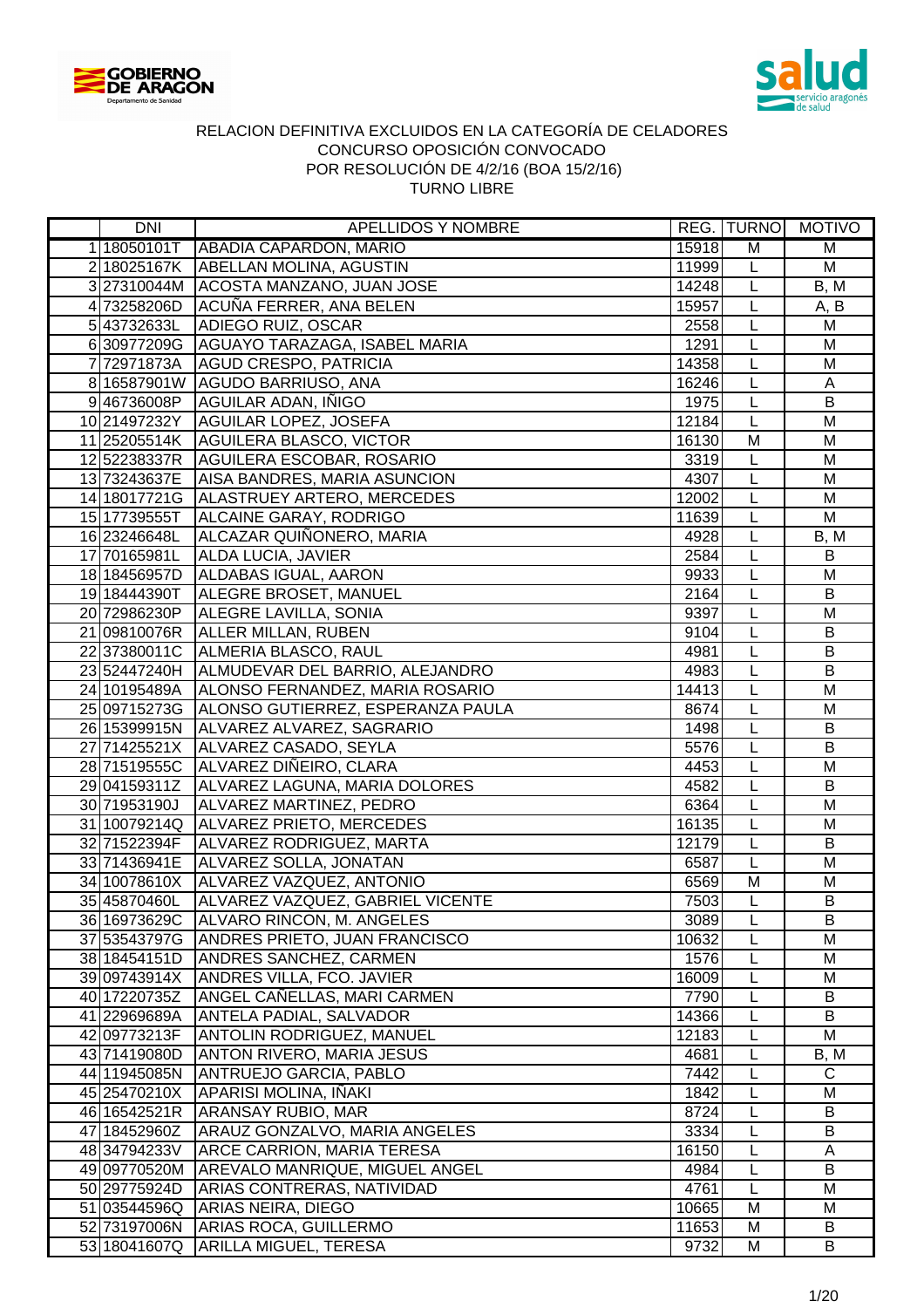



| 54 44387023J<br>3440<br>AROCA CANDEL, PEDRO ANTONIO<br>L<br>B<br>55 25136578Q ARRAEZ ANCHELERGUES, FRANCISCO JAVIE<br>15990<br>L<br>M<br>$\overline{B}$<br>56 14305135D ARRIBAS RODRIGUEZ, ALVARO<br>L<br>8684<br>57 70569993J ARROYO GONZALEZ DEL CAMPO, Mª BELEN<br>L<br>$\sf B$<br>11683<br>$\overline{B}$<br>58 05655271P ARROYO GONZALEZ DEL CAMPO, Mª NIEVES<br>L<br>11681<br>59 17220242G ARTAL GOMEZ, DESIDERIO JULIA<br>4758<br>M<br>D, M<br>$\overline{M}$<br>60 18010604V ASCASO CANUDAS, SERGIO<br>9052<br>B, D<br>61 03135312K ASENJO FLORES, SERGIO<br>L<br>16166<br>B<br>L<br>B<br>62 18457370P<br>ASENSIO CASAS, JORGE<br>3335<br>63 25435531S   ASIN BAILO, BEGOÑA<br>L<br>M<br>475<br>$\overline{L}$<br>$\overline{M}$<br>64 32678098C AUZ VAZQUEZ, MANUEL<br>16038<br>$\overline{L}$<br>M<br>65 18038303R AVELLANA LANUZA, M JOSE<br>4782<br>L<br>M<br>66 02317825T<br>AVILA VAZQUEZ, NATALIA<br>2951<br>67 04581696G<br>2414<br>L<br>M<br><b>AVILES CALLEJA, JOSE LUIS</b><br>L<br>$\sf B$<br><b>AYARZA GAY, AITOR</b><br>15997<br>68 25196876P<br>$\sf B$<br>69 25161666B<br>AZAGRA SIERRA, MARIA DOLORES<br>L<br>9611<br>AZNAR AZNAR, MARTA<br>M<br>70 25178922V<br>4139<br>L<br>71 18057056D<br>BADENES VIVAS, DANIEL ANGEL<br>1760<br>L<br>M<br>7244757164S<br><b>BAIDEZ GARCIA, DAVID</b><br>1537<br>L<br>M<br>BAILON ALVAREZ, ALEJANDRO<br>L<br>$\sf B$<br>73 71014560J<br>16011<br>$\overline{B}$<br>BALAGUER VALERO, DIGNA PILAR<br>L<br>74 25467133S<br>16106<br>L<br>75 21500806S<br>BALLESTER ZARAGOZA, JOSE JORGE<br>7444<br>M<br><b>BAONZA GARCIA, JESUS</b><br>16227<br>M<br>M<br>76 7878900 C<br>BAQUEDANO MENDIVIL, SUSANA<br>L<br>M<br>77 17743244D<br>11642<br>78 76420621Q BARRANCA PUERTAS, CARMEN ISABEL<br>$\overline{L}$<br>$\overline{M}$<br>15992<br>79 73204092Z BARRENA LAHUERTA, MARIA DESIREE<br>$\overline{B}$<br>3622<br>L<br>80 16794869Q BARRERO DE PABLO, EMILIO<br>$\overline{M}$<br>4896<br>D, M<br>81 47260089B BATALLER REDONDO, MARIA CARMEN<br>1620<br>$\overline{M}$<br>B, D<br>82 25449052N<br>8133<br>$\overline{L}$<br><b>BAUTISTA RUIZ, NURIA</b><br>M<br>$\overline{L}$<br>83 52989519A<br><b>BELLO PRADA, YOLANDA</b><br>11665<br>B<br>925<br>$\overline{L}$<br>$\overline{B}$<br>84 25451036H<br><b>BENEDI RUA, SUSANA</b><br>9735<br>L<br>M<br>85 73097782X<br>BENITO CASTILLO, INMACULADA<br>L<br><b>BENITO TORRES, FEDERICO</b><br>16187<br>B<br>86 20816145H<br>$\sf B$<br>87 72984478G   BERGES LACAMBRA, ALEJANDRO<br>3134<br>L<br>2542<br>B<br>88 22973749S<br>BERLANGA SANCHEZ, PEDRO JOSE<br>L<br>89 27468808T<br>BERNAL GOMEZ, ENCARNACION<br>14411<br>B<br>L<br>L<br>B<br>90 34784479S<br><b>BERNAL GOMEZ, ISABEL</b><br>4729<br>M<br>91 0X7676062<br>BERRIO OLIVEROS, DOLORES DEL PIL<br>7281<br>L<br>92 08794532E<br>BERROCAL INDIANO, MARIA PILAR<br>1779<br>M<br>D, M<br><b>BERTOMEU MOLINA, JOSE MANUEL</b><br>M<br>9096<br>93 74175385V<br>D, M<br><b>BIARGE FANLO, JORGE</b><br>1919<br>L<br>B<br>94 17741377M<br>BLANCO ALVAREZ, MERCEDES<br>L<br>B<br>95 72570454A<br>4930<br>14408<br>96 03458917Q<br><b>BLANCO BAUTISTA, ROSARIO</b><br>L<br>M<br><b>BLANQUE SOLSONA, SERGIO</b><br>16028<br>L<br>A<br>97 25476284N<br>M<br>98 25467434V<br><b>BLASCO LACRUZ, DEBORA MARIA</b><br>1872<br>L<br>16055<br>9947077215X<br><b>BLESA FAJARDO, MARIA CRUZ</b><br>L<br>B<br>100 73157743X<br><b>BOIX POBLADOR, MARTA</b><br>14281<br>B<br>L<br>M<br>7684<br>L<br>101 11428903L<br><b>BORONAT GARCIA, MARIA</b><br>102 71504504B<br>7322<br>L<br>M<br><b>BRANAS GONZALEZ, NOEMI</b><br>103 17703181N<br><b>BRAVO GUTIERREZ, MARIA AMOR</b><br>16163<br>L<br>A<br>104 28962361W BRAVO ISLA, MARIA NOEMI<br>14325<br>L<br>B<br><b>BRIZ FRAC, MERCEDES</b><br>B<br>105 17724666S<br>11641<br>L<br>L<br>106 29098475W<br><b>BRONCHAL MARQUES, ROSA</b><br>11646<br>M | DNI | APELLIDOS Y NOMBRE |  | REG. TURNO MOTIVO |
|----------------------------------------------------------------------------------------------------------------------------------------------------------------------------------------------------------------------------------------------------------------------------------------------------------------------------------------------------------------------------------------------------------------------------------------------------------------------------------------------------------------------------------------------------------------------------------------------------------------------------------------------------------------------------------------------------------------------------------------------------------------------------------------------------------------------------------------------------------------------------------------------------------------------------------------------------------------------------------------------------------------------------------------------------------------------------------------------------------------------------------------------------------------------------------------------------------------------------------------------------------------------------------------------------------------------------------------------------------------------------------------------------------------------------------------------------------------------------------------------------------------------------------------------------------------------------------------------------------------------------------------------------------------------------------------------------------------------------------------------------------------------------------------------------------------------------------------------------------------------------------------------------------------------------------------------------------------------------------------------------------------------------------------------------------------------------------------------------------------------------------------------------------------------------------------------------------------------------------------------------------------------------------------------------------------------------------------------------------------------------------------------------------------------------------------------------------------------------------------------------------------------------------------------------------------------------------------------------------------------------------------------------------------------------------------------------------------------------------------------------------------------------------------------------------------------------------------------------------------------------------------------------------------------------------------------------------------------------------------------------------------------------------------------------------------------------------------------------------------------------------------------------------------------------------------------------------------------------------------------------------------------------------------------------------------------------------------------------------------------------------------------------------------------------------------------------------------------------------------------------------------------------------------------------------------------------------------------------------------------------------------------------------------------------------------------------------------------------------------------------------------------------------------------------------------------------------------------------|-----|--------------------|--|-------------------|
|                                                                                                                                                                                                                                                                                                                                                                                                                                                                                                                                                                                                                                                                                                                                                                                                                                                                                                                                                                                                                                                                                                                                                                                                                                                                                                                                                                                                                                                                                                                                                                                                                                                                                                                                                                                                                                                                                                                                                                                                                                                                                                                                                                                                                                                                                                                                                                                                                                                                                                                                                                                                                                                                                                                                                                                                                                                                                                                                                                                                                                                                                                                                                                                                                                                                                                                                                                                                                                                                                                                                                                                                                                                                                                                                                                                                                                                    |     |                    |  |                   |
|                                                                                                                                                                                                                                                                                                                                                                                                                                                                                                                                                                                                                                                                                                                                                                                                                                                                                                                                                                                                                                                                                                                                                                                                                                                                                                                                                                                                                                                                                                                                                                                                                                                                                                                                                                                                                                                                                                                                                                                                                                                                                                                                                                                                                                                                                                                                                                                                                                                                                                                                                                                                                                                                                                                                                                                                                                                                                                                                                                                                                                                                                                                                                                                                                                                                                                                                                                                                                                                                                                                                                                                                                                                                                                                                                                                                                                                    |     |                    |  |                   |
|                                                                                                                                                                                                                                                                                                                                                                                                                                                                                                                                                                                                                                                                                                                                                                                                                                                                                                                                                                                                                                                                                                                                                                                                                                                                                                                                                                                                                                                                                                                                                                                                                                                                                                                                                                                                                                                                                                                                                                                                                                                                                                                                                                                                                                                                                                                                                                                                                                                                                                                                                                                                                                                                                                                                                                                                                                                                                                                                                                                                                                                                                                                                                                                                                                                                                                                                                                                                                                                                                                                                                                                                                                                                                                                                                                                                                                                    |     |                    |  |                   |
|                                                                                                                                                                                                                                                                                                                                                                                                                                                                                                                                                                                                                                                                                                                                                                                                                                                                                                                                                                                                                                                                                                                                                                                                                                                                                                                                                                                                                                                                                                                                                                                                                                                                                                                                                                                                                                                                                                                                                                                                                                                                                                                                                                                                                                                                                                                                                                                                                                                                                                                                                                                                                                                                                                                                                                                                                                                                                                                                                                                                                                                                                                                                                                                                                                                                                                                                                                                                                                                                                                                                                                                                                                                                                                                                                                                                                                                    |     |                    |  |                   |
|                                                                                                                                                                                                                                                                                                                                                                                                                                                                                                                                                                                                                                                                                                                                                                                                                                                                                                                                                                                                                                                                                                                                                                                                                                                                                                                                                                                                                                                                                                                                                                                                                                                                                                                                                                                                                                                                                                                                                                                                                                                                                                                                                                                                                                                                                                                                                                                                                                                                                                                                                                                                                                                                                                                                                                                                                                                                                                                                                                                                                                                                                                                                                                                                                                                                                                                                                                                                                                                                                                                                                                                                                                                                                                                                                                                                                                                    |     |                    |  |                   |
|                                                                                                                                                                                                                                                                                                                                                                                                                                                                                                                                                                                                                                                                                                                                                                                                                                                                                                                                                                                                                                                                                                                                                                                                                                                                                                                                                                                                                                                                                                                                                                                                                                                                                                                                                                                                                                                                                                                                                                                                                                                                                                                                                                                                                                                                                                                                                                                                                                                                                                                                                                                                                                                                                                                                                                                                                                                                                                                                                                                                                                                                                                                                                                                                                                                                                                                                                                                                                                                                                                                                                                                                                                                                                                                                                                                                                                                    |     |                    |  |                   |
|                                                                                                                                                                                                                                                                                                                                                                                                                                                                                                                                                                                                                                                                                                                                                                                                                                                                                                                                                                                                                                                                                                                                                                                                                                                                                                                                                                                                                                                                                                                                                                                                                                                                                                                                                                                                                                                                                                                                                                                                                                                                                                                                                                                                                                                                                                                                                                                                                                                                                                                                                                                                                                                                                                                                                                                                                                                                                                                                                                                                                                                                                                                                                                                                                                                                                                                                                                                                                                                                                                                                                                                                                                                                                                                                                                                                                                                    |     |                    |  |                   |
|                                                                                                                                                                                                                                                                                                                                                                                                                                                                                                                                                                                                                                                                                                                                                                                                                                                                                                                                                                                                                                                                                                                                                                                                                                                                                                                                                                                                                                                                                                                                                                                                                                                                                                                                                                                                                                                                                                                                                                                                                                                                                                                                                                                                                                                                                                                                                                                                                                                                                                                                                                                                                                                                                                                                                                                                                                                                                                                                                                                                                                                                                                                                                                                                                                                                                                                                                                                                                                                                                                                                                                                                                                                                                                                                                                                                                                                    |     |                    |  |                   |
|                                                                                                                                                                                                                                                                                                                                                                                                                                                                                                                                                                                                                                                                                                                                                                                                                                                                                                                                                                                                                                                                                                                                                                                                                                                                                                                                                                                                                                                                                                                                                                                                                                                                                                                                                                                                                                                                                                                                                                                                                                                                                                                                                                                                                                                                                                                                                                                                                                                                                                                                                                                                                                                                                                                                                                                                                                                                                                                                                                                                                                                                                                                                                                                                                                                                                                                                                                                                                                                                                                                                                                                                                                                                                                                                                                                                                                                    |     |                    |  |                   |
|                                                                                                                                                                                                                                                                                                                                                                                                                                                                                                                                                                                                                                                                                                                                                                                                                                                                                                                                                                                                                                                                                                                                                                                                                                                                                                                                                                                                                                                                                                                                                                                                                                                                                                                                                                                                                                                                                                                                                                                                                                                                                                                                                                                                                                                                                                                                                                                                                                                                                                                                                                                                                                                                                                                                                                                                                                                                                                                                                                                                                                                                                                                                                                                                                                                                                                                                                                                                                                                                                                                                                                                                                                                                                                                                                                                                                                                    |     |                    |  |                   |
|                                                                                                                                                                                                                                                                                                                                                                                                                                                                                                                                                                                                                                                                                                                                                                                                                                                                                                                                                                                                                                                                                                                                                                                                                                                                                                                                                                                                                                                                                                                                                                                                                                                                                                                                                                                                                                                                                                                                                                                                                                                                                                                                                                                                                                                                                                                                                                                                                                                                                                                                                                                                                                                                                                                                                                                                                                                                                                                                                                                                                                                                                                                                                                                                                                                                                                                                                                                                                                                                                                                                                                                                                                                                                                                                                                                                                                                    |     |                    |  |                   |
|                                                                                                                                                                                                                                                                                                                                                                                                                                                                                                                                                                                                                                                                                                                                                                                                                                                                                                                                                                                                                                                                                                                                                                                                                                                                                                                                                                                                                                                                                                                                                                                                                                                                                                                                                                                                                                                                                                                                                                                                                                                                                                                                                                                                                                                                                                                                                                                                                                                                                                                                                                                                                                                                                                                                                                                                                                                                                                                                                                                                                                                                                                                                                                                                                                                                                                                                                                                                                                                                                                                                                                                                                                                                                                                                                                                                                                                    |     |                    |  |                   |
|                                                                                                                                                                                                                                                                                                                                                                                                                                                                                                                                                                                                                                                                                                                                                                                                                                                                                                                                                                                                                                                                                                                                                                                                                                                                                                                                                                                                                                                                                                                                                                                                                                                                                                                                                                                                                                                                                                                                                                                                                                                                                                                                                                                                                                                                                                                                                                                                                                                                                                                                                                                                                                                                                                                                                                                                                                                                                                                                                                                                                                                                                                                                                                                                                                                                                                                                                                                                                                                                                                                                                                                                                                                                                                                                                                                                                                                    |     |                    |  |                   |
|                                                                                                                                                                                                                                                                                                                                                                                                                                                                                                                                                                                                                                                                                                                                                                                                                                                                                                                                                                                                                                                                                                                                                                                                                                                                                                                                                                                                                                                                                                                                                                                                                                                                                                                                                                                                                                                                                                                                                                                                                                                                                                                                                                                                                                                                                                                                                                                                                                                                                                                                                                                                                                                                                                                                                                                                                                                                                                                                                                                                                                                                                                                                                                                                                                                                                                                                                                                                                                                                                                                                                                                                                                                                                                                                                                                                                                                    |     |                    |  |                   |
|                                                                                                                                                                                                                                                                                                                                                                                                                                                                                                                                                                                                                                                                                                                                                                                                                                                                                                                                                                                                                                                                                                                                                                                                                                                                                                                                                                                                                                                                                                                                                                                                                                                                                                                                                                                                                                                                                                                                                                                                                                                                                                                                                                                                                                                                                                                                                                                                                                                                                                                                                                                                                                                                                                                                                                                                                                                                                                                                                                                                                                                                                                                                                                                                                                                                                                                                                                                                                                                                                                                                                                                                                                                                                                                                                                                                                                                    |     |                    |  |                   |
|                                                                                                                                                                                                                                                                                                                                                                                                                                                                                                                                                                                                                                                                                                                                                                                                                                                                                                                                                                                                                                                                                                                                                                                                                                                                                                                                                                                                                                                                                                                                                                                                                                                                                                                                                                                                                                                                                                                                                                                                                                                                                                                                                                                                                                                                                                                                                                                                                                                                                                                                                                                                                                                                                                                                                                                                                                                                                                                                                                                                                                                                                                                                                                                                                                                                                                                                                                                                                                                                                                                                                                                                                                                                                                                                                                                                                                                    |     |                    |  |                   |
|                                                                                                                                                                                                                                                                                                                                                                                                                                                                                                                                                                                                                                                                                                                                                                                                                                                                                                                                                                                                                                                                                                                                                                                                                                                                                                                                                                                                                                                                                                                                                                                                                                                                                                                                                                                                                                                                                                                                                                                                                                                                                                                                                                                                                                                                                                                                                                                                                                                                                                                                                                                                                                                                                                                                                                                                                                                                                                                                                                                                                                                                                                                                                                                                                                                                                                                                                                                                                                                                                                                                                                                                                                                                                                                                                                                                                                                    |     |                    |  |                   |
|                                                                                                                                                                                                                                                                                                                                                                                                                                                                                                                                                                                                                                                                                                                                                                                                                                                                                                                                                                                                                                                                                                                                                                                                                                                                                                                                                                                                                                                                                                                                                                                                                                                                                                                                                                                                                                                                                                                                                                                                                                                                                                                                                                                                                                                                                                                                                                                                                                                                                                                                                                                                                                                                                                                                                                                                                                                                                                                                                                                                                                                                                                                                                                                                                                                                                                                                                                                                                                                                                                                                                                                                                                                                                                                                                                                                                                                    |     |                    |  |                   |
|                                                                                                                                                                                                                                                                                                                                                                                                                                                                                                                                                                                                                                                                                                                                                                                                                                                                                                                                                                                                                                                                                                                                                                                                                                                                                                                                                                                                                                                                                                                                                                                                                                                                                                                                                                                                                                                                                                                                                                                                                                                                                                                                                                                                                                                                                                                                                                                                                                                                                                                                                                                                                                                                                                                                                                                                                                                                                                                                                                                                                                                                                                                                                                                                                                                                                                                                                                                                                                                                                                                                                                                                                                                                                                                                                                                                                                                    |     |                    |  |                   |
|                                                                                                                                                                                                                                                                                                                                                                                                                                                                                                                                                                                                                                                                                                                                                                                                                                                                                                                                                                                                                                                                                                                                                                                                                                                                                                                                                                                                                                                                                                                                                                                                                                                                                                                                                                                                                                                                                                                                                                                                                                                                                                                                                                                                                                                                                                                                                                                                                                                                                                                                                                                                                                                                                                                                                                                                                                                                                                                                                                                                                                                                                                                                                                                                                                                                                                                                                                                                                                                                                                                                                                                                                                                                                                                                                                                                                                                    |     |                    |  |                   |
|                                                                                                                                                                                                                                                                                                                                                                                                                                                                                                                                                                                                                                                                                                                                                                                                                                                                                                                                                                                                                                                                                                                                                                                                                                                                                                                                                                                                                                                                                                                                                                                                                                                                                                                                                                                                                                                                                                                                                                                                                                                                                                                                                                                                                                                                                                                                                                                                                                                                                                                                                                                                                                                                                                                                                                                                                                                                                                                                                                                                                                                                                                                                                                                                                                                                                                                                                                                                                                                                                                                                                                                                                                                                                                                                                                                                                                                    |     |                    |  |                   |
|                                                                                                                                                                                                                                                                                                                                                                                                                                                                                                                                                                                                                                                                                                                                                                                                                                                                                                                                                                                                                                                                                                                                                                                                                                                                                                                                                                                                                                                                                                                                                                                                                                                                                                                                                                                                                                                                                                                                                                                                                                                                                                                                                                                                                                                                                                                                                                                                                                                                                                                                                                                                                                                                                                                                                                                                                                                                                                                                                                                                                                                                                                                                                                                                                                                                                                                                                                                                                                                                                                                                                                                                                                                                                                                                                                                                                                                    |     |                    |  |                   |
|                                                                                                                                                                                                                                                                                                                                                                                                                                                                                                                                                                                                                                                                                                                                                                                                                                                                                                                                                                                                                                                                                                                                                                                                                                                                                                                                                                                                                                                                                                                                                                                                                                                                                                                                                                                                                                                                                                                                                                                                                                                                                                                                                                                                                                                                                                                                                                                                                                                                                                                                                                                                                                                                                                                                                                                                                                                                                                                                                                                                                                                                                                                                                                                                                                                                                                                                                                                                                                                                                                                                                                                                                                                                                                                                                                                                                                                    |     |                    |  |                   |
|                                                                                                                                                                                                                                                                                                                                                                                                                                                                                                                                                                                                                                                                                                                                                                                                                                                                                                                                                                                                                                                                                                                                                                                                                                                                                                                                                                                                                                                                                                                                                                                                                                                                                                                                                                                                                                                                                                                                                                                                                                                                                                                                                                                                                                                                                                                                                                                                                                                                                                                                                                                                                                                                                                                                                                                                                                                                                                                                                                                                                                                                                                                                                                                                                                                                                                                                                                                                                                                                                                                                                                                                                                                                                                                                                                                                                                                    |     |                    |  |                   |
|                                                                                                                                                                                                                                                                                                                                                                                                                                                                                                                                                                                                                                                                                                                                                                                                                                                                                                                                                                                                                                                                                                                                                                                                                                                                                                                                                                                                                                                                                                                                                                                                                                                                                                                                                                                                                                                                                                                                                                                                                                                                                                                                                                                                                                                                                                                                                                                                                                                                                                                                                                                                                                                                                                                                                                                                                                                                                                                                                                                                                                                                                                                                                                                                                                                                                                                                                                                                                                                                                                                                                                                                                                                                                                                                                                                                                                                    |     |                    |  |                   |
|                                                                                                                                                                                                                                                                                                                                                                                                                                                                                                                                                                                                                                                                                                                                                                                                                                                                                                                                                                                                                                                                                                                                                                                                                                                                                                                                                                                                                                                                                                                                                                                                                                                                                                                                                                                                                                                                                                                                                                                                                                                                                                                                                                                                                                                                                                                                                                                                                                                                                                                                                                                                                                                                                                                                                                                                                                                                                                                                                                                                                                                                                                                                                                                                                                                                                                                                                                                                                                                                                                                                                                                                                                                                                                                                                                                                                                                    |     |                    |  |                   |
|                                                                                                                                                                                                                                                                                                                                                                                                                                                                                                                                                                                                                                                                                                                                                                                                                                                                                                                                                                                                                                                                                                                                                                                                                                                                                                                                                                                                                                                                                                                                                                                                                                                                                                                                                                                                                                                                                                                                                                                                                                                                                                                                                                                                                                                                                                                                                                                                                                                                                                                                                                                                                                                                                                                                                                                                                                                                                                                                                                                                                                                                                                                                                                                                                                                                                                                                                                                                                                                                                                                                                                                                                                                                                                                                                                                                                                                    |     |                    |  |                   |
|                                                                                                                                                                                                                                                                                                                                                                                                                                                                                                                                                                                                                                                                                                                                                                                                                                                                                                                                                                                                                                                                                                                                                                                                                                                                                                                                                                                                                                                                                                                                                                                                                                                                                                                                                                                                                                                                                                                                                                                                                                                                                                                                                                                                                                                                                                                                                                                                                                                                                                                                                                                                                                                                                                                                                                                                                                                                                                                                                                                                                                                                                                                                                                                                                                                                                                                                                                                                                                                                                                                                                                                                                                                                                                                                                                                                                                                    |     |                    |  |                   |
|                                                                                                                                                                                                                                                                                                                                                                                                                                                                                                                                                                                                                                                                                                                                                                                                                                                                                                                                                                                                                                                                                                                                                                                                                                                                                                                                                                                                                                                                                                                                                                                                                                                                                                                                                                                                                                                                                                                                                                                                                                                                                                                                                                                                                                                                                                                                                                                                                                                                                                                                                                                                                                                                                                                                                                                                                                                                                                                                                                                                                                                                                                                                                                                                                                                                                                                                                                                                                                                                                                                                                                                                                                                                                                                                                                                                                                                    |     |                    |  |                   |
|                                                                                                                                                                                                                                                                                                                                                                                                                                                                                                                                                                                                                                                                                                                                                                                                                                                                                                                                                                                                                                                                                                                                                                                                                                                                                                                                                                                                                                                                                                                                                                                                                                                                                                                                                                                                                                                                                                                                                                                                                                                                                                                                                                                                                                                                                                                                                                                                                                                                                                                                                                                                                                                                                                                                                                                                                                                                                                                                                                                                                                                                                                                                                                                                                                                                                                                                                                                                                                                                                                                                                                                                                                                                                                                                                                                                                                                    |     |                    |  |                   |
|                                                                                                                                                                                                                                                                                                                                                                                                                                                                                                                                                                                                                                                                                                                                                                                                                                                                                                                                                                                                                                                                                                                                                                                                                                                                                                                                                                                                                                                                                                                                                                                                                                                                                                                                                                                                                                                                                                                                                                                                                                                                                                                                                                                                                                                                                                                                                                                                                                                                                                                                                                                                                                                                                                                                                                                                                                                                                                                                                                                                                                                                                                                                                                                                                                                                                                                                                                                                                                                                                                                                                                                                                                                                                                                                                                                                                                                    |     |                    |  |                   |
|                                                                                                                                                                                                                                                                                                                                                                                                                                                                                                                                                                                                                                                                                                                                                                                                                                                                                                                                                                                                                                                                                                                                                                                                                                                                                                                                                                                                                                                                                                                                                                                                                                                                                                                                                                                                                                                                                                                                                                                                                                                                                                                                                                                                                                                                                                                                                                                                                                                                                                                                                                                                                                                                                                                                                                                                                                                                                                                                                                                                                                                                                                                                                                                                                                                                                                                                                                                                                                                                                                                                                                                                                                                                                                                                                                                                                                                    |     |                    |  |                   |
|                                                                                                                                                                                                                                                                                                                                                                                                                                                                                                                                                                                                                                                                                                                                                                                                                                                                                                                                                                                                                                                                                                                                                                                                                                                                                                                                                                                                                                                                                                                                                                                                                                                                                                                                                                                                                                                                                                                                                                                                                                                                                                                                                                                                                                                                                                                                                                                                                                                                                                                                                                                                                                                                                                                                                                                                                                                                                                                                                                                                                                                                                                                                                                                                                                                                                                                                                                                                                                                                                                                                                                                                                                                                                                                                                                                                                                                    |     |                    |  |                   |
|                                                                                                                                                                                                                                                                                                                                                                                                                                                                                                                                                                                                                                                                                                                                                                                                                                                                                                                                                                                                                                                                                                                                                                                                                                                                                                                                                                                                                                                                                                                                                                                                                                                                                                                                                                                                                                                                                                                                                                                                                                                                                                                                                                                                                                                                                                                                                                                                                                                                                                                                                                                                                                                                                                                                                                                                                                                                                                                                                                                                                                                                                                                                                                                                                                                                                                                                                                                                                                                                                                                                                                                                                                                                                                                                                                                                                                                    |     |                    |  |                   |
|                                                                                                                                                                                                                                                                                                                                                                                                                                                                                                                                                                                                                                                                                                                                                                                                                                                                                                                                                                                                                                                                                                                                                                                                                                                                                                                                                                                                                                                                                                                                                                                                                                                                                                                                                                                                                                                                                                                                                                                                                                                                                                                                                                                                                                                                                                                                                                                                                                                                                                                                                                                                                                                                                                                                                                                                                                                                                                                                                                                                                                                                                                                                                                                                                                                                                                                                                                                                                                                                                                                                                                                                                                                                                                                                                                                                                                                    |     |                    |  |                   |
|                                                                                                                                                                                                                                                                                                                                                                                                                                                                                                                                                                                                                                                                                                                                                                                                                                                                                                                                                                                                                                                                                                                                                                                                                                                                                                                                                                                                                                                                                                                                                                                                                                                                                                                                                                                                                                                                                                                                                                                                                                                                                                                                                                                                                                                                                                                                                                                                                                                                                                                                                                                                                                                                                                                                                                                                                                                                                                                                                                                                                                                                                                                                                                                                                                                                                                                                                                                                                                                                                                                                                                                                                                                                                                                                                                                                                                                    |     |                    |  |                   |
|                                                                                                                                                                                                                                                                                                                                                                                                                                                                                                                                                                                                                                                                                                                                                                                                                                                                                                                                                                                                                                                                                                                                                                                                                                                                                                                                                                                                                                                                                                                                                                                                                                                                                                                                                                                                                                                                                                                                                                                                                                                                                                                                                                                                                                                                                                                                                                                                                                                                                                                                                                                                                                                                                                                                                                                                                                                                                                                                                                                                                                                                                                                                                                                                                                                                                                                                                                                                                                                                                                                                                                                                                                                                                                                                                                                                                                                    |     |                    |  |                   |
|                                                                                                                                                                                                                                                                                                                                                                                                                                                                                                                                                                                                                                                                                                                                                                                                                                                                                                                                                                                                                                                                                                                                                                                                                                                                                                                                                                                                                                                                                                                                                                                                                                                                                                                                                                                                                                                                                                                                                                                                                                                                                                                                                                                                                                                                                                                                                                                                                                                                                                                                                                                                                                                                                                                                                                                                                                                                                                                                                                                                                                                                                                                                                                                                                                                                                                                                                                                                                                                                                                                                                                                                                                                                                                                                                                                                                                                    |     |                    |  |                   |
|                                                                                                                                                                                                                                                                                                                                                                                                                                                                                                                                                                                                                                                                                                                                                                                                                                                                                                                                                                                                                                                                                                                                                                                                                                                                                                                                                                                                                                                                                                                                                                                                                                                                                                                                                                                                                                                                                                                                                                                                                                                                                                                                                                                                                                                                                                                                                                                                                                                                                                                                                                                                                                                                                                                                                                                                                                                                                                                                                                                                                                                                                                                                                                                                                                                                                                                                                                                                                                                                                                                                                                                                                                                                                                                                                                                                                                                    |     |                    |  |                   |
|                                                                                                                                                                                                                                                                                                                                                                                                                                                                                                                                                                                                                                                                                                                                                                                                                                                                                                                                                                                                                                                                                                                                                                                                                                                                                                                                                                                                                                                                                                                                                                                                                                                                                                                                                                                                                                                                                                                                                                                                                                                                                                                                                                                                                                                                                                                                                                                                                                                                                                                                                                                                                                                                                                                                                                                                                                                                                                                                                                                                                                                                                                                                                                                                                                                                                                                                                                                                                                                                                                                                                                                                                                                                                                                                                                                                                                                    |     |                    |  |                   |
|                                                                                                                                                                                                                                                                                                                                                                                                                                                                                                                                                                                                                                                                                                                                                                                                                                                                                                                                                                                                                                                                                                                                                                                                                                                                                                                                                                                                                                                                                                                                                                                                                                                                                                                                                                                                                                                                                                                                                                                                                                                                                                                                                                                                                                                                                                                                                                                                                                                                                                                                                                                                                                                                                                                                                                                                                                                                                                                                                                                                                                                                                                                                                                                                                                                                                                                                                                                                                                                                                                                                                                                                                                                                                                                                                                                                                                                    |     |                    |  |                   |
|                                                                                                                                                                                                                                                                                                                                                                                                                                                                                                                                                                                                                                                                                                                                                                                                                                                                                                                                                                                                                                                                                                                                                                                                                                                                                                                                                                                                                                                                                                                                                                                                                                                                                                                                                                                                                                                                                                                                                                                                                                                                                                                                                                                                                                                                                                                                                                                                                                                                                                                                                                                                                                                                                                                                                                                                                                                                                                                                                                                                                                                                                                                                                                                                                                                                                                                                                                                                                                                                                                                                                                                                                                                                                                                                                                                                                                                    |     |                    |  |                   |
|                                                                                                                                                                                                                                                                                                                                                                                                                                                                                                                                                                                                                                                                                                                                                                                                                                                                                                                                                                                                                                                                                                                                                                                                                                                                                                                                                                                                                                                                                                                                                                                                                                                                                                                                                                                                                                                                                                                                                                                                                                                                                                                                                                                                                                                                                                                                                                                                                                                                                                                                                                                                                                                                                                                                                                                                                                                                                                                                                                                                                                                                                                                                                                                                                                                                                                                                                                                                                                                                                                                                                                                                                                                                                                                                                                                                                                                    |     |                    |  |                   |
|                                                                                                                                                                                                                                                                                                                                                                                                                                                                                                                                                                                                                                                                                                                                                                                                                                                                                                                                                                                                                                                                                                                                                                                                                                                                                                                                                                                                                                                                                                                                                                                                                                                                                                                                                                                                                                                                                                                                                                                                                                                                                                                                                                                                                                                                                                                                                                                                                                                                                                                                                                                                                                                                                                                                                                                                                                                                                                                                                                                                                                                                                                                                                                                                                                                                                                                                                                                                                                                                                                                                                                                                                                                                                                                                                                                                                                                    |     |                    |  |                   |
|                                                                                                                                                                                                                                                                                                                                                                                                                                                                                                                                                                                                                                                                                                                                                                                                                                                                                                                                                                                                                                                                                                                                                                                                                                                                                                                                                                                                                                                                                                                                                                                                                                                                                                                                                                                                                                                                                                                                                                                                                                                                                                                                                                                                                                                                                                                                                                                                                                                                                                                                                                                                                                                                                                                                                                                                                                                                                                                                                                                                                                                                                                                                                                                                                                                                                                                                                                                                                                                                                                                                                                                                                                                                                                                                                                                                                                                    |     |                    |  |                   |
|                                                                                                                                                                                                                                                                                                                                                                                                                                                                                                                                                                                                                                                                                                                                                                                                                                                                                                                                                                                                                                                                                                                                                                                                                                                                                                                                                                                                                                                                                                                                                                                                                                                                                                                                                                                                                                                                                                                                                                                                                                                                                                                                                                                                                                                                                                                                                                                                                                                                                                                                                                                                                                                                                                                                                                                                                                                                                                                                                                                                                                                                                                                                                                                                                                                                                                                                                                                                                                                                                                                                                                                                                                                                                                                                                                                                                                                    |     |                    |  |                   |
|                                                                                                                                                                                                                                                                                                                                                                                                                                                                                                                                                                                                                                                                                                                                                                                                                                                                                                                                                                                                                                                                                                                                                                                                                                                                                                                                                                                                                                                                                                                                                                                                                                                                                                                                                                                                                                                                                                                                                                                                                                                                                                                                                                                                                                                                                                                                                                                                                                                                                                                                                                                                                                                                                                                                                                                                                                                                                                                                                                                                                                                                                                                                                                                                                                                                                                                                                                                                                                                                                                                                                                                                                                                                                                                                                                                                                                                    |     |                    |  |                   |
|                                                                                                                                                                                                                                                                                                                                                                                                                                                                                                                                                                                                                                                                                                                                                                                                                                                                                                                                                                                                                                                                                                                                                                                                                                                                                                                                                                                                                                                                                                                                                                                                                                                                                                                                                                                                                                                                                                                                                                                                                                                                                                                                                                                                                                                                                                                                                                                                                                                                                                                                                                                                                                                                                                                                                                                                                                                                                                                                                                                                                                                                                                                                                                                                                                                                                                                                                                                                                                                                                                                                                                                                                                                                                                                                                                                                                                                    |     |                    |  |                   |
|                                                                                                                                                                                                                                                                                                                                                                                                                                                                                                                                                                                                                                                                                                                                                                                                                                                                                                                                                                                                                                                                                                                                                                                                                                                                                                                                                                                                                                                                                                                                                                                                                                                                                                                                                                                                                                                                                                                                                                                                                                                                                                                                                                                                                                                                                                                                                                                                                                                                                                                                                                                                                                                                                                                                                                                                                                                                                                                                                                                                                                                                                                                                                                                                                                                                                                                                                                                                                                                                                                                                                                                                                                                                                                                                                                                                                                                    |     |                    |  |                   |
|                                                                                                                                                                                                                                                                                                                                                                                                                                                                                                                                                                                                                                                                                                                                                                                                                                                                                                                                                                                                                                                                                                                                                                                                                                                                                                                                                                                                                                                                                                                                                                                                                                                                                                                                                                                                                                                                                                                                                                                                                                                                                                                                                                                                                                                                                                                                                                                                                                                                                                                                                                                                                                                                                                                                                                                                                                                                                                                                                                                                                                                                                                                                                                                                                                                                                                                                                                                                                                                                                                                                                                                                                                                                                                                                                                                                                                                    |     |                    |  |                   |
|                                                                                                                                                                                                                                                                                                                                                                                                                                                                                                                                                                                                                                                                                                                                                                                                                                                                                                                                                                                                                                                                                                                                                                                                                                                                                                                                                                                                                                                                                                                                                                                                                                                                                                                                                                                                                                                                                                                                                                                                                                                                                                                                                                                                                                                                                                                                                                                                                                                                                                                                                                                                                                                                                                                                                                                                                                                                                                                                                                                                                                                                                                                                                                                                                                                                                                                                                                                                                                                                                                                                                                                                                                                                                                                                                                                                                                                    |     |                    |  |                   |
|                                                                                                                                                                                                                                                                                                                                                                                                                                                                                                                                                                                                                                                                                                                                                                                                                                                                                                                                                                                                                                                                                                                                                                                                                                                                                                                                                                                                                                                                                                                                                                                                                                                                                                                                                                                                                                                                                                                                                                                                                                                                                                                                                                                                                                                                                                                                                                                                                                                                                                                                                                                                                                                                                                                                                                                                                                                                                                                                                                                                                                                                                                                                                                                                                                                                                                                                                                                                                                                                                                                                                                                                                                                                                                                                                                                                                                                    |     |                    |  |                   |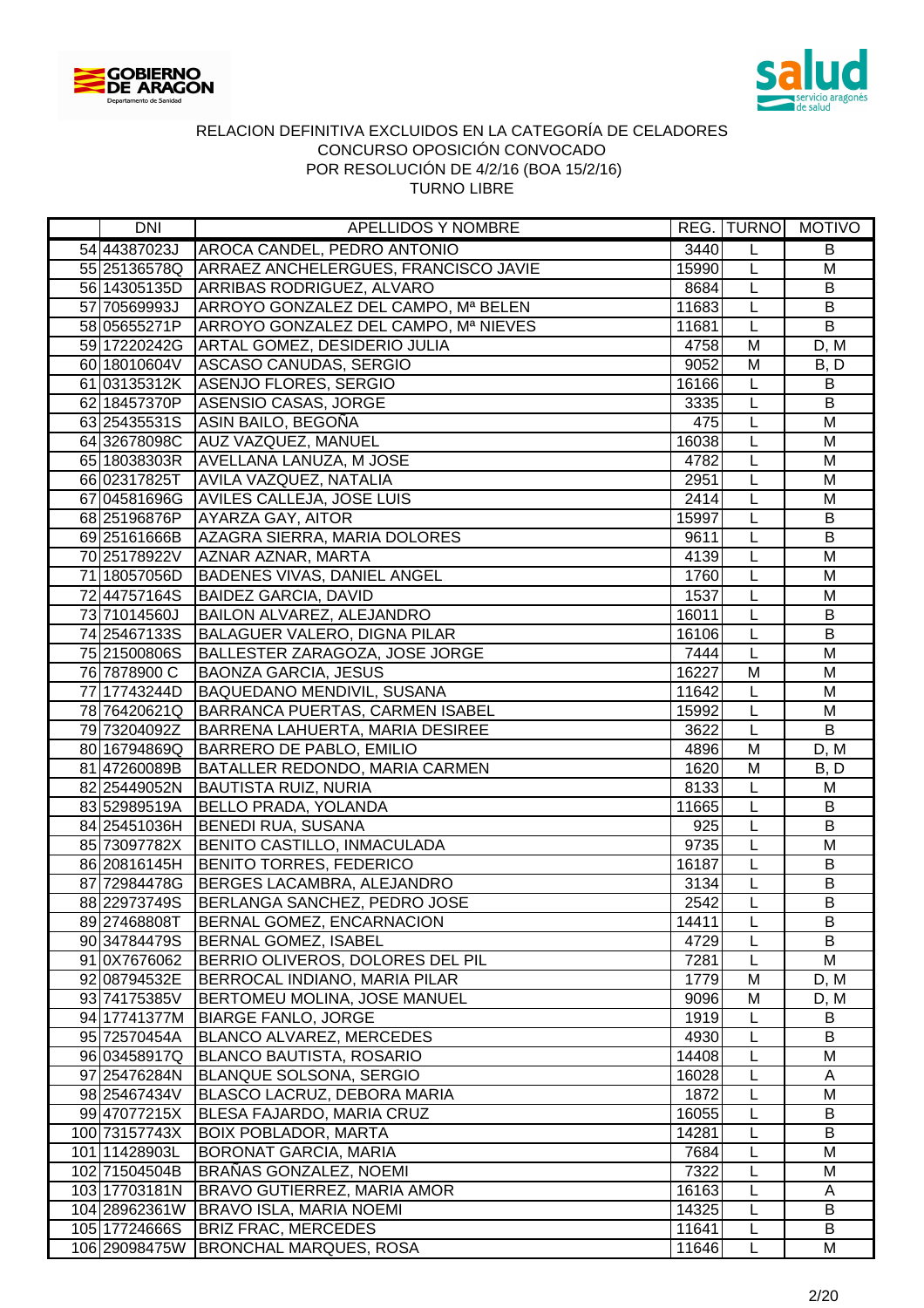



| <b>DNI</b>    | APELLIDOS Y NOMBRE                                                             |               |                | REG. TURNO MOTIVO       |
|---------------|--------------------------------------------------------------------------------|---------------|----------------|-------------------------|
| 107 72972326L | <b>BUENO FERNANDEZ, LIDIA</b>                                                  | 16013         | L              | A                       |
| 108 18430555B | BUENO PEÑA, Mª MONTSERRAT                                                      | 11650         | L              | $\overline{B}$          |
| 10933299848B  | <b>BUENO SANTIAGO, MARIA ANGELES</b>                                           | 11011         | L              | $\overline{\mathsf{C}}$ |
|               | 110 17865160W BURRIAL GOMEZ, JOSE MARIA                                        | 9047          | L              | M                       |
| 111 53368671T | <b>BUSTOS FERNANDEZ, CRISTINA</b>                                              | 3267          | $\overline{L}$ | B                       |
| 11217734561C  | <b>BUXEDA PEREZ, ANA ISABEL</b>                                                | 14335         | L              | M                       |
|               | 113 29113468E CABALLERO DOMINGO, MANUEL                                        | 11691         | L              | $\overline{C}$          |
| 114 025150509 | CABEZA ANDREU, ROSA MARIA                                                      | 5223          | L              | B                       |
| 115 09304794Y | CABEZA JIMENEZ, EVA MARIA                                                      | 9120          | M              | B                       |
| 116 39151106T | CABEZAS CEREZO, ANTONIO                                                        | 16153         | M              | M                       |
| 117 25131265Q | CABISCOL MIR, CARMEN                                                           | 11674         | L              | $\sf B$                 |
| 11831733690S  | <b>CABRAL ANGEL, JOSE</b>                                                      | 4818          | L              | $\sf B$                 |
| 119 20072375E | CABRAL MORENO, ANA PALOMA                                                      | 7637          | L              | B                       |
| 120 44049754Q | CABRAL SANCHEZ, MARIA JOSE                                                     | 2513          | L              | M                       |
|               | 121 15435132Q CABRAL SANCHEZ, TALIA                                            | 2514          | L              | $\sf B$                 |
|               | 122 42884559R CABRERA FRANQUIS, MARGARITA                                      | 1554          | L              | B                       |
| 123 73078488J | CABRERO PANADES, ANA GUIOMAR                                                   | 11643         | L              | $\overline{B}$          |
| 124 76964620L | CAICOYA CAICOYA, NOELIA                                                        | 16127         | L              | M                       |
|               | 125 22546905M CALABUIG SANCHIS, MARIA DEL CARME                                | 7205          | L              | M                       |
| 126 04591153P | CALLEJA ATIENZA, MARIA NIEVES                                                  | 2279          | L              | M                       |
| 127 03106544A | CALLEJA DE DIEGO, NURIA                                                        | 11709         | $\overline{L}$ | M                       |
| 128 13156259Y | CALLEJA PALACIN, ALVARO                                                        | 1470          | L              | A                       |
| 129 73255323R | CALVO CERVERA, TRINIDAD                                                        | 2157          | L              | B                       |
| 130 43422679J | CALZADA GRAU, CARLOS                                                           | 2909          | L              | $\sf B$                 |
| 131 05408285L | CAMINO GONZALEZ, MARIA TERESA                                                  | 3067          | $\overline{L}$ | $\overline{M}$          |
| 132 23026355C | CAMPILLO ALBALADEJO, AZUCENA                                                   | 6675          | $\overline{L}$ | $\overline{B}$          |
| 133 03222102D | CAMPO VALLEJO, JULIET                                                          | 16053         | $\overline{L}$ | $\overline{B}$          |
| 134 17717676V | CAMPOS LORIENTE, Mª ESPERANZA                                                  | 9126          | $\overline{L}$ | M                       |
| 135 52380732A | CAMPOS ROMERO, ANA BELEN                                                       | 7171          | $\overline{M}$ | M                       |
| 136 15436836H | CANCELA CALA, PALOMA                                                           | 7635          | L              | $\overline{B}$          |
| 137 25470544E | CANEDO MARIN, ANA FATIMA                                                       | 4759          | L              | M                       |
| 138 02869347M | CANO FERNANDEZ, ANA ISABEL                                                     | 16086         | L              | M                       |
| 139 48485817T | CANOVAS BAÑOS, MARIO                                                           | 2743          | L              | B                       |
|               | 140 34784144W CANOVAS LORENTE, MARIA DOLORES                                   | 2978          | L              | B                       |
| 141 76419236B | <b>CANTON MACIAS, SONIA</b>                                                    | 14261         | L              | M                       |
| 142 48719639G | CAÑEDO CARRATALA, MARINA                                                       | 4931          | L              | B                       |
| 143 43047813R | CANELLAS FIOL, MAGDALENA                                                       | 16180         | L              | B                       |
| 144 40987616Y | CAPARROS OLIVAR, HELENCA                                                       | 5578          | L              | B                       |
| 145 25138209Z | CAPDEVILLA HERVERA, Mª ESPERANZA                                               | 16101         | L              | M                       |
| 146 71634348C | CARBALLIDO FUERTES, FRANCISCO                                                  | 2885          | L              | B                       |
| 147 10193588B | CARBALLO ROMAN, LONGINOS                                                       | 16147         | M              | M                       |
| 148 32836795V | CARBON VARELA, ROBERTO                                                         | 5579          | L              | B                       |
| 149 72078730L | CARHUARICRA GUADALUPE, WALTER DANILO                                           | 3140          | L              | B                       |
| 150 25187660S | CARQUE DORADO, FELISA                                                          | 16109         | M              | D, M                    |
| 151 29091154H | CARRAMIÑANA MEDEL, ANA ISABEL                                                  | 16232         | L              | A                       |
| 152 03114204G | CARRASCO SANZ, YOLANDA                                                         | 2583          | L              | B                       |
| 153 17756604Y | CARRERA ALONSO, MARIA                                                          | 10794         | L              | M                       |
| 154 73255695M | CARRERAS GALVE, FERNANDO                                                       | 5638          | L              | M                       |
| 155 74928300G | CARRETERO ESCALONA, JUAN JOSE                                                  | 16095         | L              | M                       |
| 156 09166385B | CARRETERO PINEDA, FRANCISCO                                                    | 14272         | L              | M                       |
| 157 34796572X | CARRILLO SANCHEZ, FRANCISCO JOSE                                               | 16149<br>5633 | L<br>L         | A<br>B                  |
|               | 158 29122725X CASABIEL LOPEZ, ELOY<br>159 12321915X CASADO GONZALEZ, JOSE LUIS | 16156         | L              | A                       |
|               |                                                                                |               |                |                         |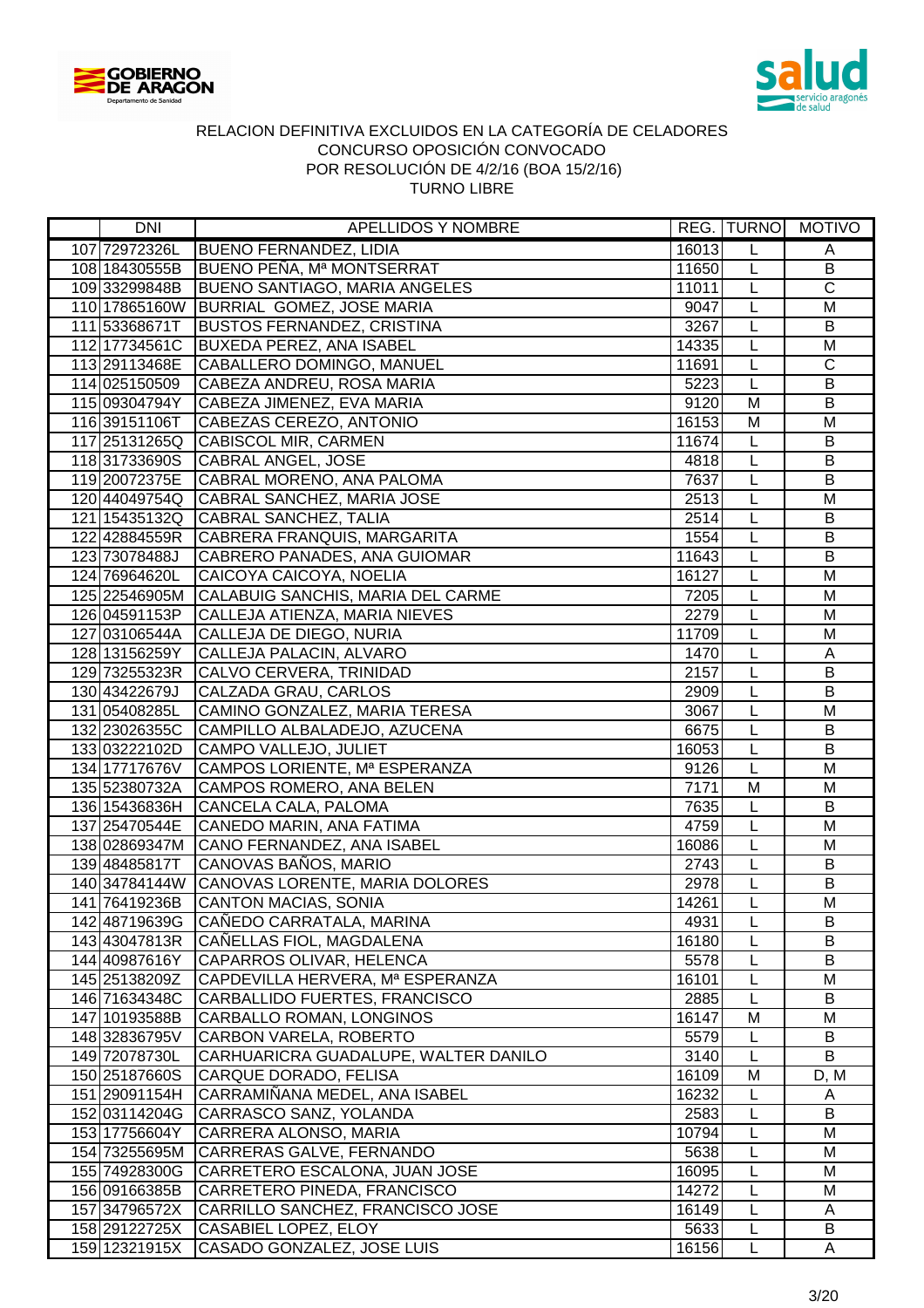



| DNI                            | APELLIDOS Y NOMBRE                                        |               |        | REG.  TURNO   MOTIVO |
|--------------------------------|-----------------------------------------------------------|---------------|--------|----------------------|
| 160 45685240H                  | CASASECA SANCHEZ, PATRICIA                                | 6666          | L      | B                    |
|                                | 161 71144844W CASERO VELASCO, JOSE CARLOS                 | 16036         | M      | M                    |
| 162 73413328L                  | CASTAN VILLANUEVA, NEREA                                  | 11079         | L      | B                    |
| 163 35469395Z                  | CASTAÑO FERREIROS, DANIEL                                 | 1926          | L      | B                    |
| 164 29100772E                  | CASTELLANO BUJEDA, ANA                                    | 2429          | M      | M                    |
| 165 18427529J                  | CASTILLO GARCIA, MIGUEL ANGEL                             | 16231         | L      | B                    |
| 166 26052879C                  | CASTILLO LIEBANAS, MONTSE                                 | 6590          | L      | M                    |
| 167 17736250F                  | CASTILLO PELLEJERO, ANA CRISTINA                          | 4682          | L      | B                    |
| 168 46895692A                  | CASTIÑEIRA GUIU, BRAIS                                    | 16155         | L      | A                    |
| 169 09766072L                  | CASTRO BRAVO, CONCEPCION ISAB                             | 6288          | L      | B                    |
| 170 09808235T                  | CASTRO CADENAS, PEDRO                                     | 9101          | L      | M                    |
| 171 09022151X                  | CASTRO GONZALEZ, VICTOR MANUEL                            | 6591          | L      | $\sf B$              |
| 172 73156429F                  | CASTRO PRIETO, JUAN JOSE                                  | 4982          | M      | $\overline{B}$       |
| 173 18042378M                  | CAZCARRO CALLEN, ANA CARMEN                               | 1376          | L      | M                    |
| 174 72998475V                  | CEBOLLERO PEREZ, BERNARDO                                 | 106           | L      | M                    |
| 175 21638285T                  | CEBRIAN GARCIA, NATIVIDAD                                 | 7693          | L      | $\sf B$              |
| 176 23045029H                  | CERVANTES FERNANDEZ, SERGIO                               | 2663          | L      | B                    |
|                                | 177 10087574G CERVIÑO CALVO, VANESA                       | 12182         | L      | M                    |
| 178 21445760P                  | CHACON GRANADOS, MANUEL J.                                | 8637          | L      | M                    |
| 179 09788622Y                  | CHAMORRO BARRIO, YOLANDA                                  | 6452          | M      | D, M                 |
| 180 71343897J                  | CHAMORRO PEREZ, CAROLINA                                  | 4946          | L      | B                    |
| 181 76923748H                  | CHAMORRO TAMARGO, MARIA PILAR                             | 898           | L      | B                    |
| 182 08882914S                  | CHAVEZ BRAVO, JUAN FELIX                                  | 16041         | L      | M                    |
| 18304200307R                   | CHECA RIVERA, PILAR DEL CARME                             | 4622          | L      | $\overline{C}$       |
| 184 29096719V                  | CHOCARRO VALERO, NELIDA YOLANDA                           | 16161         | L      | $\overline{A}$       |
| 185 18062498T                  | <b>CINTAS MOYA, MARCOS</b>                                | 8085          | L      | M                    |
| 186 18038624T                  | <b>CIPRES MOREU, NATALIA</b>                              | 2415          | L      | $\overline{M}$       |
| 187 48572987T                  | CLIMENT MORALES, DANIEL JOSE                              | 8638          | L      | M                    |
| 188 44420655L                  | <b>COLLADO BERICAT, LORENA</b>                            | 4878          | L      | $\overline{B}$       |
| 189 32846337Z                  | COLLANTES RUIZ, BEATRIZ DEL PIN                           | 2666          | L      | $\overline{B}$       |
| 190 09771621W                  | <b>COMONTE SECO, CARMEN</b>                               | 6289          | L      | $\overline{M}$       |
| 191 49015643K                  | CONDE MARTIN, SANTIAGO                                    | 16030         | L      | A                    |
| 192 12766983M                  | CONESA IGLESIAS, PILAR                                    | 14279         | L      | B                    |
| 193 51367688V                  | CONTRERAS DELGADO, JOSE LUIS                              | 16050         | L      | B                    |
| 194 77738550E                  | CONTRERAS ROCA, MURIEL                                    | 12204         | M      | M                    |
| 195 25466130R                  | CORCOLES BRUNA, LUCAS                                     | 3583          | L      | B                    |
| 196 29130194G                  | <b>CORELLA ESCARIO, ZESAR</b>                             | 7796          | L      | M                    |
| 197 71029671J                  | <b>CORRALES RODRIGUEZ, JESUS</b>                          | 5299          | L      | M                    |
| 198 52749357F                  | CORTIJO MARTIN, AMPARO                                    | 7273          |        | B                    |
| 199 52749356Y                  | CORTIJO MARTIN, NATALIA                                   | 7272          | L      | B                    |
| 200 32815828A                  | COTROFE MATA, SANDRA ANGELES                              | 7689          | L      | M                    |
| 201 11935819S                  | CRESPO ENCINAS, Mª DEL CARMEN                             | 5225          | L      | M                    |
| 202 70817417A                  | CRESPO MUÑOZ, MARTA                                       | 9734          | L      | M<br>M               |
| 203 70823616S                  | CRESPO MUÑOZ, SANDRA                                      | 5303          | L      | M                    |
| 204 29094127R<br>205 47056393A | <b>CRESPO RAMOS, LUISA</b><br>CRUZ APARICIO, JUAN ANTONIO | 12001<br>7794 | L      | B                    |
| 206 48456735J                  | CUADRADO GOMEZ, NATIVIDAD DEL C                           | 7156          | L      | B                    |
| 207 17860930G                  | <b>CUBEL GUALLAR, PILAR</b>                               | 2112          | L<br>L | B                    |
| 208 72969875Y                  | <b>CUBERES IZQUIERDO, JORGE</b>                           | 7194          | L      | M                    |
| 209 75158808Y                  | <b>CUBEROS PULIDO, JESUS</b>                              | 4722          | M      | B                    |
| 210 09788456R                  | <b>CUBRIA HIDALGO, JAVIER</b>                             | 6711          | L      | M                    |
| 211 34776109V                  | <b>CUELLAR PARADA, JOSE LUIS</b>                          | 6592          | M      | M                    |
| 212 09423791R                  | CUESTA RODRIGUEZ, MARIA PAOLA                             | 7173          | L      | B                    |
|                                |                                                           |               |        |                      |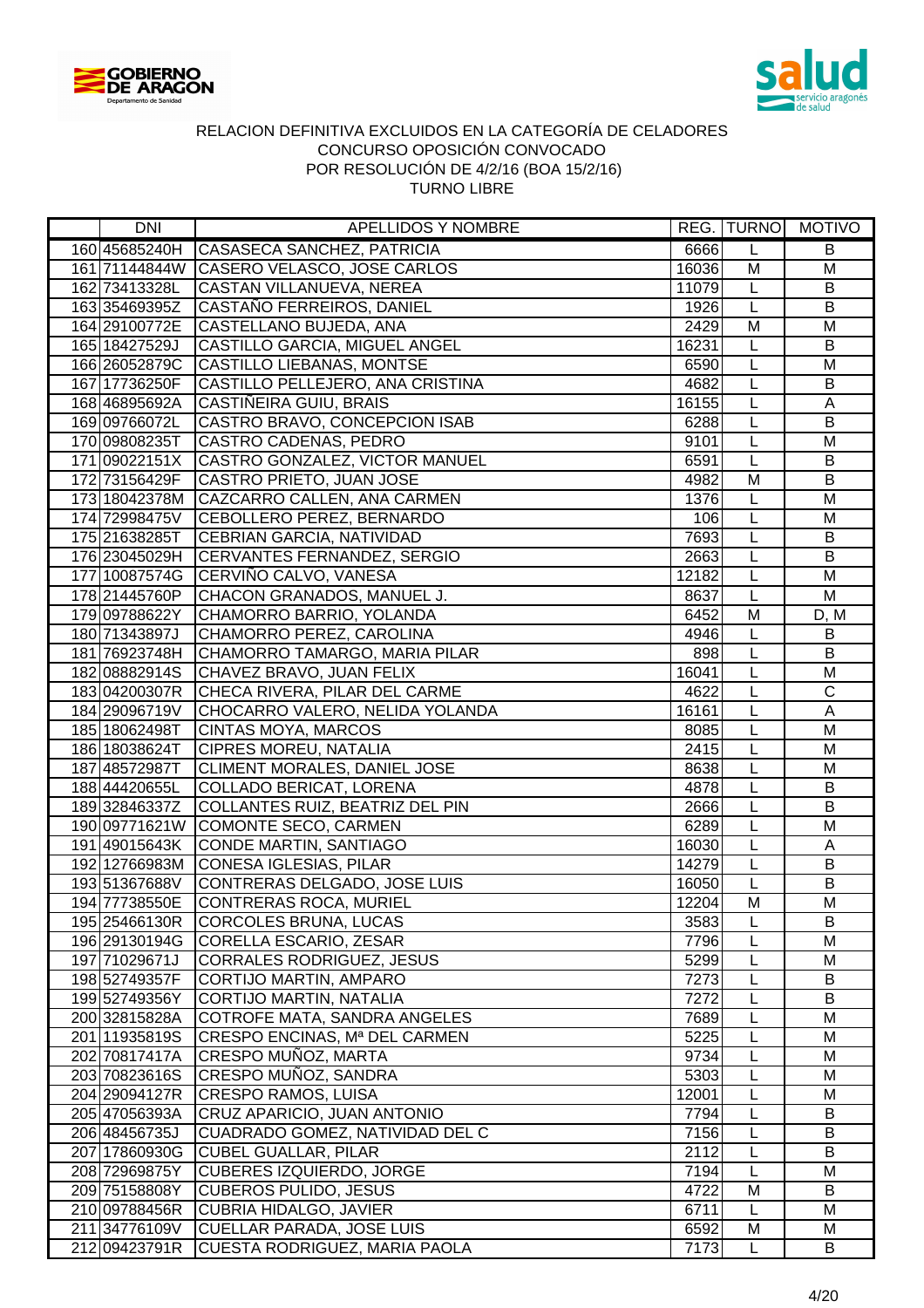



| DNI                            | APELLIDOS Y NOMBRE                                                             |              |                | REG. TURNO MOTIVO     |
|--------------------------------|--------------------------------------------------------------------------------|--------------|----------------|-----------------------|
| 21347766139S                   | <b>CUTILLAS, JOSE MANUEL</b>                                                   | 7432         | M              | D, M                  |
| 214 25168320H                  | DE CASAS LOBERA, MARIA PILAR                                                   | 14283        | L              | $\overline{B}$        |
|                                | 215 10088353R   DE CASTRO FERNANDEZ, DIANA                                     | 4719         | L              | B                     |
| 216 012326011                  | DE CASTRO MONTERO, MARIADELCARMEN                                              | 5227         | M              | M                     |
|                                | 217 09317128N DE ELENA PEÑA, NOEMI                                             | 14294        | L              | M                     |
|                                | 218 70886600W DE LA CALLE DIAZ, JAIME                                          | 8677         | $\overline{L}$ | M                     |
|                                | 219 34837782G   DE LA CASA GONZALEZ, JOSE FRANCISCO                            | 14254        | L              | $\sf B$               |
|                                | 220 04614903E DE LA CUEVA PACHECO, CRISTOBAL                                   | 16176        | L              | B                     |
| 221 14596337P                  | DE LA FUENTE BARQUIN, PEDRO                                                    | 8132         | L              | M                     |
| 222 11768273R                  | DE LA GANDARA MERINO, JESUS MANUEL                                             | 14349        | $\overline{L}$ | $\overline{M}$        |
| 223 04211740A                  | DE LAS HERAS DE CASTRO, JORGE                                                  | 4580         | L              | M                     |
| 224 03454574C                  | DE LAS HERAS PALOMARES, JULIO                                                  | 16070        | L              | M                     |
| 225 72890485N                  | DE MIGUEL ALTELARREA, MARIA ELENA                                              | 7276         | L              | M                     |
| 226 44633724Q                  | DE MIGUEL ECHEVERRIA, JANNA                                                    | 4581         | L              | $\sf B$               |
|                                | 227 25190706W DE MINGO ANDRES, ANA ROSA                                        | 4323         | L              | $\overline{C}$        |
| 22831863461C                   | DE PABLO CARO, SUSANA                                                          | 3479         | L              | $\overline{M}$        |
| 229 25148881Z                  | DE TARANCO CARVAJAL, NILA CRISTINA                                             | 12015        | L              | B, M                  |
|                                | 230 29131429C   DE TOMAS CEBRIAN, CLARA                                        | 1066         | L              | B, M                  |
| 231 25157481N                  | DEL CASTILLO MARCO, MARIA PILAR                                                | 16018        | L              | M                     |
|                                | 232 76719219M DEL PONT LORENZO, IRENE                                          | 1500         | L              | M                     |
|                                | 233 03079497G   DEL RIO RIOFRIO, DIANA INGRID                                  | 4785         | L              | $\overline{C}$        |
| 234 17685005Y                  | <b>DELFA SANCHEZ, FEDERICO</b>                                                 | 7691         | $\overline{L}$ | M                     |
| 235 10188854S                  | DELGADO CAÑEDO, PABLO                                                          | 16007        | M              | M                     |
| 236 30789487P                  | <b>DELGADO INIESTA, ISABEL</b>                                                 | 2899         | M              | D, M                  |
|                                | 237 78709796R DENIZ ROJAS, JOSUE                                               | 4135         | $\overline{L}$ | M                     |
| 238 18421213F                  | <b>DEU ORTIZ, PEDRO</b>                                                        | 3337         | $\overline{L}$ | $\overline{M}$        |
| 239 29115269Y                  | <b>DIARTE VILLARTE, MONICA</b>                                                 | 4438         | $\overline{L}$ | M                     |
| 240 80159702X                  | <b>DIAZ CABRERA, PEDRO</b>                                                     | 4980         | $\overline{L}$ | $\overline{B}$        |
| 241 13979973K                  | <b>DIAZ GONZALEZ, MONICA</b>                                                   | 2091         | L              | $\overline{B}$        |
| 242 71339458J                  | <b>DIAZ PALACIOS, SUSANA</b>                                                   | 14292        | L              | $\overline{\text{c}}$ |
| 243 22730121A                  | <b>DIAZ SOSA, MELCHOR</b>                                                      | 3750         | L              | $\overline{M}$        |
| 244 12735101R                  | DIEZ ALVAREZ, JOSE ROBERTO                                                     | 5229         | L              | M                     |
| 245 71423256E                  | DIEZ DE MANUEL, EVA                                                            | 7440         | L              | M                     |
|                                | 246 13112465G   DIEZ LUCAS, JOSE RAUL                                          | 7433         | L              | M                     |
| 247 71518469S                  | <b>DIGON GARCIA, PATXI</b>                                                     | 4720         | $\overline{L}$ | $\overline{B}$        |
| 248 25143504L                  | DOBATO MOLINOS, ISABEL                                                         | 16112        | L              | M                     |
| 249 48359439F                  | DOMENECH SEMPERE, JOSE JUAN                                                    | 4626         | L              | B                     |
| 250 18047799K                  | DOMINGUEZ ATARES, MARIA LUISA                                                  | 1819         | L              | $\mathsf{C}$          |
| 251 25160043K                  | DOMINGUEZ BERNE, SILVIA                                                        | 4760         | L              | M                     |
| 252 18051352D                  | DOMINGUEZ PALAO, FUENCISLA                                                     | 4431         | L              | M                     |
| 253 09315688K                  | DOMINGUEZ PEÑA, RUBEN                                                          | 7153         | L              | M                     |
| 254 18049630N                  | DOMPER SANCHEZ, SERGIO                                                         | 11017        | L              | M                     |
| 255 18043492S                  | <b>DUESO HIJOS, SHEILA ISABEL</b>                                              | 11448        | L              | M                     |
| 256 11967052Z                  | DURAN PRIETO, MARIA ANGELES                                                    | 15974        | L              | M                     |
| 257 25467549V                  | <b>DURAN ROS, I.MARGARITA</b>                                                  | 16034        | L              | M                     |
| 258 44642111P                  | <b>ECHEVERRIA MICHEL, MIGUEL</b>                                               | 1569         | L              | B                     |
| 259 73088679S                  | <b>EGEA BELENGUER, ROCIO</b>                                                   | 6593         | L              | B                     |
| 260 07561293C                  | EGUREN SERRANO, FRANCISCO JAVIE                                                | 7157         | Μ              | B<br>B                |
| 261 18431050T                  | ELENA ESCOLANO, ANA MARIA                                                      | 1559<br>6356 | L              |                       |
| 262 30986293A<br>263 03124220S | <b>ELIAS GOMEZ, ROCIO</b>                                                      | 9075         | M<br>L         | B, M<br>B             |
|                                | <b>EMBID GARRIDO, RUBEN</b><br>264 254 66249 M EMPERADOR ORTIZ, MARIA VICTORIA | 2935         | L              | B                     |
| 265 018038538                  | <b>ENA ABIZANDA, SERGIO</b>                                                    | 7160         | Г              | M                     |
|                                |                                                                                |              |                |                       |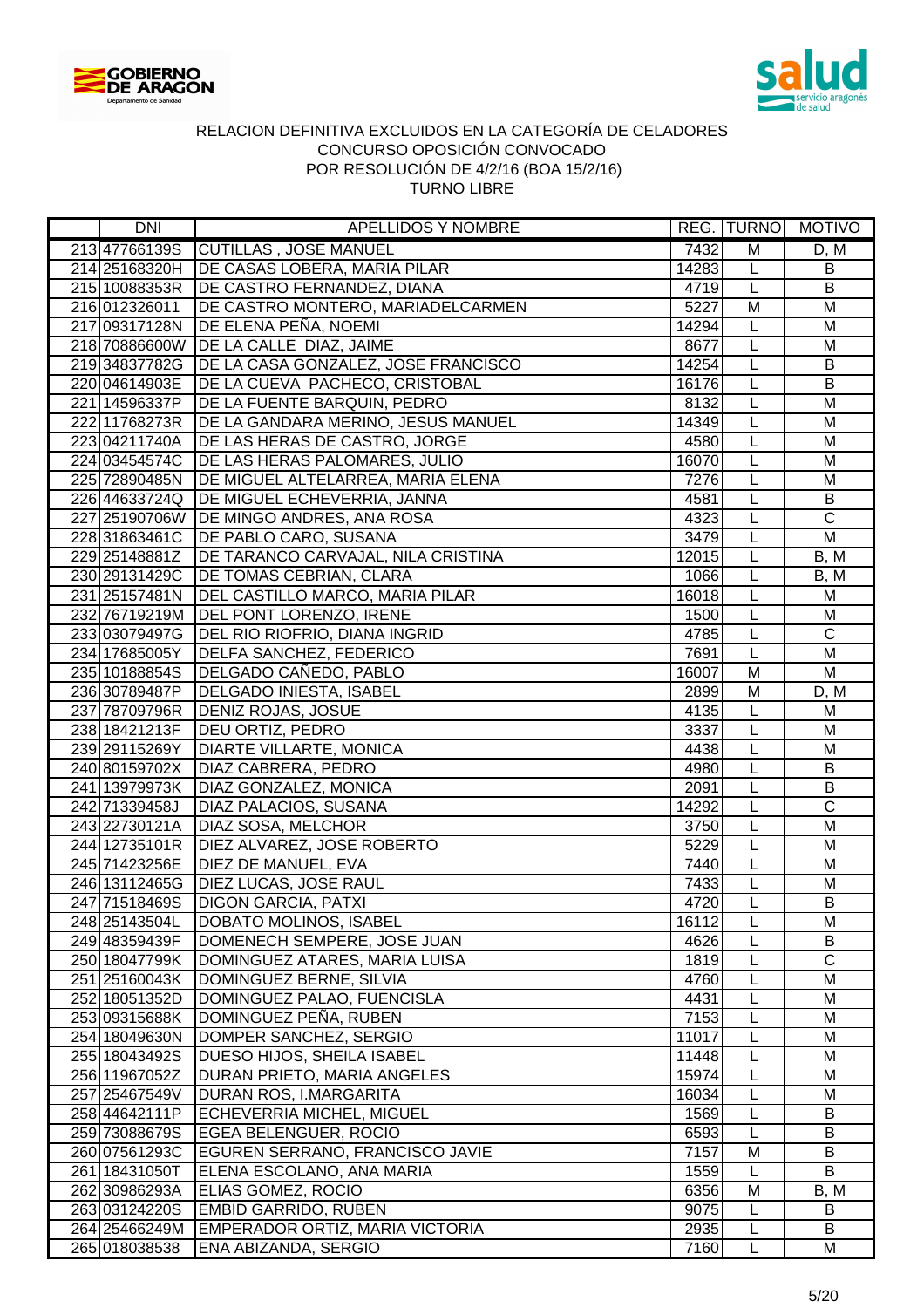



| DNI           | APELLIDOS Y NOMBRE                            |       |                         | REG.  TURNO   MOTIVO    |
|---------------|-----------------------------------------------|-------|-------------------------|-------------------------|
| 266 52493997Q | <b>ENTENZA PORTELA, ANABEL</b>                | 14288 | L                       | B                       |
|               | 267 18034983Q ESCALONA ALMUDEVAR, CARLOS JOSE | 15963 | M                       | $\overline{M}$          |
| 268 25452700A | <b>ESCRIBANO PUEYO, MARIA ESTER</b>           | 488   | L                       | M                       |
|               | 269 30497648Q ESCUDERO FERNANDEZ, EUGENIO     | 11670 | L                       | B                       |
| 270 48539433A | <b>ESCUER CASANOVA, ALEJANDRO</b>             | 1348  | L                       | B                       |
|               | 271 25685323G ESPAÑA AMAYA, FCO JAVIER        | 12248 | $\overline{L}$          | $\sf B$                 |
| 272 18425786A | <b>ESPEJO GUERRERO, ANA ISABEL</b>            | 310   | L                       | M                       |
| 273 25178292P | <b>ESTEBAN NAVARRO, CRISTINA</b>              | 842   | L                       | B                       |
| 274 11720775K | <b>ESTEBAN TEMPRANO, ANGEL</b>                | 6359  | L                       | M                       |
| 275 27536845A | <b>EXPOSITO RODRIGUEZ, MARIA DEL MAR</b>      | 2870  | $\overline{L}$          | B                       |
| 276 29111506S | EZQUERRA ARTERO, RAQUEL                       | 2494  | L                       | $\overline{C}$          |
| 277 18010924S | EZQUERRA MARCO, MARIA LOURDES                 | 1969  | L                       | $\overline{B}$          |
| 278 25437271F | EZQUERRO VICALVARO, MARIA ANGELES             | 7745  | L                       | B                       |
| 279 20842854R | <b>FABRA MATA, ENRIQUE</b>                    | 7702  | L                       | $\sf B$                 |
| 280 29027894P | <b>FALCO RIOS, VICENTE JAVIER</b>             | 9399  | L                       | $\sf B$                 |
| 281 73091776F | <b>FELEZ TOMEO, DANIEL</b>                    | 12250 | L                       | M                       |
| 282 21030127P | <b>FERNANDES TABARES, VANESSA</b>             | 9771  | L                       | B                       |
| 283 71551983H | <b>FERNANDEZ ALONSO, ARACELI</b>              | 1400  | L                       | $\overline{B}$          |
| 284 09065101L | <b>FERNANDEZ CASTILLO, BORJA</b>              | 3364  | L                       | M                       |
| 285 10194554B | <b>FERNANDEZ CIMAS, ANA MARIA</b>             | 12255 | L                       | M                       |
|               | 286 71558538H FERNANDEZ COQUE, VIRGINIA       | 12210 | L                       | B                       |
| 287 44806777V | <b>FERNANDEZ CUTRIN, JOSE MARIA</b>           | 4894  | M                       | M                       |
|               | 288 72203435H   FERNANDEZ ESPESO, JUNCAL      | 7204  | L                       | $\sf B$                 |
|               | 289 72976591Y   FERNANDEZ FERNANDEZ, MARTA    | 6871  | L                       | B                       |
|               | 290 10055179Q   FERNANDEZ FERNANDEZ, NELIDA   | 16136 | L                       | $\overline{B}$          |
| 291 71557729Z | <b>FERNANDEZ FUERTES, VICTOR</b>              | 12205 | $\overline{L}$          | $\overline{\mathsf{M}}$ |
|               | 292 44812698G FERNANDEZ GARABAL, DAVID        | 14444 | $\overline{\mathsf{M}}$ | D, M                    |
| 293 51406312R | <b>FERNANDEZ GARCIA, MARCOS</b>               | 806   | L                       | B                       |
| 294 33960751D | <b>FERNANDEZ GIJON, MARIA YOLANDA</b>         | 4344  | $\overline{L}$          | M                       |
| 295 09788077J | <b>FERNANDEZ GOMEZ, TEOFILO</b>               | 16068 | L                       | M                       |
| 296 03903704Y | <b>FERNANDEZ GUTIERREZ, GUSTAVO</b>           | 3644  | $\overline{L}$          | $\overline{B}$          |
| 297 71416062G | <b>FERNANDEZ GUZON, BEATRIZ</b>               | 5636  | M                       | D, M                    |
| 298 53104027V | <b>FERNANDEZ LOPEZ, JAVIER</b>                | 12209 | L                       | M                       |
|               | 299 22646163H   FERNANDEZ LOPEZ, JOSEFA       | 8636  | L                       | B                       |
|               | 300 10188739S FERNANDEZ MARTINEZ, JUAN JOSE   | 6575  | $\overline{L}$          | $\overline{B}$          |
| 301 73198971E | <b>FERNANDEZ MARZAL, RAQUEL</b>               | 6345  | L                       | м                       |
| 302 22959125L | FERNANDEZ MOLINA, JESUS                       | 6673  | L                       | B                       |
| 303 48627573F | FERNANDEZ MUÑOZ, MONICA                       | 1495  | L                       | B                       |
| 304 71513136H | FERNANDEZ NUÑEZ, MARIA DEL MAR                | 4716  | L                       | B                       |
| 305 33515092K | FERNANDEZ PAJUELO, YOLANDA                    | 3545  | L                       | B                       |
| 306 53539527N | <b>FERNANDEZ RODRIGUEZ, IGNACIO</b>           | 3404  | M                       | M                       |
| 307 34031085D | <b>FERNANDEZ SANCHEZ, MARIA CARMEN</b>        | 3641  | L                       | M                       |
| 308 18455105C | <b>FERNANDEZ TORRES, ADRIAN</b>               | 2166  | L                       | B                       |
| 309 18455104L | <b>FERNANDEZ TORRES, VANESA</b>               | 2207  | L                       | B                       |
| 310 78999575A | FERNANDEZ ZORITA, SANDRA                      | 14430 | L                       | M                       |
| 311 05677056N | FERNANDEZ-BALBUENA FERNANDEZ, SERGIO          | 10663 | L                       | B                       |
| 312 25469756Q | FERNANDO AZNAR, LARA                          | 1884  | V                       | A, M, O                 |
| 313 29106408T | FERNANDO ENTIO, MARIA ASUNCION                | 15954 | L                       | M                       |
| 314 73199735G | <b>FERRER ARGILES, BEGOÑA</b>                 | 11656 | L                       | B                       |
|               | 315 25142500G   FERRER FERRER, MARIA IZASKUN  | 11997 | L                       | B                       |
| 316 18429561Y | <b>FERRER PEREZ, ANA MARIA</b>                | 3338  | L                       | M                       |
| 317 17212648T | <b>FIBLA, MARIA JESUS</b>                     | 4174  | L                       | M                       |
| 318 25208890Q | <b>FIBLA CEBRIAN, NEREA</b>                   | 4051  | L                       | M                       |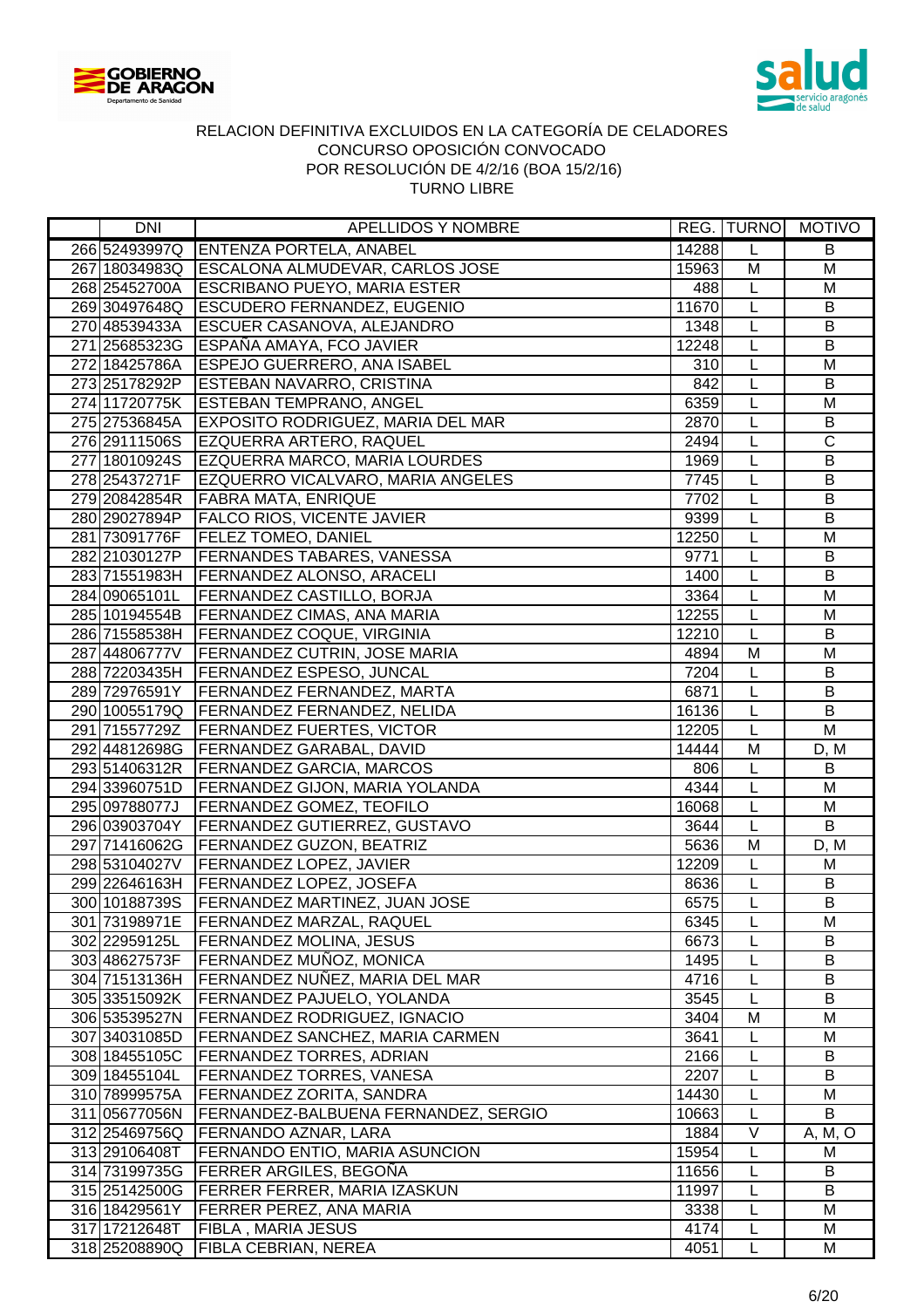



| DNI           | APELLIDOS Y NOMBRE                                      |       |                | REG.  TURNO   MOTIVO |
|---------------|---------------------------------------------------------|-------|----------------|----------------------|
|               | 319 51982125D   FLORES VAQUERIZO, NIEVES                | 5637  | L              | B                    |
|               | 320 29111884W FORMIGOS BLANQUE, JOSE VICENTE            | 14184 | L              | $\overline{B}$       |
|               | 321 17438775Z   FRAGUAS ROY, Mª PILAR                   | 10756 | L              | M                    |
|               | 322 18167216E   FRANCO PALACIO, JOSE LUIS               | 14284 | L              | B                    |
|               | 323 12374449N FRANCO ZURIAGA, M <sup>a</sup> - TRINIDAD | 5376  | L              | B                    |
|               | 324 04615467B   FRESNADILLO BUSTOS, IRENE               | 4137  | $\overline{L}$ | M                    |
|               | 325 72893875K   FRIAS GONZALEZ, ROSA                    | 4724  | L              | M                    |
| 326 48569090J | <b>GABALDON MARTINEZ, ADRIAN</b>                        | 4974  | L              | B                    |
| 327 48569091Z | <b>GABALDON MARTINEZ, JAVIER</b>                        | 4975  | L              | B                    |
| 328 18024977S | <b>GABAS EITO, ANA JULIA</b>                            | 16247 | $\overline{L}$ | A                    |
| 329 17745941S | <b>GALAN ARILLA, BEATRIZ</b>                            | 6049  | L              | $\sf B$              |
| 330 03849256E | <b>GALAN ORGAZ, JULIA</b>                               | 1634  | L              | $\overline{B}$       |
| 331 06260879A | <b>GALAN RUIZ, ELIA BELEN</b>                           | 1545  | L              | M                    |
| 332 31720108A | <b>GALINDO ANGEL, JUAN ANTONIO</b>                      | 4678  | L              | M                    |
| 333 17442251V | <b>GALINDO GRIMA, SILVIA</b>                            | 61    | M              | B, M                 |
| 334 18055162R | <b>GALLAN ALONSO, ADRIAN</b>                            | 7167  | L              | M                    |
| 335 71157438S | <b>GALLEGO GARCIA, TAMARA</b>                           | 1567  | M              | D, M                 |
| 336 52519266P | GALLEGO MORCILLO, MªROSARIO                             | 8639  | L              | $\overline{B}$       |
| 337 72982511S | GALLEGO RODRIGUEZ, JORGE                                | 9398  | L              | $\sf B$              |
|               | 338 50760285K GALLINAL CRUZ, MARIBEL                    | 15917 | M              | M                    |
|               | 339 71141592Q GALVAN BARBADO, SORAYA                    | 4604  | L              | M                    |
| 340 48376079H | GANDIA MIÑARRO, MARI CARMEN                             | 2839  | $\overline{L}$ | B                    |
|               | 341 17446100W GARAY ORTIZ, ANA ISABEL                   | 4555  | L              | M                    |
|               | 342 29134749M GARCES GRACIA, LUIS                       | 16234 | M              | A                    |
| 343 29127098J | <b>GARCIA AGREDA, JAVIER</b>                            | 7792  | $\overline{L}$ | M                    |
| 344 29097545S | <b>GARCIA AGUIRRE, MIGUEL ANGEL</b>                     | 7283  | $\overline{L}$ | $\overline{B}$       |
| 345 04602169F | <b>GARCIA ALCALDE, EDUARDO</b>                          | 7732  | $\overline{L}$ | M                    |
| 346 25473434Z | <b>GARCIA AMO, ANA ESTHER</b>                           | 6558  | $\overline{L}$ | $\overline{B}$       |
| 347 25171480G | <b>GARCIA BENEDI, VICTOR DIEGO</b>                      | 14364 | L              | M                    |
| 348 22979279W | <b>GARCIA BERLANGA, JUAN</b>                            | 2543  | L              | B                    |
| 349 17755259H | <b>GARCIA CEBRIAN, MARIA</b>                            | 7159  | L              | $\overline{B}$       |
| 350 30626815S | <b>GARCIA CID, ANTONIO</b>                              | 4636  | L              | M                    |
| 351 30967223T | GARCIA CORDOBA, ALEJANDRO                               | 3324  | L              | B                    |
|               | 352 25137226C GARCIA DIEZ, ESMERALDA                    | 4725  | L              | B                    |
| 353 17439385A | GARCIA ESCOLANO, SAGRARIO                               | 870   | M              | M                    |
| 354 71656562Q | <b>GARCIA FERNANDEZ, BENIGNO</b>                        | 15596 | L              | В                    |
| 355 37342378S | <b>GARCIA FERNANDEZ, CRISTIAN</b>                       | 2678  | L              | B                    |
| 356 09436382B | GARCIA FERNANDEZ, MANUEL ANGEL                          | 3084  | L              | B                    |
| 357 48520232F | <b>GARCIA FLORES, JOSE ANTONIO</b>                      | 16215 | M              | D, M                 |
| 358 71645532A | <b>GARCIA GARCIA, DANIEL</b>                            | 15995 | M              | B                    |
| 359 71451729K | <b>GARCIA GARCIA, FELIPE</b>                            | 16008 | L              | B                    |
| 360 70331873N | <b>GARCIA GARCIA, MARIA JOSEFA</b>                      | 11680 | L              | B                    |
| 361 17135136K | <b>GARCIA GIMENO, MªCARMEN</b>                          | 14362 | L              | M                    |
| 362 71771922P | <b>GARCIA GONZALEZ, CESAR</b>                           | 7803  | L              | B                    |
| 363 42844876Q | GARCIA HERRERA, MARIA DEL MAR                           | 1551  | L              | B                    |
| 364 71519569B | <b>GARCIA LOPEZ, DIEGO</b>                              | 9441  | M              | B                    |
| 365 44391686F | <b>GARCIA MAESTRO, JUAN</b>                             | 7802  | L              | B                    |
| 366 07872199N | GARCIA MALMIERCA, MARIA AMPARO                          | 14115 | Μ              | M                    |
| 367 71444826H | <b>GARCIA MARCOS, ALFONSO</b>                           | 7441  | L              | B                    |
| 368 25428077J | <b>GARCIA MARTIN, MARIA DOLORES</b>                     | 4674  | L              | М                    |
| 369 74427056E | <b>GARCIA MARTINEZ, ANTONIA</b>                         | 3681  | M              | D, M                 |
| 370 48497872A | GARCIA MARTINEZ, INMACULADA                             | 7439  | M              | M                    |
| 371 71041597W | <b>GARCIA MOSTAZA, MIRIAM</b>                           | 16157 | L              | М                    |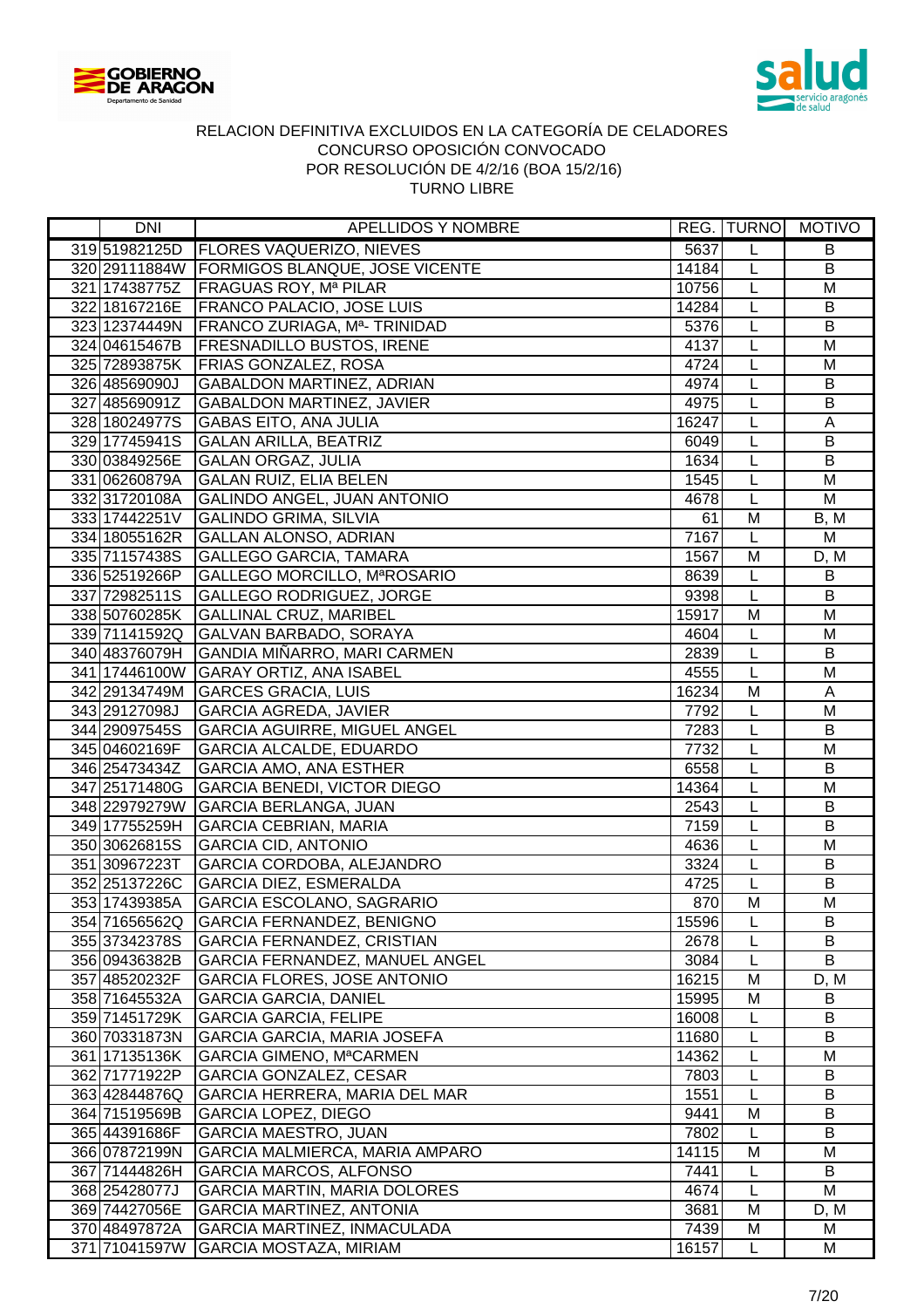



| DNI           | APELLIDOS Y NOMBRE                           |       |                | REG. TURNO MOTIVO     |
|---------------|----------------------------------------------|-------|----------------|-----------------------|
| 372 40315949P | <b>GARCIA PEREZ, DAVID</b>                   | 16024 | L              | B                     |
| 373 13940415T | <b>GARCIA PEREZ, JOSE ANTONIO</b>            | 14416 | L              | $\overline{B}$        |
|               | 374 52139797Q GARCIA QUILES, NICOLAS         | 6354  | L              | B                     |
| 375 11076127V | GARCIA RETAMERO, Mª ANTONIA                  | 7795  | L              | M                     |
| 376 30451392J | <b>GARCIA RISQUEZ, JOSE</b>                  | 7287  | M              | B, M                  |
| 377 71519014P | <b>GARCIA RODRIGUEZ, LAURA</b>               | 4718  | $\overline{L}$ | $\sf B$               |
| 378 71552411D | <b>GARCIA RODRIGUEZ, RAQUEL</b>              | 3269  | L              | $\sf B$               |
| 379 48395803P | <b>GARCIA RUBIO, LAURA</b>                   | 16025 | L              | B                     |
| 380 78744593E | GARCIA SANCHEZ, JOSE JAVIER                  | 12010 | L              | M                     |
| 381 71501664T | <b>GARCIA SANTOS, OLIVIA</b>                 | 11663 | $\overline{L}$ | B                     |
| 382 53267926H | <b>GARCIA SERRANO, JUAN</b>                  | 14286 | L              | $\sf B$               |
| 383 03448963K | GARCIA SERRANO, MARIA PAZ                    | 16069 | L              | M                     |
| 384 71342766D | <b>GARCIA VALDERRAMA, VANESA</b>             | 4985  | L              | M                     |
| 385 25442515F | GARCIA VAZQUEZ, PEDRO ANGEL                  | 10884 | L              | B                     |
| 386 18434225R | <b>GARGALLO CASTILLO, MARIA DEL CARME</b>    | 9939  | L              | B                     |
| 387 73016673E | <b>GARIN BELTRAN, ALEJANDRO</b>              | 7455  | L              | B, M                  |
| 388 71513068L | <b>GARNELO PACIOS, JENNIFER</b>              | 4945  | L              | B                     |
| 389 73005654C | <b>GARRO BURILLO, DANIEL</b>                 | 14346 | L              | B                     |
|               | 390 77375983G GARZON PULIDO, ALEJANDRO       | 16059 | L              | $\sf B$               |
| 391 17445955H | GASCON MAYOR, SANDRA Ma                      | 16056 | L              | M                     |
| 392 04586257B | <b>GASCON SERRANO, CARMEN</b>                | 6598  | L              | M                     |
| 393 24332608B | <b>GASSO MOTA, ANA MARIA</b>                 | 1821  | $\overline{L}$ | M                     |
| 394 06202263Z | <b>GERMES BLASCO, MARIA JESUS</b>            | 1711  | M              | M                     |
| 395 09777299E | <b>GETINO SANTOS, M CARMEN</b>               | 16063 | L              | M                     |
| 396 25198922F | <b>GIL AYLON, CRISTINA PILAR</b>             | 8462  | L              | $\overline{\text{c}}$ |
| 397 29128889X | <b>GIL SANJOAQUIN, MARTA PILAR</b>           | 12244 | $\overline{L}$ | $\overline{M}$        |
| 398 71345842A | <b>GIL TORRECILLA, ADRIANO</b>               | 8679  | $\overline{L}$ | $\overline{B}$        |
| 399 03446138W | GILARRANZ GONZALEZ, GLORIA                   | 4726  | $\overline{L}$ | $\overline{M}$        |
| 400 73400892A | GIMENO JARREGA, ELENA                        | 2962  | L              | B                     |
| 401 33473812A | GIMENO MUÑOZ, FERNANDO                       | 2329  | L              | $\overline{M}$        |
| 402 72992343A | <b>GODOY TORRAS, CINTIA</b>                  | 9118  | L              | B                     |
| 403 30680182E | GOIKOETXEA MALAXTETXEBARRIA, IGOR            | 1631  | L              | $\sf B$               |
| 404 10906560Y | GOILON TARRIÑO, HECTOR                       | 8728  | L              | B                     |
| 405 73084608S | <b>GOMES DOS REIS, ISABEL</b>                | 16031 | L              | Α                     |
| 406 12419577Z | <b>GOMEZ ARIAS, JAIME</b>                    | 6291  | L              | $\overline{B}$        |
| 407 72975935V | <b>GOMEZ AZNAR, RAQUEL</b>                   | 3339  | L              | B                     |
| 408 79312769Y | GOMEZ CANEDO, MONTSERRAT                     | 2925  | L              | B                     |
| 409 38113755H | <b>GOMEZ GARCIA, ALFONSO JOSE</b>            | 3701  | L              | B                     |
| 410 47090766Z | <b>GOMEZ GARCIA, IVAN</b>                    | 3690  | L              | B                     |
| 411 08833159D | GOMEZ GARCIA, Mª DEL ROSARIO                 | 4576  | L              | B, M                  |
| 412 72488353N | <b>GOMEZ IZAGUIRRE, JURDANA</b>              | 3077  | L              | B                     |
| 413 72875234X | <b>GOMEZ LAFUENTE, SANTAS</b>                | 5353  | L              | M                     |
| 414 13171230G | <b>GOMEZ LLARENA, MARTA</b>                  | 12201 | L              | M                     |
| 415 24396067J | GOMEZ MOLLA, ANA CONSUELO                    | 8672  | L              | M                     |
| 416 18013141R | <b>GOMEZ MORCATE, PRESENTACION</b>           | 7648  | L              | M                     |
| 417 71130727F | <b>GOMEZ RODRIGUEZ, SARA</b>                 | 6292  | L              | M                     |
| 418 18426362G | <b>GOMEZ RUBIO, CARMEN</b>                   | 6022  | L              | M                     |
| 419 18051725Z | <b>GOMEZ SANCHEZ, MARIA TERESA</b>           | 2018  | L              | B                     |
| 420 77584416B | <b>GONZALEZ AVILA, LYDIA</b>                 | 5982  | L              | M                     |
| 421 10071393S | GONZALEZ BASANTE, PEDRO PABLO                | 14264 | M              | D, M                  |
| 422 09753252X | GONZALEZ CAMINO, JUAN JOSE                   | 9094  | L              | M                     |
|               | 423 48391269M GONZALEZ CANO, MARIA FUENSANTA | 6660  | L              | M                     |
| 424 10073678T | GONZALEZ DEL VALLE, BALBINO                  | 4901  | L              | М                     |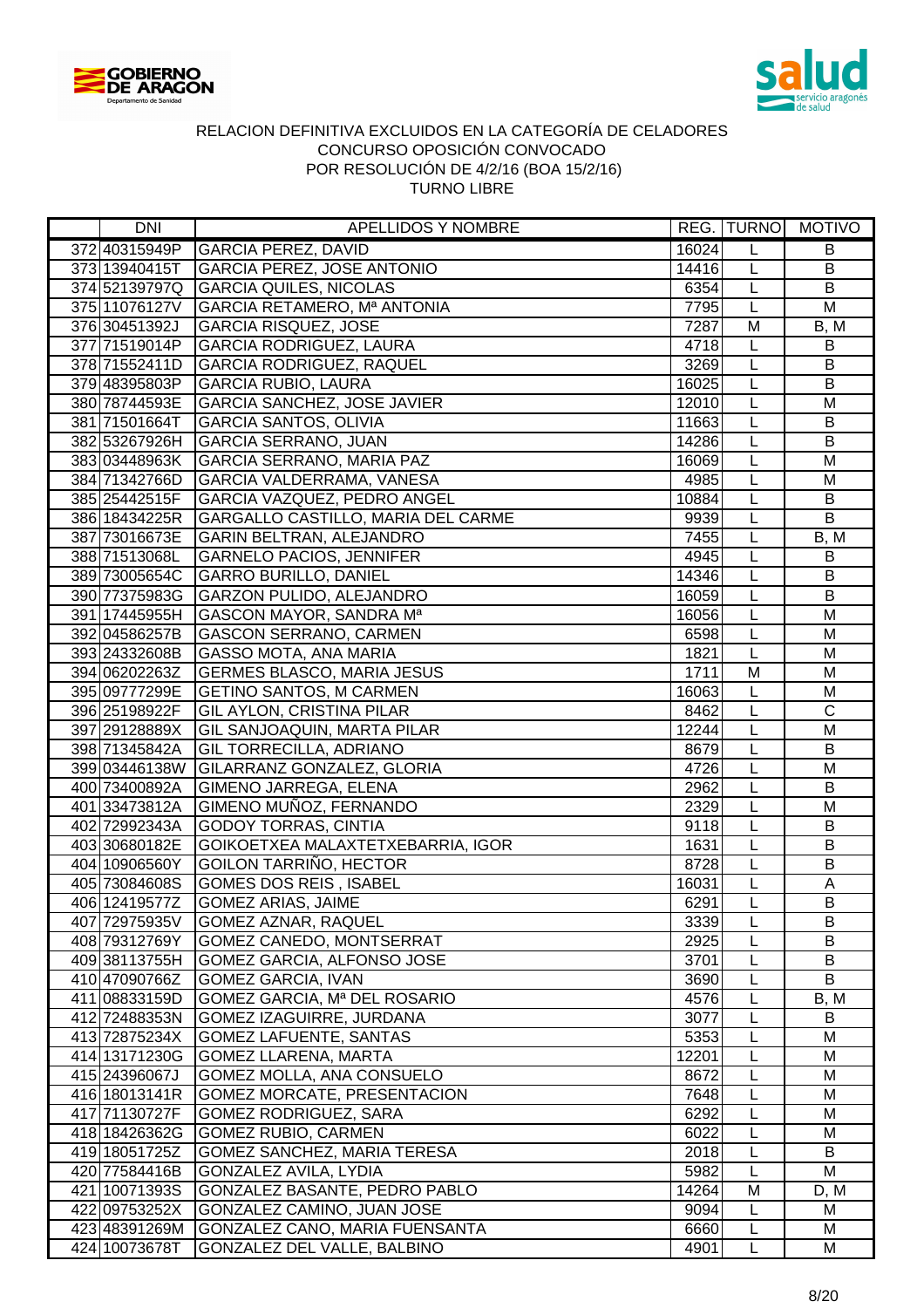



| <b>DNI</b>    | <b>APELLIDOS Y NOMBRE</b>                        |       | <b>REG. TURNO</b> | <b>MOTIVO</b>  |
|---------------|--------------------------------------------------|-------|-------------------|----------------|
| 425 09793261E | GONZALEZ FERNANDEZ, ESTRELLA                     | 16159 | L                 | A, B           |
| 426 10897150A | GONZALEZ GONZALEZ, NATALIA                       | 14415 | L                 | B              |
| 427 54048587J | GONZALEZ GONZALEZ, SULBEY                        | 14257 | L                 | M              |
| 428 44090582L | <b>GONZALEZ IGLESIAS, VICTOR</b>                 | 4677  | L                 | B              |
|               | 429 16020192W GONZALEZ JIMENEZ, JULIA MARIA      | 7437  | L                 | B              |
| 430 73130395D | <b>GONZALEZ LOPEZ, PABLO</b>                     | 12190 | L                 | M              |
| 431 73428890X | <b>GONZALEZ MARCHENA, MARIA</b>                  | 14438 | L                 | B              |
| 432 13298817X | <b>GONZALEZ MARIN, ELISA ISABEL</b>              | 7446  | L                 | B              |
| 433 04224171Z | <b>GONZALEZ ORIHUELA, LAURA</b>                  | 14177 | L                 | B              |
| 434 25149497D | GONZALEZ ROMAN, MARIA ROSA                       | 8755  | L                 | M              |
| 435 11851293Z | GONZALEZ ROSA, CARLA                             | 2556  | L                 | M              |
| 436 28975865M | <b>GONZALEZ RUANO, RAUL</b>                      | 7164  | L                 | M              |
| 437 70248822Z | GONZALEZ SANZ, MARTA                             | 3075  | L                 | B, M           |
| 438 53547497R | GONZALEZ SUAREZ, IYANA                           | 11652 | L                 | B              |
| 439 073018476 | GONZALVO DE LA FUENTE, MARIO JORGE               | 6562  | L                 | B              |
| 440 29097037J | GONZALVO GRAÑENA, CHORCHE ANDRES                 | 6563  | L                 | B              |
|               | 441 16278045W GORDEJUELA SAN VICENTE, Mª DEL MAR | 14296 | L                 | $\overline{B}$ |
| 442 77216050J | <b>GRACIA GIMENO, SHEILA</b>                     | 16141 | L                 | $\sf B$        |
| 443 29109800B | <b>GRACIA GRACIA, PURIFICACION</b>               | 9125  | L                 | M              |
| 444 25183466F | <b>GRACIA IZQUIERDO, PILAR</b>                   | 11692 | L                 | M              |
| 445 44874043P | <b>GRANCHA MARTINEZ, MIGUEL</b>                  | 3611  | L                 | B              |
| 446 29122818B | <b>GREGORIO VERA, DANIEL</b>                     | 6355  | L                 | M              |
| 447 18028223H | <b>GUEROLA MUR, MARTIN JOSE</b>                  | 6564  | L                 | M              |
|               | 448 73206035W GUERRERO MONTES, ELENA             | 7469  | L                 | M              |
| 449 73242795P | GUILLEMES CARABALLO, MARIA DEL CARME             | 1269  | $\overline{L}$    | $\overline{M}$ |
| 450 16618095C | <b>GUILLEN DE LA IGLESIA, ALBERTO</b>            | 3706  | L                 | $\overline{B}$ |
| 451 11945605A | <b>GUILLEN OTERINO, JUAN LUIS</b>                | 4001  | L                 | $\overline{M}$ |
| 452 07550084N | <b>GUIRAO NAVALON, ANTONIO JULIO</b>             | 7460  | L                 | M              |
| 453 34037229N | <b>GUTIERREZ COELLO, MIGUEL</b>                  | 3640  | L                 | M              |
| 454 11973685T | GUTIERREZ DE LA VEGA, RUBEN                      | 6664  | L                 | M              |
| 455 06565296S | GUTIERREZ LASTRAS, ROSA MARIA                    | 5329  | L                 | M              |
| 456 48495241V | HELLIN NAVARRO, DAVID                            | 2901  | L                 | B              |
| 457 71422957E | <b>HERAS GARCIA, MONICA</b>                      | 4746  | L                 | B              |
|               | 458 12382175X HERMIDA PEREZ, ALEJANDRO           | 12246 | L                 | B, M           |
| 459 05649663N | HERNANDEZ BENITEZ, Mª JOSE                       | 16206 | L                 | B              |
| 460 25199154D | HERNANDEZ FADANELLI, ANGEL                       | 16146 | L                 | A              |
| 461 50450458G | HERNANDEZ FIGUEIRA, JOSE MANUEL                  | 14417 | L                 | B              |
| 462 25135061V | HERNANDEZ HERNANDEZ, ISABEL CLARA                | 7443  | L                 | M              |
| 463 70895477R | HERNANDEZ MARTIN, Mª JOSE                        | 9805  | L                 | M              |
| 464 34819906E | HERNANDEZ MORALES, ANGELA MARIA                  | 2937  | L                 | B              |
| 465 16806723W | HERNANDEZ OMEÑACA, MARIA MILAGROS                | 5231  | L                 | B              |
| 466 29131744J | HERNANDEZ PEGUERO, OSCAR                         | 16170 | L                 | B              |
| 467 48488154Z | HERNANDEZ SACRISTAN, OLGA                        | 4675  | L                 | B              |
| 468 17447890K | HERNANDEZ TORREMOCHA, MARIA JOSE                 | 16042 | L                 | B              |
| 469 73256393J | HERRERO LAHOZ, MARIA LOURDES                     | 5352  | L                 | B              |
| 470 76923677Q | HERRERO PALAGUERRI, SONIA                        | 7448  | L                 | M              |
| 471 71646758X | HERRERO RODRIGUEZ, PABLO                         | 7701  | L                 | B              |
| 472 25193118E | HORMIGO GUERRERO, VICTORIA E.                    | 4698  | L                 | B              |
| 473 29124604A | <b>HUESO GARCIA, RAUL</b>                        | 10940 | M                 | M              |
| 474 72053731K | HUMARA CELADA, SOLEDAD                           | 7418  | L                 | M              |
| 475 25428764X | <b>IBANEZ ALGAS, JOSE LUIS</b>                   | 4701  | L                 | M              |
| 476 72976343B | <b>IBANEZ CHOW, JORGE</b>                        | 14372 | L                 | M              |
| 477 05147033R | IBAÑEZ GARCIA, MARIA JOSEFA                      | 6024  | M                 | B, D           |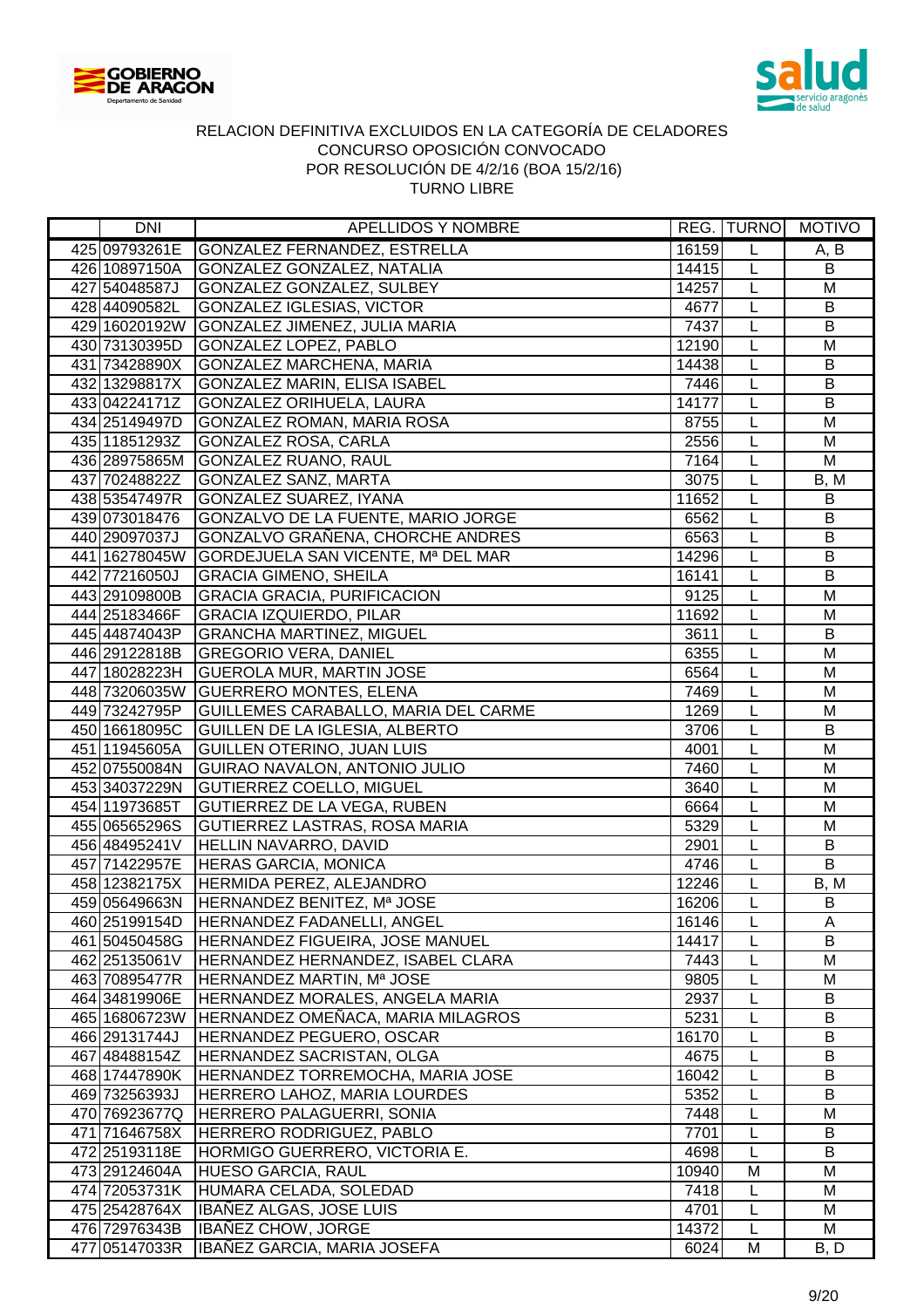



| <b>DNI</b>    | <b>APELLIDOS Y NOMBRE</b>                   |       | <b>REG. TURNO</b>       | <b>MOTIVO</b>  |
|---------------|---------------------------------------------|-------|-------------------------|----------------|
| 478 73584974Q | IBAÑEZ MESEGUER, MARIA                      | 1881  | L                       | B              |
| 479 45667866D | IBAÑEZ VICENTE, JOAQUIN                     | 16183 | L                       | M              |
| 480 19011404H | IGIAL MAÑES, CESAR                          | 16117 | L                       | B              |
| 481 34985253E | <b>IGLESIAS ANIES, CARLOS</b>               | 5234  | L                       | M              |
| 482 10895975R | <b>INFIESTA MEGIDO, CRISTINA</b>            | 14414 | L                       | B              |
| 483 25432450Q | INSA SERRANO, MARIA CARMEN                  | 3863  | L                       | M              |
| 484 18434368Y | IRITIA FERNANDEZ, VIRGINIA                  | 15589 | L                       | B              |
| 485 17705004H | <b>ITURBIDE GOMEZ, MARIA LUISA</b>          | 11348 | L                       | B              |
| 486 44800937L | IZQUIERDO CASTILLA, FERNANDO                | 11649 | L                       | B              |
| 487 45912691E | IZQUIERDO GARCIA, NAYARA                    | 11648 | L                       | B              |
| 488 17208395W | IZUEL PEREZ, MARIA ANGELES                  | 15966 | L                       | $\overline{B}$ |
| 489 17722937B | JARABA AINSA, ESTER                         | 7464  | L                       | M              |
| 490 71039324Y | JIMENEZ BERMUDEZ, ELISABET                  | 8725  | L                       | B              |
| 491 18196134Y | JIMENEZ ELORZ, MARIA BEGOÑA                 | 14262 | L                       | M              |
| 492 05930494J | JIMENEZ JIMENEZ, LORENZO JAVIER             | 7428  | L                       | B              |
|               | 493 05196415W JIMENEZ LUJAN, ANTONIO        | 7687  | L                       | M              |
| 494 25193866B | JIMENEZ MARTINEZ, ALBERTO                   | 14369 | L                       | B              |
|               | 495 04218260Z JIMENEZ PULIDO, VIRGINIA      | 11667 | L                       | $\sf B$        |
| 496 71420776A | JIMENEZ SANDOVAL, MAGDALENA                 | 6293  | L                       | B              |
| 497 03115758V | JODRA PLAZA, MARIA DEL PILAR                | 5008  | L                       | B              |
| 498 17455559P | <b>JUBERIAS MILLAN, BEATRIZ</b>             | 2860  | L                       | M              |
|               | 499 18441290M JULVE ALEGRE, NIEVES          | 12046 | L                       | $\sf B$        |
| 500 52629664Y | <b>JURADO SAGUES, OSCAR</b>                 | 14350 | L                       | B              |
|               | 501 05656195N JUSTICIA LOPEZ, MARIA ANGELES | 9099  | L                       | M              |
|               | 502 25462268A LABORDA PEREZ, JORGE          | 6025  | $\overline{L}$          | $\overline{B}$ |
|               | 503 25463571H   LACRUZ MARCEN, SILVIA       | 6026  | L                       | M              |
|               | 504 72984651Q LAFUENTE GONZALEZ, SANDRA     | 16060 | L                       | A              |
|               | 505 09790353N   LAGARTOS GARCIA, MARIA PAZ  | 6294  | L                       | M              |
| 506 018062214 | LAMPEREZ ABAD, FRANCISCO JAVIE              | 16044 | L                       | A              |
|               | 507 18032830W LANAO BONET, LORETO           | 7791  | $\overline{M}$          | M              |
| 508 73194878T | LANSAQUE CAMPO, MARTA                       | 3151  | $\overline{\mathsf{M}}$ | M              |
| 509 29127638R | LARA GALA, AZUCENA                          | 514   | L                       | M              |
|               | 510 73156053E   LARROSA ZAPORTA, LOURDES    | 12175 | L                       | B              |
| 511 29124390L | LASOBRAS DIAZ, JOSE LUIS                    | 16104 | M                       | M              |
| 512 72103310N | LASTRA CAGIGAS, SANTIAGO                    | 8723  | M                       | M              |
| 513 00808244F | LAURA SANDOVAL, MONICA                      | 6295  | L                       | В              |
| 514 46864363T | LAVIN FERNANDEZ, RUBEN                      | 10664 | L                       | B              |
| 515 17702694P | LAZARO CALVO, MARIA JOSE                    | 2706  | L                       | B              |
| 516 29134037Y | LEDESMA GONZALO, BELEN                      | 12198 | L                       | B              |
|               | 517 44393291W LEGIDO BASANTA, DAVID         | 14172 | M                       | M              |
| 518 44382579P | LEON CASAS, MARIA AURORA                    | 6296  | L                       | B              |
| 519 75791320H | <b>LEON GALAN, RAUL</b>                     | 14260 | M                       | B, M           |
| 520 18096337Y | LEON PISFIL, CRISTINA KATHIU                | 3036  | M                       | M              |
| 521 X6615547B | LEON RIVERO, ADIANEZ ROSARIO                | 11684 | L                       | M              |
| 522 17743775B | LERIN AGUILAR, BARBARA                      | 8690  | L                       | M              |
| 523 33419145F | LIBERAL AMADO, JOSE LUIS                    | 6297  | L                       | B              |
| 524 25435305L | LIBERIO ROMO, MARIA LUISA                   | 4396  | L                       | M              |
| 525 73067836X | LISO CHOLIZ, CARMEN                         | 1476  | M                       | M              |
| 526 72964224J | LLERA MARCO, Mª PILAR                       | 14370 | L                       | B              |
| 527 29003745D | LLOR MARTINEZ, ASUNCION                     | 7319  | M                       | M              |
| 528 71656034V | LLORENTE GUTIERREZ, MARIA                   | 12247 | L                       | B              |
| 529 20033765Y | LLORET FREIRE, ATOR JAVIER                  | 7431  | L                       | M              |
| 530 73446934E | LOAIZA RINCON, MARIA ALEJANDRA              | 11694 | L                       | B              |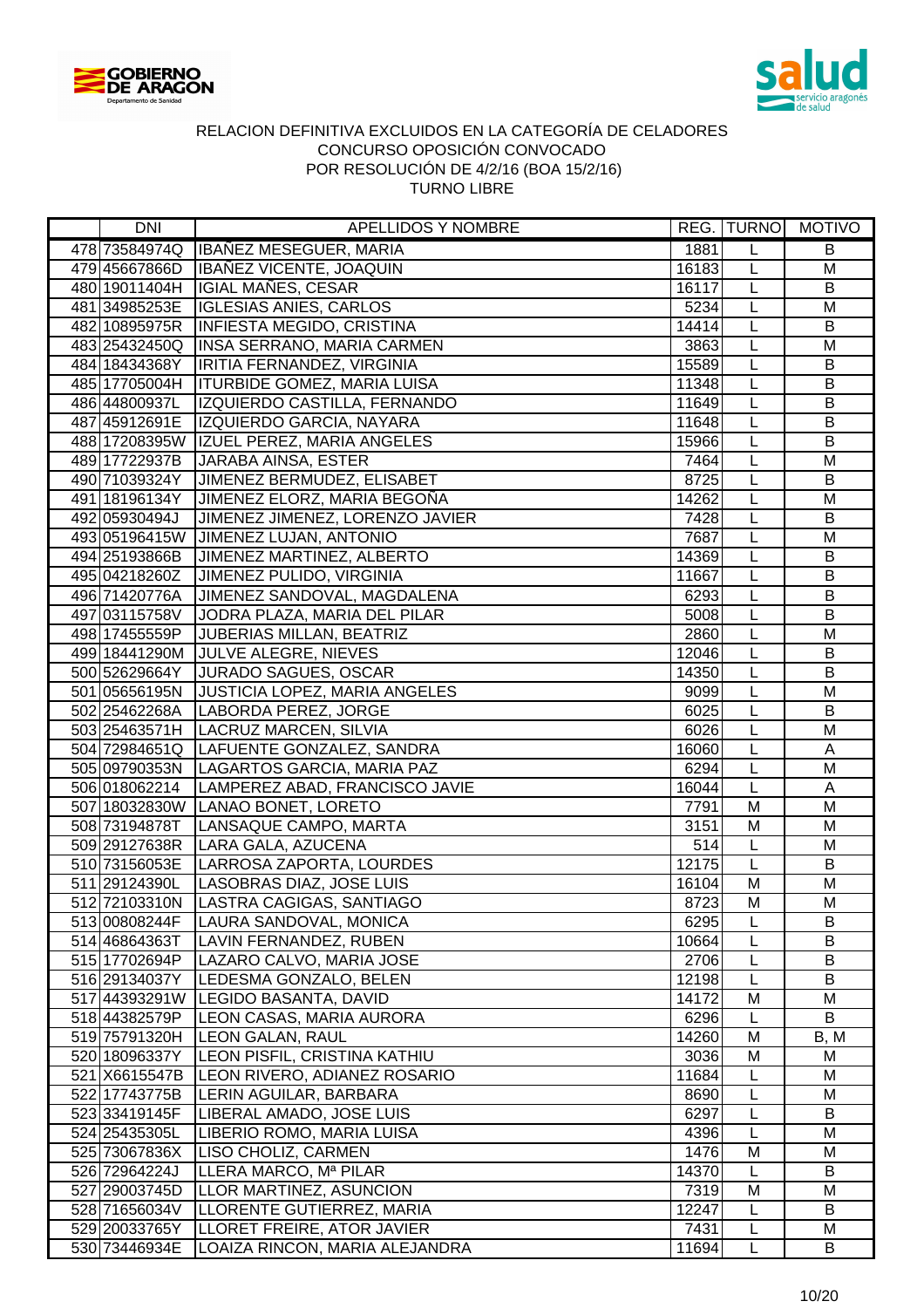



| DNI                            | <b>APELLIDOS Y NOMBRE</b>                          |              |                         | REG. TURNO MOTIVO |
|--------------------------------|----------------------------------------------------|--------------|-------------------------|-------------------|
| 531 71516397J                  | LOPES BOLLO, YESSICA                               | 4339         | L                       | $\mathsf C$       |
|                                | 532 17726683P   LOPEZ ALBA, OLGA                   | 1114         | L                       | B                 |
|                                | 533 08780093G LOPEZ ALBARRAN, ANGELA               | 16129        | M                       | D, M              |
|                                | 534 11418253H   LOPEZ ALVAREZ, Mª ELVA             | 16077        | L                       | $\mathsf{C}$      |
|                                | 535 09254646K   LOPEZ ARROYO, MªMONTSERRAT         | 9102         | L                       | B                 |
|                                | 536 18171501Y   LOPEZ BUN, MARIA CARMEN            | 2980         | L                       | B                 |
|                                | 537 25142263C LOPEZ CASTRO, ANA MARIA              | 7468         | $\overline{L}$          | $\overline{B}$    |
|                                | 538 18455410A LOPEZ DE ARMENTIA LLANOS, ANDREA     | 639          | L                       | M                 |
|                                | 539 48427173Y   LOPEZ ESPIN, ANA BELEN             | 2676         | L                       | B                 |
|                                | 540 53534132E   LOPEZ FERNANDEZ, LADISLAO          | 16015        | L                       | A, M              |
|                                | 541 15961900S   LOPEZ ILLARRAMENDI, MARIA JESUS    | 7470         | $\overline{L}$          | B                 |
|                                | 542 04587019Z   LOPEZ MARTINEZ, MARIA INMACULAD    | 6298         | M                       | M                 |
| 543 32709614A                  | LOPEZ MARTINEZ, SILVIA                             | 5643         | L                       | M                 |
|                                | 544 44275242N   LOPEZ MORENO, INMACULADA           | 16167        | L                       | B                 |
|                                | 545 50080503G   LOPEZ MORENO, INMACULADA           | 6027         | L                       | $\overline{B}$    |
|                                | 546 76443574S   LOPEZ PAEZ, RAFAEL                 | 16026        | L                       | A, B              |
|                                | 547 17194610V LOPEZ PARDOS, DOROTEA PILAR          | 5709         | L                       | $\sf B$           |
|                                | 548 17712009P   LOPEZ PIÑERO, MARIA JESUS          | 11050        | L                       | M                 |
|                                | 549 73439443Y LOPEZ PRIETO, JOSE ANTONIO           | 15962        | M                       | $\overline{B}$    |
|                                | 550 11785319G LOPEZ RODRIGUEZ, ANTONIO             | 15946        | M                       | M                 |
|                                | 551 03848113Y   LOPEZ RODRIGUEZ, CARLOS            | 6663         | L                       | $\overline{B}$    |
|                                | 552 06234909T   LOPEZ SANCHEZ DE LA SERRAN, MANUEL | 7429         | M                       | B, D              |
|                                | 553 03849243D   LOPEZ SANCHEZ, FRANCISCO           | 14348        | $\overline{L}$          | $\overline{B}$    |
|                                | 554 22933206K LOPEZ SORIA, PILAR                   | 16162        | L                       | A                 |
|                                | 555 05663965P LORA LORO, MONTSERRAT                | 16049        | $\overline{L}$          | $\overline{B}$    |
|                                | 556 29135576G LORENTE PORTERO, JESSICA             | 16121        | $\overline{L}$          | M                 |
|                                | 557 16299518Q LOSA LAS HERAS, ENEKO                | 16138        | $\overline{\mathsf{M}}$ | $\overline{B}$    |
|                                | 558 25467388V LOSILLA MARTINEZ, SAGRARIO           | 11572        | $\overline{L}$          | $\overline{B}$    |
|                                | 559 25159668Z   LOSTAO LACASA, CARMEN              | 14266        | L                       | $\overline{M}$    |
|                                | 560 25680294N   LOZANO JURADO, ISABEL MARIA        | 9095         | L                       | M                 |
|                                | 561 17450247D   LOZANO MONTERDE, ANA ISABEL        | 16139        | $\overline{L}$          | M                 |
| 562 30635914Y                  | LOZANO RUBIO, MARIA LUZ                            | 1497         | L                       | B                 |
| 563 50323615Y                  | LOZANO SEVILLA, JAVIER                             | 4926         | M                       | $\sf B$           |
|                                | 564 77837420S   LUCAS LOPEZ, EZEQUIEL              | 16001        | L                       | B                 |
|                                | 565 44481804B   LUIS GONZALEZ, MARIA JOSE          | 8682         | L                       | B                 |
| 566 25456064D                  | LUNA VALIENTE, PATRICIA                            | 9445         | L                       | B                 |
| 567 25482542Z                  | <b>LUZON LIARTE, RAUL</b>                          | 4175         | L                       | M                 |
| 568 23037651T                  | MADRID MENDOZA, Mª ISABEL                          | 16035        | L                       | B                 |
| 569 09795319X                  | MADRID TRAPOTE, OSCAR                              | 5325         | L                       | M                 |
| 570 12729386N                  | MADRIGAL GARCIA, JOSE ROBERTO                      | 16229        | L                       | M                 |
| 571 12729385N                  | MADRIGAL GARCIA, JOSE ROBERTO                      | 12203        | L                       | M                 |
| 572 80158284H                  | MADUEÑO FERNANDEZ, JOSE ANTONIO                    | 14265        | Μ                       | M                 |
| 573 73085945H                  | MAGALLON CRESPO, NURIA                             | 16140        | L                       | B                 |
| 574 NIE: X149                  | MALDONADO ELIZALDE, ROSA MARIA                     | 16120        | L                       | A, B              |
| 575 18436924D                  | MALLEN SORRIBAS, JAVIER                            | 16029        | L                       | B                 |
| 576 18063169G                  | MANCILLA MONTES, MARIA ISABEL                      | 5644<br>8694 | L<br>M                  | M<br>M            |
| 577 17762199N<br>578 43741476F | MARCO AGON, YANILA<br>MARDARAS PACHECO, IZASKUM    | 6908         | M                       | M                 |
| 579 34071825Q                  | MARTIJA SEVILLA, JESUS MARIO                       | 7155         | M                       | B, D              |
| 580 25188074S                  | <b>MARTIN DE MIGUEL, ADRIAN</b>                    | 16023        | Μ                       | B, D              |
| 581 18441778X                  | MARTIN DOLZ, TOMAS JAVIER                          | 15996        | L                       | B                 |
| 582 08828477L                  | MARTIN FRAGOSO, YOLANDA                            | 16010        | L                       | B                 |
| 583 09760490A                  | MARTIN FUENTE, JAIME                               | 4817         | L                       | M                 |
|                                |                                                    |              |                         |                   |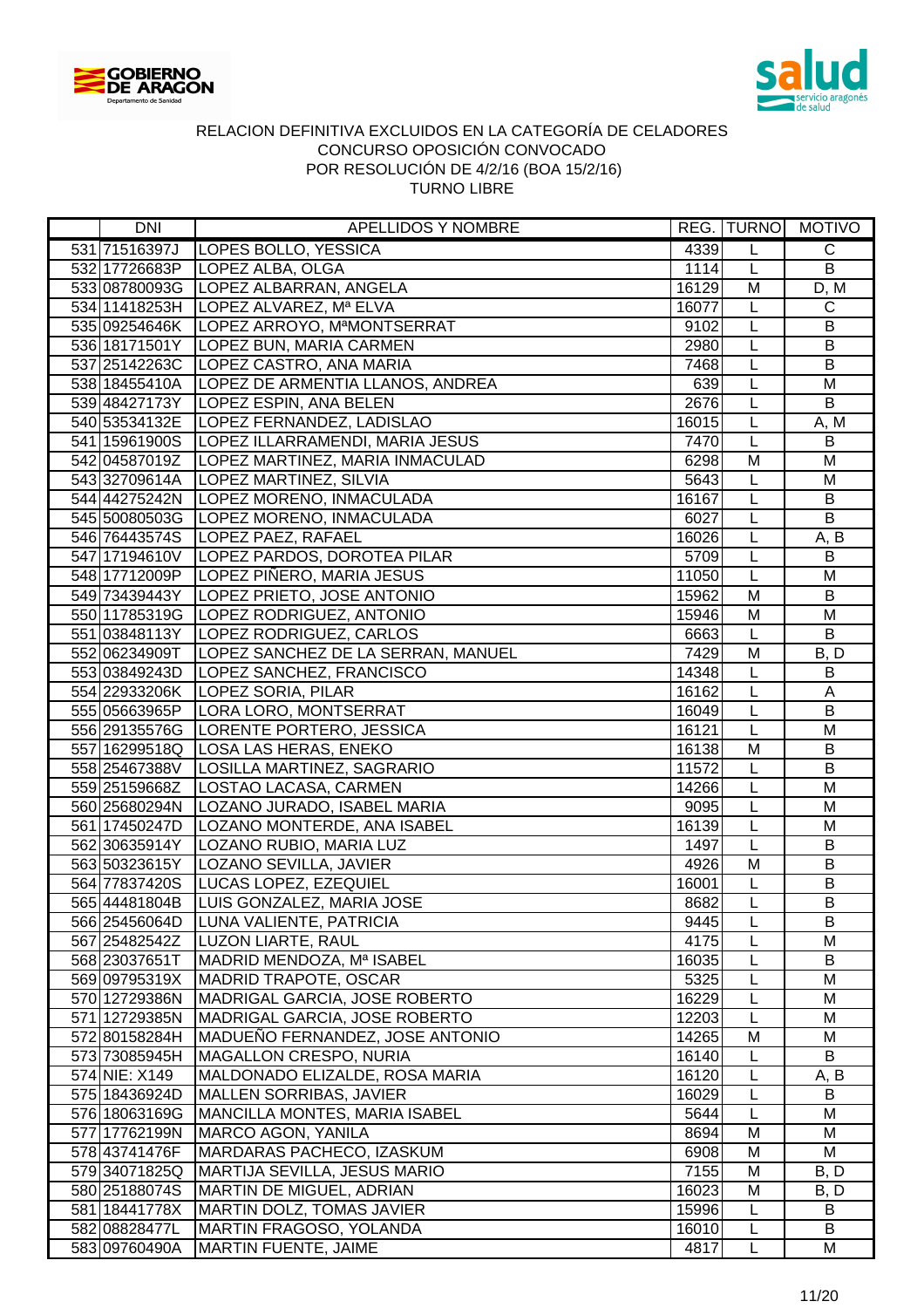



| <b>DNI</b>    | APELLIDOS Y NOMBRE                                |       |                         | REG.  TURNO   MOTIVO    |
|---------------|---------------------------------------------------|-------|-------------------------|-------------------------|
|               | 584 09274077V   MARTIN GALINDO, MªJOSEFA          | 14322 | M                       | M                       |
|               | 585 05666943L MARTIN SANCHEZ, RAUL                | 6574  | M                       | D, M                    |
|               | 586 70257397X MARTIN SEGURA, MARIO                | 16220 | $\overline{\mathsf{M}}$ | M                       |
|               | 587 29099970W MARTIN TAJADA, CRISTINA             | 7682  | L                       | M                       |
|               | 588 13764824Z   MARTINEZ ABASCAL, JOSE ANTONIO    | 4743  | L                       | M                       |
|               | 589 29123145Q   MARTINEZ ALEGRE, LAURA            | 16027 | L                       | A                       |
|               | 590 09430435K   MARTINEZ ALVAREZ, LIDIA ISABEL    | 14250 | L                       | M                       |
|               | 591 13752974D   MARTINEZ BELTRAN, SANTIAGO        | 2647  | L                       | B                       |
|               | 592 73567481A   MARTINEZ CARRILLO, MARIA TRINIDAD | 2066  | L                       | M                       |
|               | 593 20815564N   MARTINEZ CRESPO, ESTHER PURIFICA  | 4900  | L                       | M                       |
|               | 594 44769911C MARTINEZ CRUZ, GERMAN               | 7278  | M                       | M                       |
|               | 595 71020818S   MARTINEZ DA SILVA, ANTONIO        | 4683  | L                       | B                       |
| 596 04608533T | MARTINEZ GARCIA, SILVIO                           | 3381  | L                       | $\overline{B}$          |
| 597 06264818D | MARTINEZ GASCON, MARIA ISABEL                     | 4892  | M                       | M                       |
| 598 52761452G | MARTINEZ GOMEZ, AMALIA                            | 14340 | L                       | M                       |
| 599 16249960T | MARTINEZ HERAS, Mª TRINIDAD                       | 1178  | L                       | M                       |
| 600 73257573C | MARTINEZ JERONIMO, Mª TERESA                      | 7289  | L                       | B                       |
|               | 601 17450232V   MARTINEZ LABORDA, BERTA ARANZAZU  | 14282 | L                       | B                       |
|               | 602 52800995X MARTINEZ MANZANO, AMPARO            | 16040 | L                       | B                       |
|               | 603 018450202   MARTINEZ MARTINEZ, SANDRA         | 12004 | L                       | M                       |
|               | 604 72982202M MARTINEZ MUÑOZ, NEREA               | 3009  | L                       | B                       |
|               | 605 50041052K   MARTINEZ PEREZ, GONZALO           | 4577  | L                       | M                       |
| 606 76416511T | MARTINEZ PLACER, MARIA VANESA                     | 14258 | L                       | M                       |
| 607 11942160P | MARTINEZ ROALES, MARIA JESUS                      | 16178 | L                       | B                       |
|               | 608 29028460E MARTINEZ SALVA, ANTONIA MARIA       | 1625  | L                       | $\overline{B}$          |
|               | 609 08953769F   MARTINEZ SANCHEZ, MARIA TRESA     | 1619  | L                       | M                       |
|               | 610 52811286C MARTINEZ SANCHEZ, SAGRARIO          | 3541  | $\overline{L}$          | $\overline{B}$          |
|               | 611 10201099R   MARTINEZ TURIEL, SUSANA           | 6576  | L                       | B                       |
| 612 25169353Q | MARZO DOMINGUEZ, DANIEL                           | 16019 | L                       | $\overline{B}$          |
|               | 613 51298765W MATOS PEGUERO, VICTOR WANER         | 6667  | L                       | $\overline{\mathsf{M}}$ |
| 614 76821591G | MEDELA FERREIRO, MARIA CARMEN                     | 7286  | L                       | M                       |
| 615 30986580Z | MEDINA LEIVA, JUANA M                             | 11457 | L                       | B                       |
|               | 616 21478506W MEDINA MEDINA, ISABEL               | 14289 | L                       | B                       |
| 617 72907409P | MEDINA ZAMBRANO, ROSA JACQUELINE                  | 11066 | L                       | M                       |
| 618 43055187S | MEGIAS ABASCAL, IÑAQUI                            | 1660  | L                       | B                       |
| 619 25139818J | MELGUIZO DIONIS, MARIA                            | 7165  | L                       | M                       |
| 620 26224063S | MENCHON GARCIA, ANA                               | 7172  | M                       | M                       |
| 621 53044222N | MENCIA VIZOSO, MARIA LUISA                        | 4819  | L                       | B                       |
| 622 71655457S | MENDEZ FERNANDEZ, ALEJANDRO                       | 3672  | L                       | B                       |
| 623 10878988B | MENENDEZ BEN, SONIA MARIA                         | 1639  | L                       | M                       |
| 624 71641515B | MENENDEZ VALDES, ANA                              | 6300  | L                       | B                       |
| 625 24393328B | MESTRE PEREZ, VICTOR                              | 16111 | L                       | B                       |
| 626 07840866M | MIGUEL GARCIA, TERESA BEGOÑA                      | 8686  | М                       | M                       |
| 627 25457376X | MIGUEL SANZ, JOSE LUIS                            | 3861  |                         | B                       |
| 628 53162417X | MIGUEZ CARRIL, Mª VANESSA                         | 14412 | L                       | B, M                    |
| 629 17728633A | MILIA SAMPER, MARIA ANGELES                       | 12207 | L                       | M                       |
| 630 25142730G | MILLAN ALAMAN, BELEN                              | 15859 | L                       | M                       |
| 631 74732349J | MILLAN FAJARDO, MANUEL                            | 2971  | L                       | M                       |
| 632 25204344R | MILLAN TURON, ARTURO                              | 1785  | L                       | M                       |
| 633 25204346A | MILLAN TURON, CARLOTA                             | 1786  | L                       | M                       |
| 634 73399933X | MINGUEZ PUERTA, EVA                               | 10662 | L                       | B                       |
|               | 635 16562913S   MIRANDA MINGUEZ, MARIA DEL MAR    | 8726  | L                       | B                       |
| 636 80137415X | MOLINA MELENDEZ, ANTONIO                          | 16168 | L                       | B                       |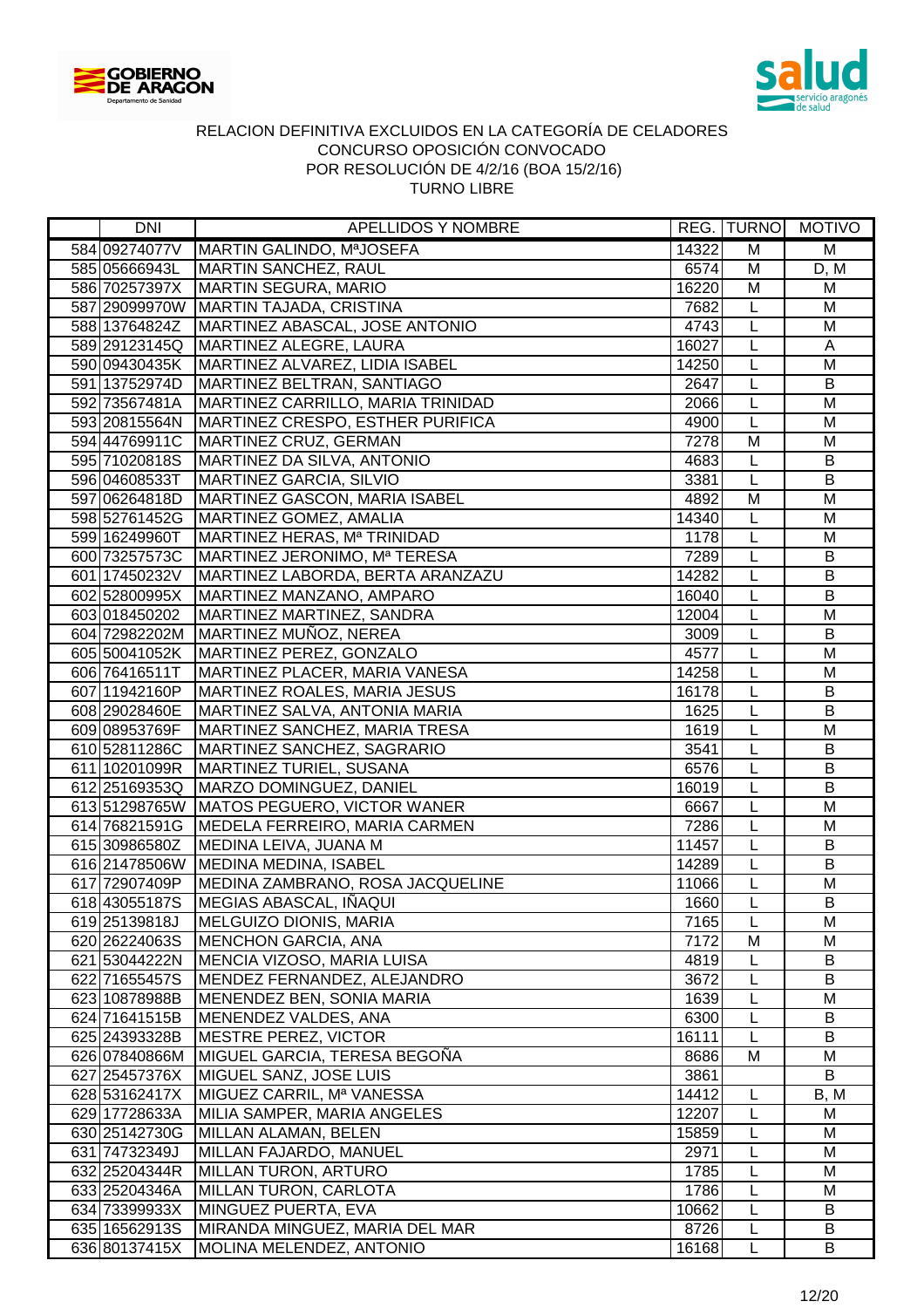



| DNI           | APELLIDOS Y NOMBRE                  |       |                | REG.  TURNO   MOTIVO |
|---------------|-------------------------------------|-------|----------------|----------------------|
| 637 76920511R | MOLINA SALANOVA, PABLO              | 44    | L              | B                    |
| 638 17758377P | MONAJ BRUNED, SANDRA                | 1873  | M              | $\overline{M}$       |
| 639 73075934N | MONEO MARTINEZ, Mª MERCEDES         | 6301  | L              | M                    |
| 640 46220100J | MONFORTE ROYO, LUISA                | 4780  | L              | M                    |
| 641 53176675P | MONROY MIGUEZ, VICTORIO JOSE        | 16164 | L              | B                    |
| 642 48722555E | MONTANARO HERRERA, VERONICA         | 16171 | $\overline{L}$ | M                    |
| 643 44863545K | MONTERO RODRIGUEZ, MANUEL VICENTE   | 5238  | L              | M                    |
| 644 18066189B | MONTES GUACANEME, CRISNA YOJANNA    | 9960  | L              | M                    |
| 645 73765083N | MONTES ZAHONERO, RAQUEL             | 10712 | L              | B                    |
| 646 77217395R | MONTORI RUBIO, RAUL                 | 3360  | $\overline{L}$ | $\overline{M}$       |
| 647 22587237H | MONZO GIMENO, ROSA TERESA           | 14293 | L              | M                    |
| 648 25480329D | MORA CASASNOVAS, LUCIA              | 7686  | L              | $\sf B$              |
| 649 04153335H | <b>MORALES MARTIN, OBDULIA</b>      | 7163  | L              | B                    |
| 650 04153523E | <b>MORALES MARTIN, PORFIRIA</b>     | 7162  | L              | B                    |
| 651 45944920M | <b>MORALES RODRIGUEZ, RAFAEL</b>    | 7692  | M              | D, M                 |
| 652 45844847M | MORALES VILLAESCUSA, JOSE CARLOS    | 2837  | L              | B                    |
| 653 22119581K | MORALES VILLAESCUSA, MARIA CONSUELO | 2838  | L              | B                    |
| 654 09783769Y | <b>MORAN GARCIA, JOSE LUIS</b>      | 7685  | M              | $\overline{M}$       |
| 655 10081922X | MORAN VIDAL, MARIA CELIA            | 16137 | L              | M                    |
| 656 71946408Q | MORATE TORRES, GUILLERMO ALEJA      | 5421  | L              | M                    |
| 657 17447337C | MORENO ABIAN, SUSANA                | 2688  | L              | M                    |
| 658 09388686V | MORENO GARCIA, JOSE ANGEL           | 8687  | L              | B                    |
| 659 12322412R | MORENO MEDINA, JOSE ANTONIO         | 14406 | L              | B                    |
| 660 53540360V | MORENO SANZ, ANA                    | 16107 | M              | M                    |
| 661 03856418P | MORENO TEJEO, MARIA ANGELES         | 1635  | $\overline{L}$ | B                    |
| 662 47681174N | <b>MORLANS FARRE, MANUEL</b>        | 5645  | $\overline{M}$ | B, D                 |
| 663 70244784R | MORO SANZ, MIGUEL ANGEL             | 7797  | $\overline{L}$ | $\overline{B}$       |
| 664 25470075J | MORTE RUIZ, ALEXANDRA               | 16172 | $\overline{L}$ | A                    |
| 665 32629727H | MOSCOSO LOPEZ, ANTONIO              | 6302  | M              | M                    |
| 666 23245826W | <b>MOTOS LOPEZ, LUIS MIGUEL</b>     | 3398  | $\overline{M}$ | B                    |
| 667 29103739E | <b>MOYA GIL, MARIA TERESA</b>       | 12014 | L              | $\overline{B}$       |
| 668 73757713W | MOYA MARTINEZ, M <sup>a</sup> LUISA | 1574  | L              | M                    |
| 669 28940476J | MOYANO MARTIN, ERNESTO ANTONIO      | 94    | M              | M                    |
| 670 15982629K | MUJIKA EIZMENDI, ANDONE             | 3079  | L              | B                    |
| 671 25150517V | MUNIENTE BUISAN, LUIS ALBERTO       | 11420 | $\overline{L}$ | M                    |
| 672 16084890R | MUÑIZ VIÑA, MAITE                   | 6028  | L              | B                    |
| 673 73004613Z | MUÑIZ-ALIQUE GOMEZ, JORGE           | 1228  | L              | M                    |
| 674 13937010E | MUÑOZ CRESPO, M.LAURA               | 11703 | L              | B                    |
| 675 29108057Q | MUÑOZ GONZALEZ, ANA MARIA           | 15999 | M              | B, D                 |
| 676 18447176A | MUÑOZ MESADO, ELISA                 | 2158  | L              | B                    |
| 677 25482629D | MUÑOZ RODRIGO, MARTA                | 5018  | L              | M                    |
| 678 25132693H | MUÑOZ RUBIO, JOAQUINA               | 15463 | L              | B                    |
| 679 51906088X | MUÑOZ SAN FRUTOS, MARIA YOLANDA     | 3367  | L              | M                    |
| 680 73197488B | MUR BUIL, LORENZO                   | 16102 | L              | B                    |
| 681 25452975W | MURCIA LOPEZ, M CRISTINA            | 9752  | L              | M                    |
| 682 X5097703Y | NANIA SOSA, SALVADOR                | 5239  | L              | M                    |
| 68344427948K  | NARANJO ALCALA, MONTSERRAT          | 14407 | L              | M                    |
| 684 73190487W | NARVAEZ SOLANO, MARIA GLORIA        | 11698 | M              | M                    |
| 685 18413407K | NAVARRO CASTELLO, JUAN CARLOS       | 16099 | L              | B                    |
| 686 76973233F | NAVARRO GARCIA, LUIS                | 11402 | L              | M                    |
| 687 19832450X | NAVARRO HERNANDEZ, LEONOR           | 3805  | M              | M                    |
| 688 25139822V | NAVARRO NUVIALA, JOSE RAMON         | 7138  | L              | $\mathsf{C}$         |
| 689 73256195E | NAVARRO PEREZ, TERESA               | 3886  | L              | B                    |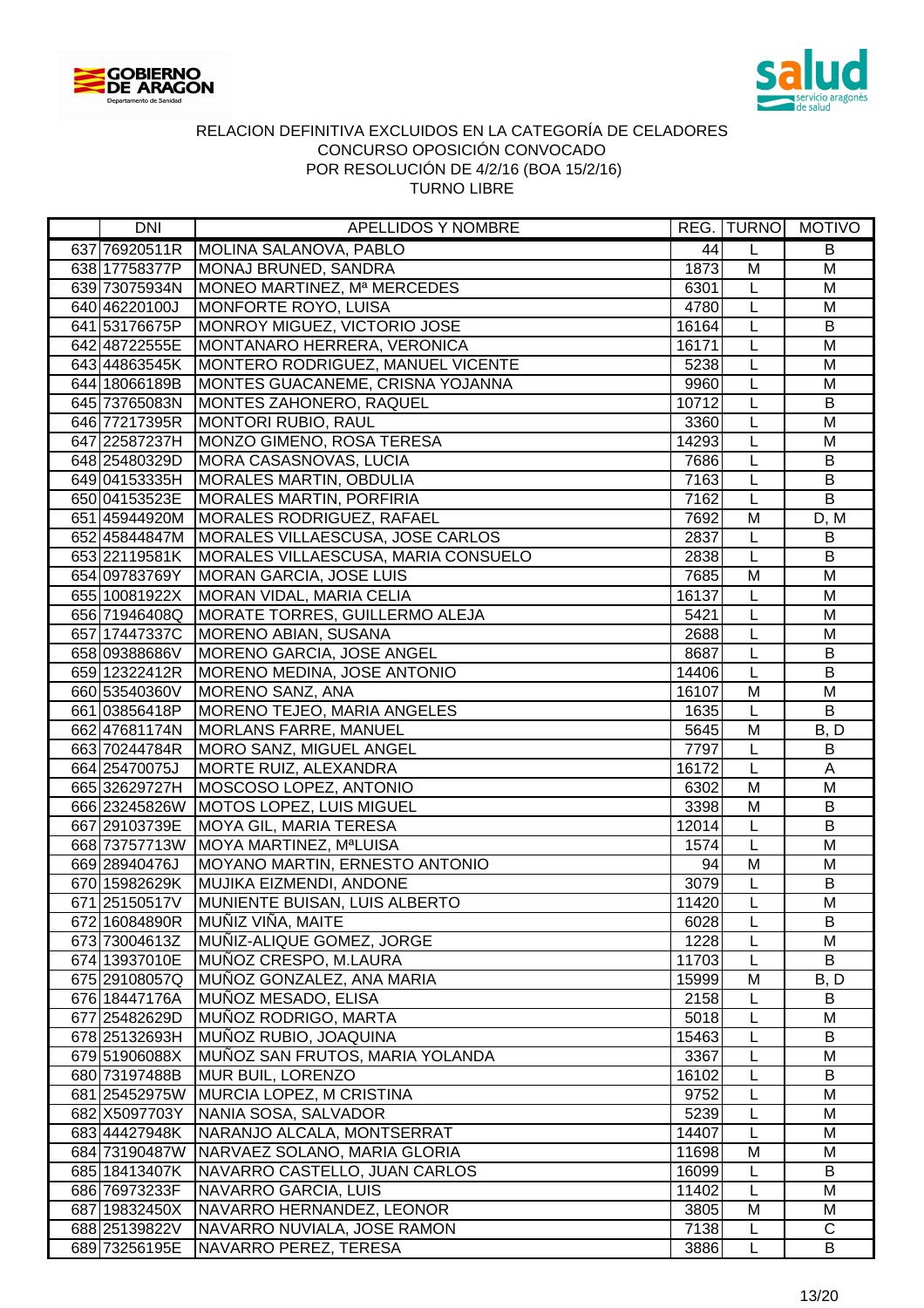



| <b>DNI</b>    | APELLIDOS Y NOMBRE                       |       |                | REG. TURNO MOTIVO |
|---------------|------------------------------------------|-------|----------------|-------------------|
| 690 11384198A | NAVARRO PEVIDA, JULIO JOSE               | 1970  | L              | M                 |
|               | 691 21678102G NAVARRO SELLES, RAUL       | 3204  | L              | M                 |
|               | 692 29104547W NAYA SUELVES, CARLOS       | 4616  | L              | M                 |
| 693 33329749N | NEIRA MINGUEZ, MARIA LUISA               | 14445 | L              | M                 |
| 694 73197312L | NERIN GARCIA, MYRIAM                     | 821   | L              | $\overline{F}$    |
| 695 10797689V | NICOLAS VILLA, MARIA DEL SAGRA           | 14431 | L              | M                 |
| 696 20208984B | NIETO GARCIA, CARLOS ALBERTO             | 12180 | $\overline{L}$ | B                 |
| 697 08889368Y | NIETO LEPE, VIRGINIA                     | 163   | L              | M                 |
| 698 70738453K | NIETO RODRIGUEZ, TOMAS                   | 6668  | L              | B, M              |
| 699 25206879Y | NIVELA ANTEQUERA, ALEJANDRO              | 4306  | L              | B                 |
| 700 25470621F | NOGUERO MASCARAY, IVAN                   | 1232  | $\overline{L}$ | B                 |
| 701 18064039T | <b>NOGUES CIPRES, SARA</b>               | 8086  | L              | M                 |
| 702 70065323D | NOGUES MORENO, JOAN                      | 3544  | L              | $\sf B$           |
| 703 70065324X | <b>NOGUES MORENO, JORGE</b>              | 2573  | L              | $\sf B$           |
| 704 18039493H | NOVELLA VIÑAS, SUSANA                    | 2616  | L              | M                 |
| 705 071154823 | NUÑEZ ROZAS, GABRIELA                    | 16177 | M              | M                 |
| 706 25181903P | NUÑEZ SANCHEZ, YOLANDA                   | 11688 | L              | M                 |
| 707 03141998Z | OCHOA MENENDEZ, JUAN JOSE                | 3548  | L              | B                 |
| 708 29062166X | OLIVA CONESA, JOSE JUAN                  | 7801  | L              | $\overline{B}$    |
| 709 48748705K | OLIVA MARTINEZ, CLARA                    | 4516  | L              | M                 |
| 710 48665500F | OLIVA MARTINEZ, DAVID                    | 4515  | L              | M                 |
| 711 48748704C | OLIVA MARTINEZ, JAVIER                   | 4514  | L              | M                 |
| 712 48596818A | OLMOS MARTINEZ, PABLO                    | 6029  | $\overline{L}$ | M                 |
| 713 48676973A | <b>OLMOS MARTINEZ, VICENTE</b>           | 6030  | L              | M                 |
| 714 72879463- | OMEÑACA CACHO, JUAN ANGEL                | 15955 | M              | A, B              |
| 715 15410946A | ORDOÑEZ CARMONA, JESUS                   | 8681  | L              | B, M              |
| 716 18200166J | ORMAECHEA CASADO, TERSA ARANZAZU         | 7202  | $\overline{L}$ | $\overline{B}$    |
| 717 17853130R | ORRIOS BUENO, JOSE MIGUEL                | 1077  | L              | $\overline{M}$    |
| 718 50872275R | ORTEGA LOPEZ-TERRADAS, RAUL              | 16048 | L              | $\overline{B}$    |
| 719 25427922L | ORTEGA SANTOS, JOAQUIN                   | 14342 | L              | $\overline{B}$    |
| 720 12777727P | ORTIZ FERNANDEZ, JORGE                   | 2977  | L              | $\overline{M}$    |
| 721 13980208A | ORTIZ SIGLER, ABELARDO                   | 11671 | L              | M                 |
| 722 46906993B | <b>OSINDE VAZQUEZ, MONICA</b>            | 1621  | L              | M                 |
| 723 18049702S | <b>OTAL GALLINAT, DAVID</b>              | 14188 | L              | M                 |
|               | 724 30241391W OTERO MARTIN, ROSA BEATRIZ | 16092 | L              | B                 |
| 725 73204539R | OTO CONDON, NOEMI                        | 3118  | L              | M                 |
| 726 Y1092627A | PACHECO BERRIO, EDITH SABINA             | 7280  | L              | M                 |
| 727 17746211D | PADILLA BARON, SILVIA                    | 3582  | L              | B                 |
| 728 27438738Z | PAGAN GARCIA, ESTER GERTRUDIS            | 16144 | M              | M                 |
| 729 34835352N | PAGEO HERNANDEZ, LIDIA                   | 1571  |                | M                 |
| 730 76569935Z | PAJON PULIDO, MARIA ROSA                 | 7324  | L              | B                 |
| 731 17440269J | PALACIOS MIGUEL, MARIA CARMEN            | 654   | L              | M                 |
| 732 05686191Q | PALIANES RIVAS, JOSE MANUEL              | 1465  | L              | B                 |
| 733 05686212Z | PALIANES RIVAS, MIGUEL ANGEL             | 1464  | L              | B                 |
| 734 72997691S | PALOMAR SANZ, ALICIA                     | 7158  | L              | B, M              |
| 735 09282752K | PALOMO DE LA FUENTE, AMPARO              | 10585 | L              | B                 |
| 736 07949703Y | PANIAGUA HERNANDEZ, Mª CONCEPCION        | 6032  | M              | M                 |
| 737 09765542V | PANIAGUA HERREROS, ALFONSO RAMIRO        | 6304  | L              | B                 |
| 738 34791329B | PANTOJA PRAVIA, NURIA                    | 16158 | M              | A, D              |
| 739 17766748F | PARADA RAMOS, ANA CARMEN                 | 7697  | M              | М                 |
| 740 36169771V | PARAMA PAZ, ALEJANDRO                    | 8693  | M              | <b>B</b> , D, M   |
| 741 18167152G | <b>PARDO COBOS, ANGEL LUIS</b>           | 95    | M              | M                 |
| 742 47094083L | PARDO GARCIA, MIGUEL ANGEL               | 4977  | L              | B                 |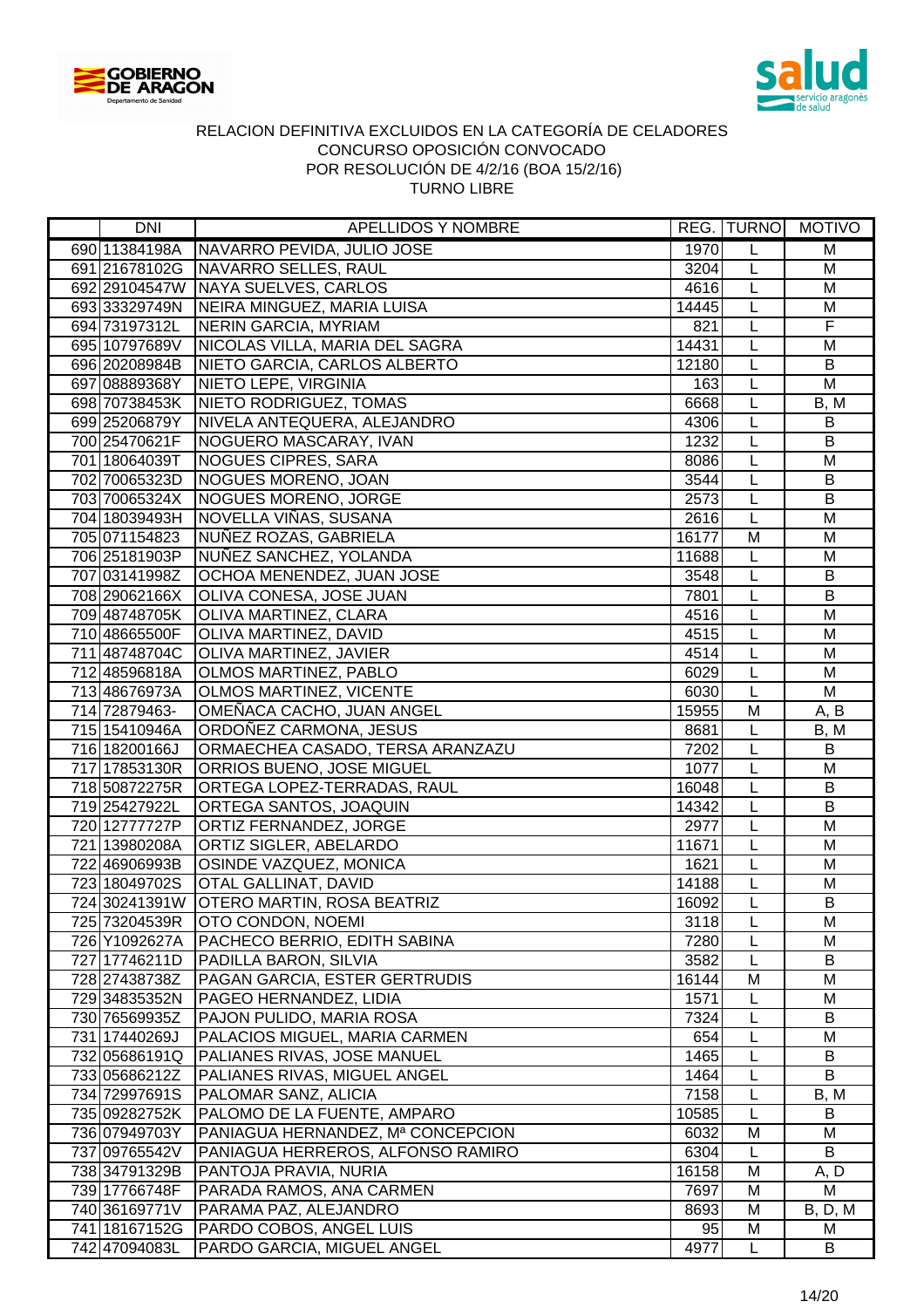



| DNI                            | APELLIDOS Y NOMBRE                                   |               |        | REG.  TURNO   MOTIVO |
|--------------------------------|------------------------------------------------------|---------------|--------|----------------------|
| 743 18460520F                  | PARDOS PERIBAÑEZ, RAQUEL                             | 2145          | L      | B                    |
| 744 09786688G                  | <b>PAREDES MEDINA, SANTIAGO</b>                      | 9100          | L      | B                    |
| 745 06237564X                  | PARRA LIZANO, ANA MARIA                              | 2582          | L      | B                    |
| 746 73078999H                  | <b>PASCUAL ANADON, ASUNCION</b>                      | 9468          | L      | B                    |
| 747 19095862C                  | PASCUAL ZAPATER, FRANCISCA                           | 10636         | M      | M                    |
| 748 23066438Z                  | PASTOR COLLANTES, ANGELA ESTHER                      | 2667          | L      | B                    |
| 749 07088584P                  | PATERNINA CASTELRUIZ, MAGDALENA                      | 5070          | L      | M                    |
| 750 22995859E                  | PAVES FERRANDO, ANTONIO                              | 14365         | M      | M                    |
| 751 18168213F                  | PEDROCCHI BETRAN, ALCESTE                            | 11696         | L      | B                    |
| 752 21670534A                  | <b>PEIDRO VAELLO, RUTH</b>                           | 6033          | L      | B                    |
| 753 31852577S                  | PELAYO DELGADO, JOSE ANTONIO                         | 8678          | L      | $\overline{B}$       |
|                                | 754 17707659M PELLEJERO ALCALDE, MARIA ISABEL        | 8727          | L      | M                    |
| 755 25143817X                  | <b>PEMAN MELERO, LUIS MIGUEL</b>                     | 16128         | L      | B                    |
| 756 44484342L                  | PENEDO IGLESIAS, OLGA                                | 3268          | L      | L, M                 |
| 757 22476986Y                  | PEÑALVER VICENTE, CONSOLACION                        | 2865          | L      | M                    |
| 758 20073053X                  | <b>PERDIGONES BUSTILLOS, JONATHAN</b>                | 3642          | L      | B                    |
| 759 35306688D                  | PEREIRA ACUÑA, CARLOS                                | 2653          | L      | M                    |
| 760 10838789Q                  | <b>PEREIRAS GARCIA, SUSANA</b>                       | 1638          | L      | B                    |
| 761 30650003L                  | <b>PEREZ CASTRO, AMAYA</b>                           | 14255         | L      | B                    |
| 762 71523146T                  | <b>PEREZ DIAZ, LAURA</b>                             | 16105         | L      | $\sf B$              |
| 763 044866708                  | <b>PEREZ DIEZ, SILVIA</b>                            | 5271          | L      | B                    |
| 764 16523748L                  | PEREZ GARCIA, MARIA ESTHER                           | 14268         | L      | B                    |
|                                | 765 06580144M PEREZ HERNANDEZ, Mª SONSOLES           | 16237         | L      | $\mathsf{A}$         |
| 766 32824159P                  | <b>PEREZ HOLGADO, ANA ISABEL</b>                     | 6357          | L      | M                    |
| 767 17722127Y                  | PEREZ MARTINEZ, PURIFICACION                         | 4898          | L      | M                    |
|                                | 768 22967319W PEREZ NIETO, ALICIA                    | 2577          | L      | B                    |
| 769 74228906V                  | <b>PEREZ REDONDO, DAVID</b>                          | 4715          | L      | B                    |
| 770 80098414V                  | <b>PEREZ RODRIGUEZ, CELIA</b>                        | 16091         | L      | B                    |
| 771 34996002F                  | <b>PEREZ RUA, JOSE MANUEL</b>                        | 3532          | L      | $\overline{B}$       |
| 772 17723729K                  | PEREZ SANCHO, MARIA JOSE<br><b>PEREZ TUR, MIGUEL</b> | 4560          | L      | M                    |
| 773 21692191V                  |                                                      | 14432<br>7421 | L      | B<br>B               |
| 774 32692351J<br>775 22979403B | PEREZ VAZQUEZ, ARANZAZU<br>PEREZ ZAPATA, ANA Mª      | 16045         | L<br>L | M                    |
| 776 29178068S                  | <b>PERIS CONEJERO, FCO DAVID</b>                     | 7434          | L      | M                    |
| 777 71032516Y                  | PERNIA DIEGO, SAMUEL                                 | 6034          | L      | M                    |
| 778 70732989P                  | PERONA CRESPO, ANA                                   | 16089         | L      | М                    |
| 779 32760217Y                  | PESTAÑA FREIRE, BLAS FRANCISCO                       | 8685          | M      | D, M                 |
| 780 Y1230612B                  | PIETROFORTE, FRANCESCO                               | 4046          |        | B                    |
| 781 25472649B                  | PINA MARTINEZ, ALEJANDRA                             | 7459          |        | M                    |
| 782 27484007L                  | PINA MATEOS, ASCENSION                               | 2677          | L      | B                    |
| 783 47396140V                  | PINEDA GONZALEZ, JORGE                               | 12245         | L      | B                    |
| 784 78737185C                  | PIÑEIRO RODRIGUEZ, SERGIO                            | 5646          | L      | B                    |
| 785 05702941E                  | PIZARRO MARTIN, MIGUEL ANGEL                         | 2986          | Μ      | M                    |
| 786 38140119R                  | PLANAS ARANDA, MARIA JOSE                            | 16186         | L      | B                    |
| 787 52384757A                  | PLATA MANZANARES, JESUS                              | 6035          | M      | B, D                 |
| 788 18438044W                  | POLO FUERTES, AMOR JAVIER                            | 3249          | L      | M                    |
| 789 52813692B                  | POLO GARCIA, MARIA DOLORES                           | 3449          | L      | B, C                 |
| 790 20432871Q                  | PONS RUBIO, NOELIA                                   | 11673         | L      | M                    |
| 791 73189949Q                  | PONSA BURRO, MARIA CARMEN                            | 1468          | L      | B                    |
| 792 25161506N                  | <b>PRADES AGUSTIN, EVA</b>                           | 7452          | L      | B                    |
| 793 50678387A                  | PRADILLO COLMENAR, CONSUELO                          | 3399          | L      | М                    |
| 794 74236981L                  | <b>PREGO MIGUEZ, JON</b>                             | 3130          | L      | B                    |
|                                | 795 18458284W   PRIETO AGUSTI, SANDRA                | 15981         | Г      | M                    |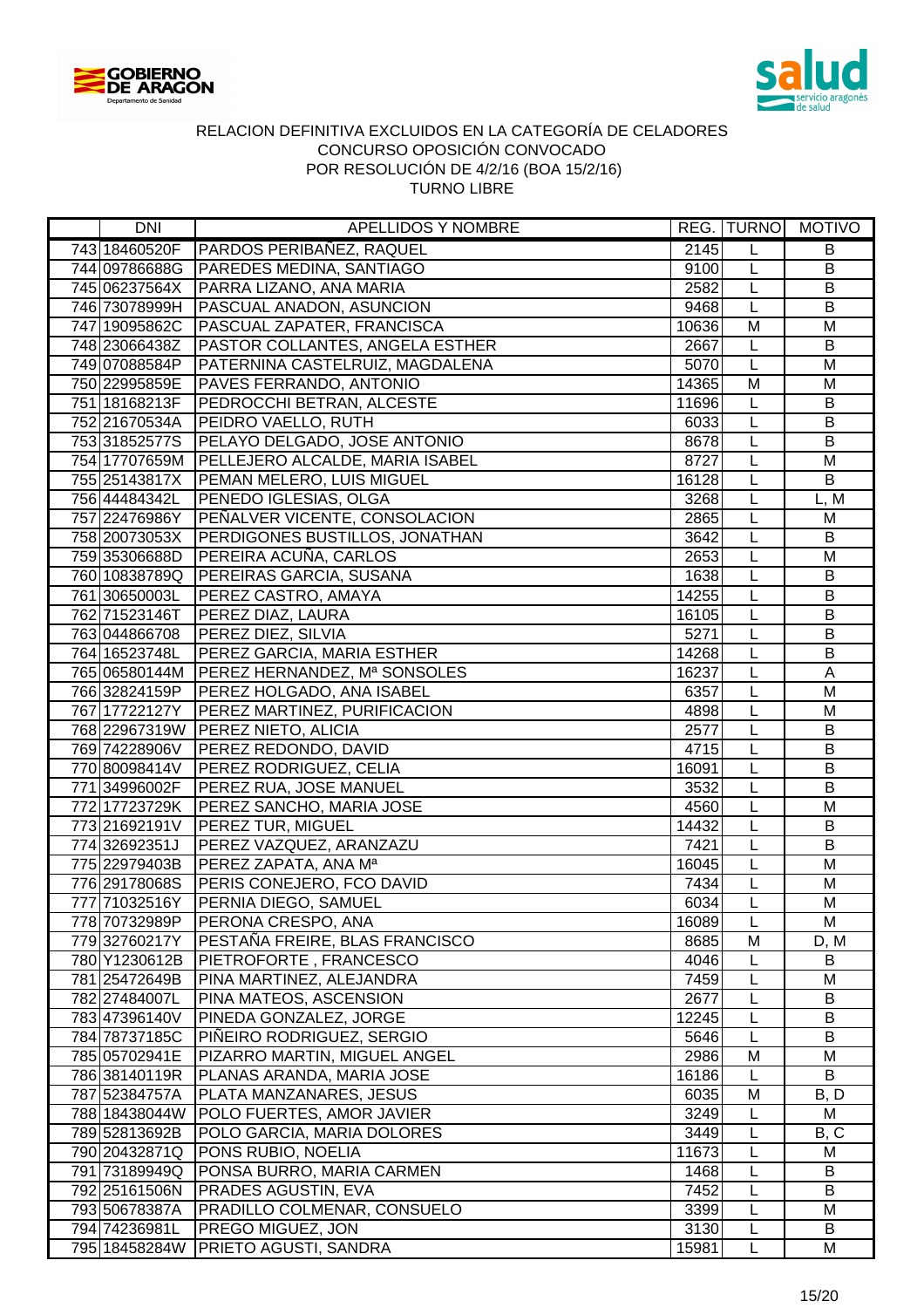



| DNI           | APELLIDOS Y NOMBRE                                               |              |                | REG. TURNO MOTIVO       |
|---------------|------------------------------------------------------------------|--------------|----------------|-------------------------|
| 796 44783472B | <b>PRIETO GONZALEZ, FRANCISCO</b>                                | 3458         | L              | M                       |
| 797 76413149L | <b>PRIMOY PICO, XOANA</b>                                        | 16175        | L              | $\overline{B}$          |
| 798 31592543L | <b>PRUAÑO ANGEL, MIGUEL</b>                                      | 9123         | M              | B, D                    |
| 799 18012120S | PUEYO CORVINOS, SOLEDAD                                          | 15585        | L              | B                       |
|               | 800 70815692A   PULIDO GONZALEZ, GUILLERMO JOSE                  | 6106         | L              | M                       |
|               | 801 73016472M QUESADA CHUECA, ANTILIA                            | 4255         | M              | M                       |
|               | 802 09430136K QUINTANA MARTINEZ, ITZIAR                          | 6568         | L              | $\sf B$                 |
| 803 47047440C | QUINTANILLA GARCIA, FELIPE                                       | 15956        | L              | B                       |
| 804 03854136A | RAFAEL DE LA CRUZ GARCIA, NURIA                                  | 14409        | L              | B                       |
| 805 47072833K | <b>RAMIREZ PONS, DAVID</b>                                       | 12239        | $\overline{L}$ | $\overline{M}$          |
| 806 06228411B | RAMIREZ TALAVERA, JOSE ISIDRO                                    | 1654         | M              | M                       |
| 807 06240925J | RAMIRO GUERRERO, ANTONIA                                         | 9188         | L              | M                       |
| 808 07012874J | <b>RAMIRO MARTIN, ADORACION</b>                                  | 6036         | L              | B                       |
| 809 29130139H | RAMO LOPEZ, VANESA                                               | 7166         | L              | M                       |
| 810 53507950Z | RAMOS BARRERA, ANGELICA                                          | 1914         | L              | $\sf B$                 |
| 811 07988025X | RAMOS DELGADO, SILVIA                                            | 5273         | L              | M                       |
|               | 812 30450747N RAMOS GALISTEO, MANUEL                             | 15961        | L              | $\sf B$                 |
|               | 813 07869454G RAMOS MARTIN, Mª INMACULADAS                       | 15975        | L              | M                       |
|               | 814 35059742Z RAMOS PERALEDA, JESUS VICENTE                      | 4617         | L              | M                       |
| 815 17770319J | RAMOS VILLANUEVA, MARTA                                          | 2468         | L              | B                       |
|               | 816 71144199R   RAMOS ZARZUELO, ESTEFANIA                        | 11669        | L              | M                       |
|               | 817 34638300R REGO PERNAS, TERESA                                | 4584         | $\overline{L}$ | $\sf B$                 |
|               | 818 77853176Q REINA MARTINEZ, MIGUEL                             | 3540         | L              | $\overline{C}$          |
|               | 819 16530960D REINARES MARIN, AMPARO                             | 3046         | M              | M                       |
|               | 820 29133666A REMON CORRALES, ALBERTO                            | 12053        | $\overline{L}$ | M                       |
| 821 17738281Z | <b>RENANCIO MARQUEZ, SOFIA</b>                                   | 14368        | $\overline{L}$ | $\overline{M}$          |
| 822 76971799E | <b>REQUENA ALASTUEY, CRISTIAN</b>                                | 4325         | $\overline{L}$ | $\overline{C}$          |
| 823 72978757X | <b>REQUENA ALASTUEY, DAVID</b>                                   | 1912         | $\overline{L}$ | $\overline{\text{c}}$   |
| 824 76975333V | <b>REQUENA ALASTUEY, FCO JESUS</b>                               | 4324         | L              | $\overline{\mathsf{C}}$ |
| 825 035474554 | <b>REY IGLESIAS, MARIA ELSA</b>                                  | 4815         | $\overline{L}$ | $\overline{B}$          |
| 826 13911926P | <b>REY REY, BEGOÑA</b>                                           | 1570         | L              | M                       |
| 827 52247254V | <b>REYES JURADO, JOSE MANUEL</b>                                 | 6037         | L              | $\sf B$                 |
|               | 828 17720467W RIALS ORDORICA, MANUEL                             | 14360        | L              | M                       |
|               | 829 17760254E RICO LAIN, DIEGO                                   | 14357        | L              | M                       |
| 830 72970899H | <b>RICON ESTARREADO, JUAN LUIS</b>                               | 5648         | $\overline{L}$ | $\overline{B}$          |
| 831 71875404J |                                                                  |              |                |                         |
| 832 32825717W | RIESGO BOIX, ANA BELEN<br>RILO FERNANDEZ, FRANCISCOJAVIER        | 1618         | L<br>L         | B<br>M                  |
|               |                                                                  | 6570         |                |                         |
| 833 11948777R | <b>RIOS FERNANDEZ, ANA BELEN</b><br><b>RIOS HERRERA, MARCELA</b> | 8673         | L              | M<br>B                  |
| 834 05619509B |                                                                  | 6305<br>1543 | L<br>L         | M                       |
| 835 006250125 | <b>RIVAS ALVAREZ, SONIA</b>                                      |              | V              |                         |
| 836 71189543N | <b>RIVERO MARTIN, AIDA ANGELA</b>                                | 16208        |                | M, O                    |
| 837 45565635J | <b>RIVES HURTADO, ESTEBAN</b>                                    | 16169        | L              | B                       |
| 838 78916701K | <b>RODRIGO SANCHEZ, MARTIN</b>                                   | 2833         | L              | B                       |
| 839 11894722L | RODRIGUEZ ALISTE, MANUELA                                        | 16207        | L              | B, M                    |
| 840 26229234B | RODRIGUEZ ALMAZANC, EVA MARIA                                    | 16160        | Μ              | D, M                    |
| 841 32708875T | RODRIGUEZ ARES, DIANDRA                                          | 4607         | L              | M                       |
| 842 10064076N | RODRIGUEZ BAELO, MANUELA                                         | 12181        | L              | B                       |
| 843 23009931H | RODRIGUEZ BETANZOS, JOSE MIGUEL                                  | 6581         | L              | B                       |
| 844 70828420N | RODRIGUEZ BLANCO, SARA                                           | 14291        | L              | M                       |
| 845 028969801 | RODRIGUEZ CURIEL, JUAN                                           | 7633         | L              | B                       |
| 846 35296125A | RODRIGUEZ DAPENA, MARGARITA                                      | 14114        | M              | M                       |
| 847 77509424E | RODRIGUEZ HERNANDEZ, MARAVILLAS                                  | 16126        | L              | B                       |
| 848 52813277X | RODRIGUEZ HERNANDEZ, MARIA JOSE                                  | 16116        | L              | B                       |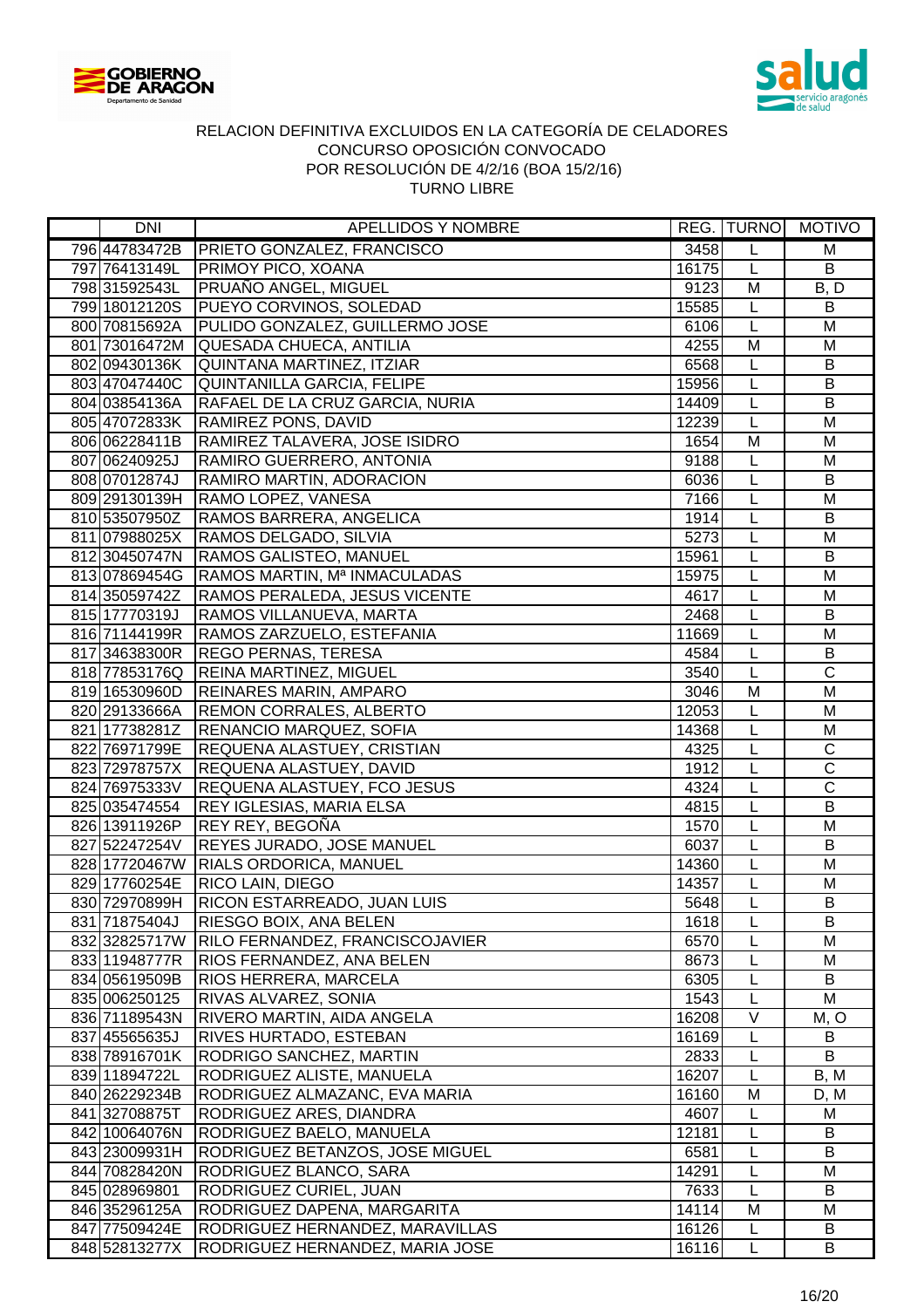



| DNI                            | APELLIDOS Y NOMBRE                                            |               | REG. TURNO     | <b>MOTIVO</b>   |
|--------------------------------|---------------------------------------------------------------|---------------|----------------|-----------------|
| 849 08822514J                  | RODRIGUEZ LARA, JULIA                                         | 16090         | L              | B               |
| 850 50430680Y                  | RODRIGUEZ LARGO, MARIA JOSEFA                                 | 4060          | M              | L, M            |
| 851 12216517K                  | RODRIGUEZ MALLOL, Mª PILAR                                    | 6572          | L              | B               |
| 852 38144239G                  | <b>RODRIGUEZ MARTINEZ, JUAN</b>                               | 3831          | L              | B               |
| 853 48401499T                  | RODRIGUEZ MENCHON, JOSE                                       | 16152         | L              | Α               |
| 854 72177536V                  | RODRIGUEZ OCEJA, EDGAR                                        | 6306          | $\overline{L}$ | M               |
| 855 12396866G                  | <b>RODRIGUEZ ORDAX, MARIA ISABEL</b>                          | 6307          | L              | M               |
| 856 32681983H                  | RODRIGUEZ PARRILLA, MARIA MARGARITA                           | 7275          | L              | M               |
| 857 47694408K                  | RODRIGUEZ RODRIGUEZ, ELENA                                    | 4888          | L              | M               |
| 858 07101170N                  | <b>RODRIGUEZ SIERRA, MONTSERRAT</b>                           | 6665          | $\overline{L}$ | M               |
| 859 13784229F                  | RODRIGUEZ SOMAZA, JOSE MIGUEL                                 | 6308          | L              | M               |
| 860 76809862M                  | RODRIGUEZ VILARIÑO, MILAGROS                                  | 1924          | L              | $\sf B$         |
| 861 47607529J                  | ROJAS NUÑEZ, ALBERTO                                          | 5649          | L              | B               |
| 862 71636725M                  | ROLDAN FERNANDEZ, IVAN                                        | 3375          | L              | B               |
| 863 18448104B                  | ROMERO LAFUENTE, NOELIA                                       | 11277         | L              | M               |
| 864 29085270E                  | RUBIO LOPEZ, PURIFICACION                                     | 2115          | L              | B               |
| 865 17733249L                  | <b>RUBIO SANCHEZ, TERESA</b>                                  | 16235         | L              | A               |
| 866 74233216A                  | RUESCAS ESCOLANO, LIDIA                                       | 11697         | L              | $\overline{B}$  |
| 867 47449398F                  | <b>RUIZ GARCIA, FERNANDO</b>                                  | 6309          | L              | $\overline{C}$  |
| 868 26012713N                  | RUIZ GARCIA, JUAN MANUEL                                      | 6585          | L              | M               |
| 869 14592566D                  | RUIZ NIEVA, ROBERTO GASPAR                                    | 7438          | L              | M               |
| 870 12778298G                  | <b>RUIZ SUSILLA, EDUARDO</b>                                  | 14341         | L              | B               |
| 871 48398623E                  | <b>RUIZ TORNEL, ROSA MARIA</b>                                | 16151         | L              | A               |
| 872 16619817V                  | <b>RUIZ URRACA, EDUARDO</b>                                   | 3703          | L              | B               |
| 873 72878099T                  | <b>RUIZ VAL, MARIA FELISA</b>                                 | 15973         | L              | M               |
| 874 17722654G                  | SAENZ BOBADILLA, MARIA CARMEN                                 | 256           | L              | $\overline{M}$  |
| 875 18437703Y                  | <b>SAEZ FUERTES, OLGA BELEN</b>                               | 3200          | $\overline{L}$ | M               |
| 876 24364830X                  | SAEZ SORIANO, ALICIA                                          | 7602          | L              | M               |
| 877 25468687M                  | <b>SAGANTA LAIN, SUSANA</b>                                   | 1526          | L              | B               |
| 878 48495927J                  | SALMERON RUIZ, VANESA                                         | 4972          | L              | $\overline{B}$  |
| 879 18432676Q                  | SALVADOR PASTOR, MARIA EUGENIA                                | 5276          | L              | M               |
| 880 15917588R                  | SAMPER GRACIA, LUISA MARIA                                    | 4612          | L              | B               |
| 881 48730377R                  | <b>SAMPERE PAREDES, PABLO</b>                                 | 4044          | L              | M               |
| 882 74176748T                  | <b>SAMPERE SOTO, PEDRO</b>                                    | 4045          | M              | M               |
| 883 45276971E                  | <b>SANCHEZ ALONSO, LUIS</b>                                   | 2941          | $\overline{L}$ | M               |
|                                | 884 09175832M SANCHEZ ALZAS, JAVIER                           | 7417          | L              | M               |
| 885 17722675W                  | SANCHEZ BERGES, Mª ISABEL                                     | 14373         | L              | M               |
| 886 49197248H                  | SANCHEZ CAJA, ANGEL                                           | 5277          | L              | B               |
| 887 29113768T                  | SANCHEZ GARCIA, RAUL                                          | 7465          | L              | M               |
| 888 70907246V                  | SANCHEZ GORDO, PILAR                                          | 3872          | L              | М               |
| 889 53360797S                  | <b>SANCHEZ JARQUE, JAVIER</b>                                 | 9097          | L              | М               |
| 890 52813407W                  | SANCHEZ LOPEZ, MARIA ANGELES                                  | 2746          | L              | B               |
| 891 78783422G                  | SANCHEZ LOUREIRO, SARA                                        | 7423          | M              | <b>B</b> , D, M |
| 892 30677472A                  | SANCHEZ MELLADO, CRISTINA                                     | 4787          | L              | M               |
| 893 42891923C                  | SANCHEZ MORALES, VERONICA DE LA                               | 1552          | L              | B               |
| 894 72969642A                  | SANCHEZ PEDRERO, CARMEN                                       | 14327         | L              | B               |
| 895 35576156D                  | SANCHEZ QUINTANS, ANA                                         | 7419          | L              | B               |
| 896 19095461X<br>897 73557158F | SANCHEZ ROMERO, JOSE ANTONIO<br>SANCHEZ ROMERO, MARIA ANGELES | 14275<br>9395 | L              | M<br>M          |
| 898 18035581Q                  | SANCHEZ VAL, MARIA JOSE                                       | 1825          | L<br>L         | M               |
| 899 08107395X                  | SANCHEZ-CAPITAN MARTIN, MARIA PILAR                           | 2094          | L              | M               |
| 900 29118975D                  | SANCHEZ-MORALEDA PEREZ, MARIA                                 | 7457          | L              | M               |
| 901 25161267A                  | <b>SANCHIS NICOLAS, ALBERTO</b>                               | 4781          | L              | B, M            |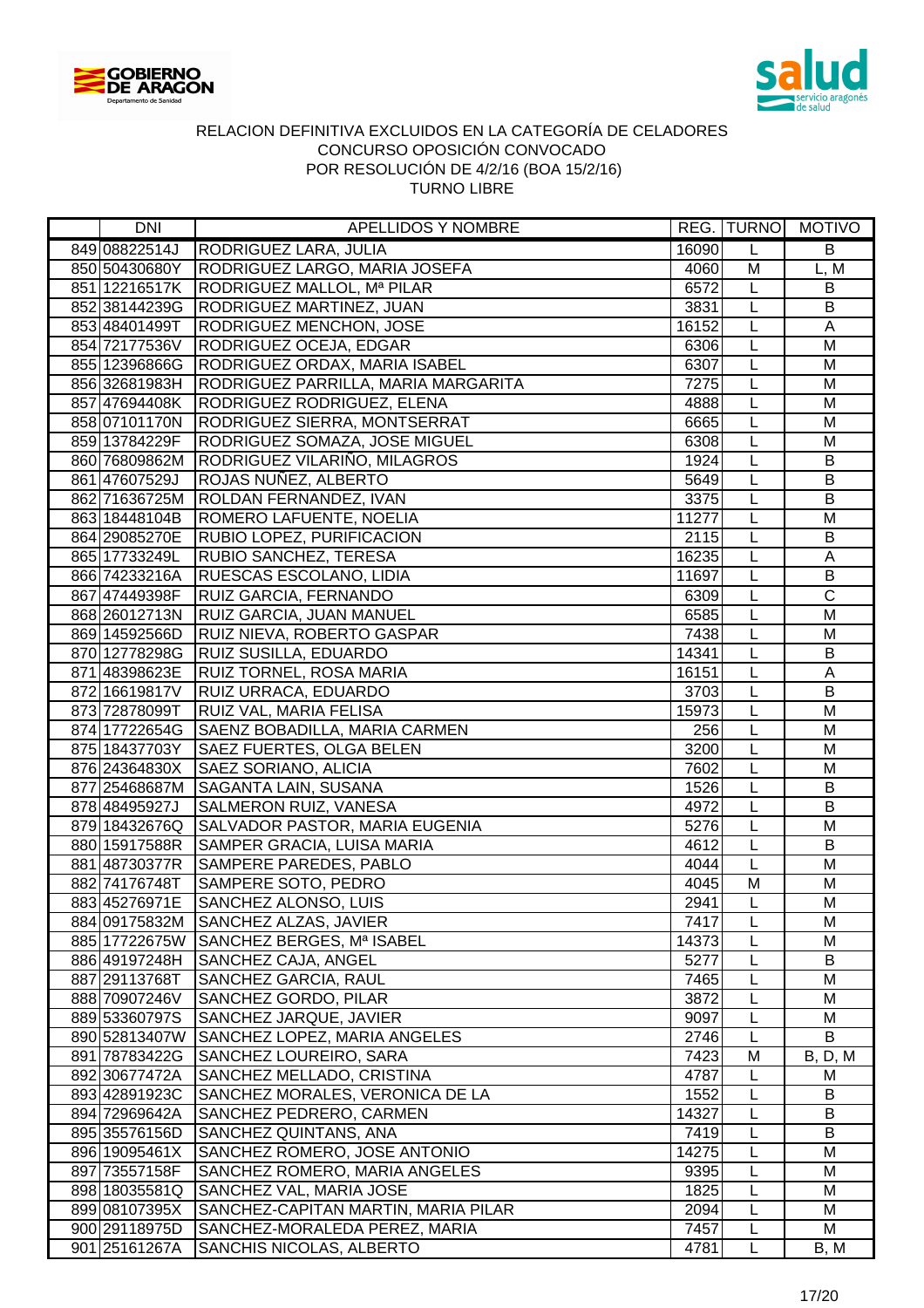



| <b>DNI</b>                     | <b>APELLIDOS Y NOMBRE</b>                                          |               |                | REG. TURNO MOTIVO |
|--------------------------------|--------------------------------------------------------------------|---------------|----------------|-------------------|
| 902 25444300K                  | SANCHO LECEA, BELEN                                                | 16093         | L              | M                 |
| 903 17201229N                  | SANCHO PEDRAZA, MARIA TERESA                                       | 4477          | L              | M                 |
| 904 20435337K                  | SANFELIX MADRID, JUAN JOSE                                         | 2903          | L              | $\overline{B}$    |
| 905 22126499Q                  | SANTA DIAZ, JOSEFA                                                 | 3423          | L              | $\sf B$           |
| 906 48471300L                  | SANTA MARTINEZ, FRANCISCO JOSE                                     | 2894          | L              | B                 |
| 907 71445146Q                  | SANTAMARTA GONZALEZ, MONICA                                        | 4261          | L              | B                 |
|                                | 908 09742273W SANTERVAS BERMEJO, MARIA TERESA                      | 9092          | $\overline{L}$ | M                 |
| 909 71422750E                  | SANTIN MORALES, VANESSA                                            | 6661          | L              | M                 |
| 910 06217827F                  | <b>SANTOS CARDENAS, JESUS</b>                                      | 4723          | M              | B                 |
| 911 71341006C                  | SANTOS HUERTOS, JUAN FRANCISCO                                     | 15987         | M              | M                 |
| 912 20806263A                  | SANZ BENITO, ROSA LUCIA                                            | 15985         | L              | B                 |
| 913 16568706N                  | SANZ IBAÑEZ, VEGA                                                  | 3011          | L              | $\sf B$           |
| 914 19093874X                  | SANZ MARCO, M. TERESA                                              | 16020         | L              | M                 |
| 915 09296800Q                  | SANZ MOLINERO, JOSE ENRIQUE                                        | 14329         | L              | M                 |
| 916 18015649W                  | SAUQUE SASTRON, SUSANA                                             | 1391          | L              | M                 |
| 917 29029001B                  | SAURA BELTRAN, MARIA ELENA                                         | 1626          | L              | B                 |
| 918 73652740R                  | <b>SAYAS ESTEBAN, MARIA ISABEL</b>                                 | 1503          | M              | D, M              |
| 919 04159839J                  | <b>SCHEFLE BALLESTA, ANTONIA</b>                                   | 11700         | L              | $\sf B$           |
|                                | 920 X6608132W SCROBANITA C, CLAUDIA ERIKA                          | 16123         | L              | M                 |
| 921 73002555A                  | SEDANO NOVELLA, LUIS                                               | 8683          | L              | $\sf B$           |
| 922 33309688F                  | <b>SEIJAS VAZQUEZ, MARIA CARMEN</b>                                | 6310          | L              | M                 |
|                                | 923 17448656M SERRANO DURANTE, BEATRIZ                             | 16032         | L              | M                 |
| 924 72983986H                  | <b>SERRANO LAGUNA, DANIEL</b>                                      | 15969         | L              | M                 |
| 925 25151377A                  | <b>SERRANO SOS, MONICA</b>                                         | 4585          | L              | M                 |
| 926 04216742Z                  | SIERRA BARRANQUERO, ROBERTO                                        | 7430          | L              | B, M              |
| 927 33349590G                  | SILVELA DIAZ, JAVIER                                               | 3492          | L              | M                 |
| 928 53096663J                  | SIMO SERRANO, DANIEL                                               | 6573          | $\overline{L}$ | $\overline{M}$    |
| 929 17721192Z                  | SISAMON MUÑOZ, JOSE ANGEL                                          | 15493         | L              | $\overline{B}$    |
| 930 25459782R                  | SISAS MARUGAN, Mª LOURDES                                          | 14179         | L              | $\overline{M}$    |
| 931 32889162S                  | SOBRADILLO SANCHEZ, ESTELA                                         | 16124         | L              | B                 |
| 932 23241970X                  | <b>SOLER LOPEZ, MIGUEL</b>                                         | 4927          | L              | $\overline{B}$    |
| 933 50600636S                  | SORIA ZAMBRANO, MICAELA                                            | 3266          | L              | M                 |
| 934 52737560D                  | SORIANO CALABUIG, LAURA                                            | 7606          | L              | M                 |
| 935 17445120B                  | SORIANO HERNANDP, LUIS                                             | 2183          | M              | D, M              |
| 936 25431227N                  | SORIANO MARCOS, LUIS MIGUEL                                        | 747           | L              | B                 |
| 937 71474884S                  | SUAREZ ALVAREZ, ANDREA                                             | 4942          | L              | м                 |
| 938 54193086A                  | SUAREZ ARAUJO, LEON FELIPE                                         | 10595         | L              | B                 |
| 939 72057537D                  | <b>SUAREZ FUENTECILLA, JAVIER</b>                                  | 6672          | L              | M                 |
| 940 20210067J                  | SUAREZ FUENTECILLA, M. LORENA                                      | 6671          | L              | M<br>B            |
| 941 15985593H                  | SUAREZ PANIAGUA, ENCARNA<br><b>SUAREZ ROMAN, ALFONSO</b>           | 4820          | L              |                   |
| 942 53678548K                  |                                                                    | 3910          | L              | B<br>M            |
| 943 26057817J                  | SUAREZ SEGARRA, FERNANDO JOSE<br><b>SUEIRO RODRIGUEZ, PATRICIA</b> | 16065<br>7733 | L              | B                 |
| 944 44431314Y                  | <b>SUSO RODRIGUEZ, REYES</b>                                       | 3784          | L<br>L         | M                 |
| 945 10890867E<br>946 17757265T |                                                                    | 2130          | L              | M                 |
| 947 X0527374F                  | TALEB SERAL, SORAYA<br><b>TASCHLER, VERENA</b>                     | 12191         | L              | B                 |
| 948 20194339V                  | <b>TAUSIA VILLAR, RAFAEL</b>                                       | 5279          | L              | М                 |
| 949 25427884G                  | <b>TEJEDOR FELIPE, MERCEDES</b>                                    | 4148          | L              | B                 |
| 950 25139161T                  |                                                                    | 14277         | L              | M                 |
| 951 31660349K                  | TEJERO BENEDI, MARIANO<br><b>TEMBLADOR GOMEZ, LUIS</b>             | 16016         | L              | B                 |
| 952 47447630X                  | <b>TENDERO MONTESINOS, DAVID</b>                                   | 4816          | L              | B                 |
|                                | 953 X3008256V   TERAN MEJIA, RAMIRO                                | 6041          | L              | М                 |
| 954 74513734J                  | <b>TERUEL MEGIAS, RAQUEL</b>                                       | 5652          | M              | B, M              |
|                                |                                                                    |               |                |                   |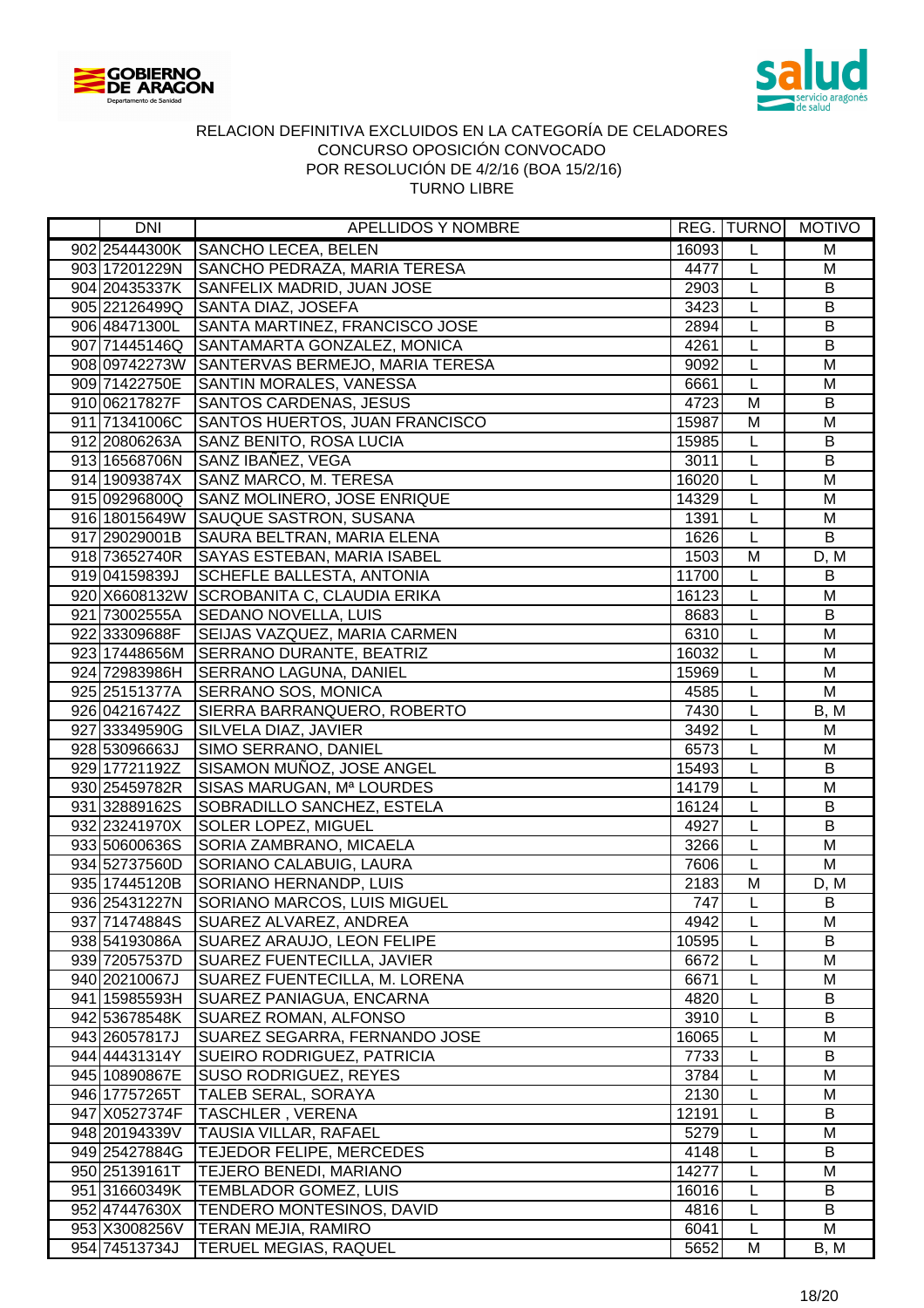



| DNI            | <b>APELLIDOS Y NOMBRE</b>                     |       |                | REG. TURNO MOTIVO |
|----------------|-----------------------------------------------|-------|----------------|-------------------|
| 955 25208213Y  | <b>TOBAJAS GONZALEZ, VANESA</b>               | 6565  | L              | M                 |
|                | 956 10051950F   TOCINO GUERRA, SARA           | 16085 | L              | M                 |
|                | 957 77500785P   TOLEDO ESCOLAR, JOSE MANUEL   | 16039 | L              | $\sf B$           |
|                | 958 17721872G   TOLON GARCIA, ANTONIO         | 16239 | L              | A                 |
| 959 72145999J  | <b>TORIBIO GONZALEZ, ULISES</b>               | 15988 | L              | M                 |
|                | 960 17746089W TORRALBA SORIANO, MARIA PILAR   | 7169  | L              | M                 |
| 961 73775804S  | <b>TORRENT CLAVER, DAVID</b>                  | 2061  | L              | $\sf B$           |
| 962 36975855C  | <b>TORRES ALONSO, NURIA</b>                   | 10666 | L              | B                 |
| 963 77677082X  | <b>TORRES JIMENEZ, RAQUEL</b>                 | 3580  | L              | M                 |
| 964 32692944P  | <b>TORRES OREA, MARTA MARIA</b>               | 5653  | L              | M                 |
|                | 965 53114400V TORRES OTERO, MONSERRAT         | 14251 | L              | $\sf B$           |
| 966 18432139P  | <b>TORTAJADA ALVARO, SONIA</b>                | 14443 | L              | $\overline{B}$    |
| 967 26473331D  | <b>TRUJILLO SANCHEZ, LEONOR</b>               | 4680  | L              | B                 |
| 968 18025684D  | <b>TRULLENQUE GARCIA, LUIS ANTONIO</b>        | 16022 | M              | M                 |
| 969 17760802H  | <b>UBEDA FIBLA, ROMINA</b>                    | 5019  | L              | M                 |
| 970 14580531A  | <b>UGALDE LLAGUNO, LOURDES</b>                | 3699  | L              | M                 |
| 971 48442913Z  | URBANO CERVERA, MARIA FRANCISCA               | 4895  | L              | B                 |
| 972 34097278P  | URBIETA PEÑAGARICANO, MARIA PILAR             | 3413  | L              | $\overline{B}$    |
| 973 23264823R  | UREÑA VALERO, BEATRIZ                         | 4978  | L              | $\sf B$           |
|                | 974 44085393M URGAL GARCIA, ANA BELEN         | 14182 | L              | B                 |
| 975 17438112H  | <b>URGEL FERRERO, MIGUEL ANGEL</b>            | 12206 | L              | M                 |
| 976 34845089C  | UROZ MARTINEZ, MARIA TRINIDAD                 | 6669  | L              | B, M              |
| 977 29149716E  | URRUTICOECHEA FERNANDEZ, MARIA ELENA          | 11664 | L              | B                 |
| 978 43162793G  | UTRILLA DELGADO, JORDI                        | 1665  | L              | B                 |
| 979 52672012B  | VAL ROMERO, JOSE MIGUEL                       | 7152  | L              | M                 |
| 980 33315005B  | VALCARCEL RODRIGUEZ, FRANCISCO                | 8688  | $\overline{L}$ | $\overline{B}$    |
|                | 981 X3427127N VALENCIA CARDONA, SANDRA MILENA | 2699  | L              | M                 |
|                | 982 23232739W VALERA GARCIA, MARIA DOLORES    | 2591  | L              | $\overline{B}$    |
| 983 71433885W  | <b>VALLE ALVAREZ, TANIA</b>                   | 9103  | L              | M                 |
| 984 34784118E  | VALLEJO CABALLERO, JOSE MIGUEL                | 4676  | L              | B                 |
| 985 09328146J  | VAQUERO GRANDAS, EDUARDO JOSE                 | 14290 | L              | $\overline{B}$    |
| 986 09339966B  | VARA CAMPO, Mª DE LOS REYES                   | 9444  | L              | B                 |
| 987 33548566F  | <b>VARELA ARIAS, JOSE</b>                     | 5913  | M              | D, M              |
| 988 34790985N  | VARELA SACRISTAN, MARIA TERESA                | 2897  | L              | $\mathsf B$       |
| 989 73205700N  | <b>VARGAS ALPIN, SILVIA</b>                   | 4721  | $\overline{L}$ | M                 |
| 990 50194314B  | VARGAS FERNANDEZ, ANDRES                      | 6561  | M              | D, M              |
| 991 48627066Y  | VARO TENDERO, JESUS                           | 1494  | L              | B                 |
| 992 36058955S  | VAZQUEZ FRAGUEIRO, Mª CARMEN                  | 6580  | L              | M                 |
| 993 18168058J  | VAZQUEZ HERNANDEZ, ESMERALDA                  | 1827  | L              | M                 |
| 994 71671467V  | VEGA ALVAREZ, SONIA                           | 3674  | L              | M                 |
| 995 06566627N  | <b>VEGA GIL, NURIA</b>                        | 16238 | L              | A                 |
| 996 44470924X  | VEGA OTERO, JUAN CARLOS                       | 7422  | M              | B, D              |
| 997 71425265F  | VEGA RODRIGUEZ, MARIA ISABEL                  | 2528  | L              | $\mathsf{C}$      |
| 998 71017359Y  | VEGA SALGADO, ANA                             | 6571  | L              | M                 |
| 999 17692952H  | VELA BEGUE, ROSARIO                           | 7854  | L              | $\mathsf{C}$      |
| 1000 33909382E | VELASCO SALAZAR, JOSEFA                       | 8640  | L              | B                 |
| 1001 08811389C | VELAZQUEZ LUQUE, MARIA PILAR                  | 14323 | L              | M                 |
| 1002 25189829E | VELEZ PEREZ, ANA CRISTINA                     | 16182 | L              | M                 |
| 1003 73092953B | VELEZ PEREZ, JORGE                            | 16081 | L              | M                 |
| 1004 25455461G | VELTRE HUERTA, SILA MARIA                     | 5327  | L              | M                 |
| 1005 20450848F | VENTURA CANO, RICARDO                         | 15951 | L              | B                 |
| 1006 44769699S | VERDU ALBERO, CONSTANTINO                     | 16051 | L              | A, B              |
| 1007 72153498Z | VIANA ESPESO, ZURIÑE                          | 7203  | L              | B                 |